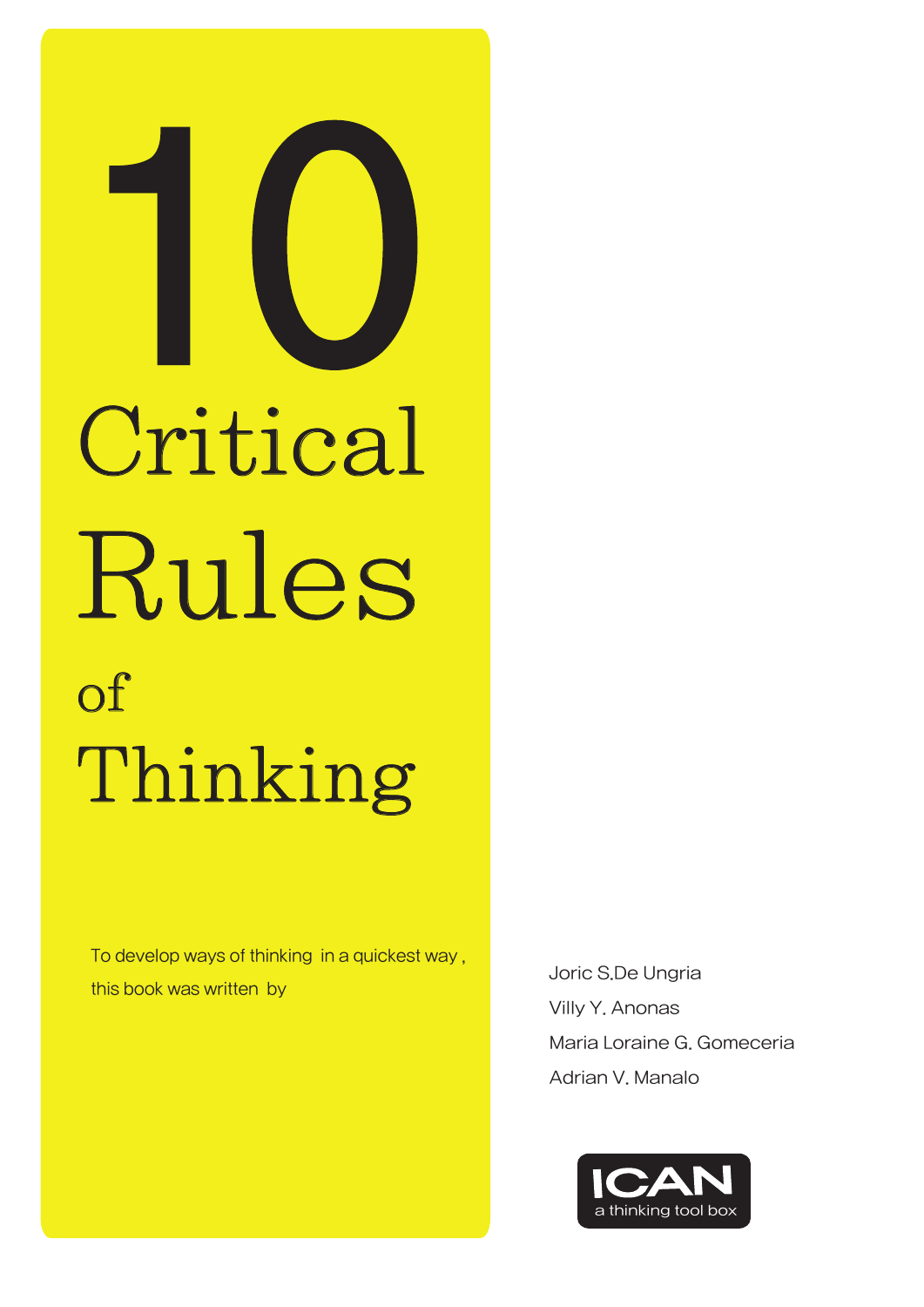#### Rule # 1:

# Build a habit of engaging in thinking about everything in the Universe from three distinctive angles: practical, psychological and social

Practical thinking refers to thinking in terms of how you can modify yourself or your environment to reach an important goal. People who are good practical thinkers are able to apply what they know to real-world problems. An example of practical thinking is a visual learner who uses visual aids to reach his or her goal of obtaining a passing grade on a final exam.

If you have good practical thinking skills, you are able to:

- o Manage your own thinking process
- o Adapt to situations
- o Be open to other options
- o Have flexibility in the way that you approach problems
- o Know how to get along with and talk to others
- o Apply knowledge or information that you have previously learned to solve real-world problems

Psychological thinking is intellect in harmony with emotion. It is aware of itself. When that awareness vanishes, so does the cooperation of thought and feeling. Thought then becomes logical, pathological, or disappears entirely. Psychological thinking is self-evaluating—it progresses by reflection. It has as a goal understanding, and evaluates each step in light of that goal.

Social thinking is what we do when we interact with people: we think about them. Moreover, how we think about people affects how we behave, which in turn affects how others respond to us, and how it affects our own emotions.

'Social Thinking' is a social learning concept that involves the consideration of:

- o Emotions
- o Thoughts and beliefs
- o Prior knowledge
- o Points of view
- o Intentions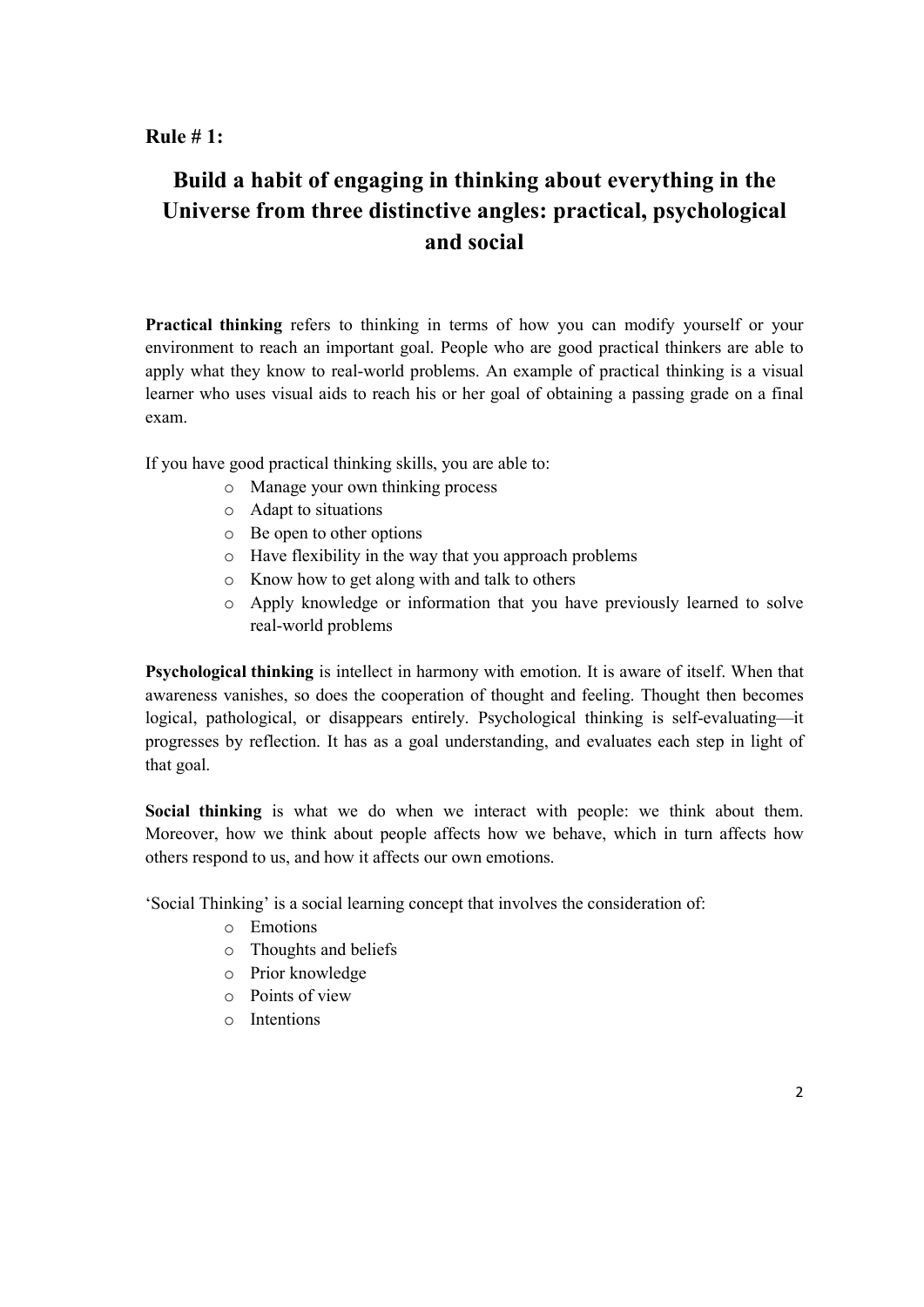Read the following passages and discuss how the internet affects people negatively.

Passage 1: Psychological Effects of the Internet

American writer Nicholas Carr asserts that Internet use reduces the deep thinking that leads to true creativity. He also says that hyperlinks and overstimulation means that the brain must give most of its attention to short-term decisions. Carr also states that the vast availability of information on the World Wide Web overwhelms the brain and hurts long-term memory. He says that the availability of stimuli leads to a very large cognitive load, which makes it difficult to remember anything.

#### Oral Practice:

- 1. According to the passage, how does the internet affect an individual's psychological thought?
- 2. How does the Internet stimulate one's brain?

#### Written Practice:

1. Do you agree or disagree with Carr's view on the effects of the Internet? Discuss your reasons.

\_\_\_\_\_\_\_\_\_\_\_\_\_\_\_\_\_\_\_\_\_\_\_\_\_\_\_\_\_\_\_\_\_\_\_\_\_\_\_\_\_\_\_\_\_\_\_\_\_\_\_\_\_\_\_\_\_\_\_\_\_\_\_\_\_\_\_\_\_\_\_\_\_\_\_ \_\_\_\_\_\_\_\_\_\_\_\_\_\_\_\_\_\_\_\_\_\_\_\_\_\_\_\_\_\_\_\_\_\_\_\_\_\_\_\_\_\_\_\_\_\_\_\_\_\_\_\_\_\_\_\_\_\_\_\_\_\_\_\_\_\_\_\_\_\_\_\_\_\_\_ \_\_\_\_\_\_\_\_\_\_\_\_\_\_\_\_\_\_\_\_\_\_\_\_\_\_\_\_\_\_\_\_\_\_\_\_\_\_\_\_\_\_\_\_\_\_\_\_\_\_\_\_\_\_\_\_\_\_\_\_\_\_\_\_\_\_\_\_\_\_\_\_\_\_\_ \_\_\_\_\_\_\_\_\_\_\_\_\_\_\_\_\_\_\_\_\_\_\_\_\_\_\_\_\_\_\_\_\_\_\_\_\_\_\_\_\_\_\_\_\_\_\_\_\_\_\_\_\_\_\_\_\_\_\_\_\_\_\_\_\_\_\_\_\_\_\_\_\_\_\_ \_\_\_\_\_\_\_\_\_\_\_\_\_\_\_\_\_\_\_\_\_\_\_\_\_\_\_\_\_\_\_\_\_\_\_\_\_\_\_\_\_\_\_\_\_\_\_\_\_\_\_\_\_\_\_\_\_\_\_\_\_\_\_\_\_\_\_\_\_\_\_\_\_\_\_ \_\_\_\_\_\_\_\_\_\_\_\_\_\_\_\_\_\_\_\_\_\_\_\_\_\_\_\_\_\_\_\_\_\_\_\_\_\_\_\_\_\_\_\_\_\_\_\_\_\_\_\_\_\_\_\_\_\_\_\_\_\_\_\_\_\_\_\_\_\_\_\_\_\_\_ \_\_\_\_\_\_\_\_\_\_\_\_\_\_\_\_\_\_\_\_\_\_\_\_\_\_\_\_\_\_\_\_\_\_\_\_\_\_\_\_\_\_\_\_\_\_\_\_\_\_\_\_\_\_\_\_\_\_\_\_\_\_\_\_\_\_\_\_\_\_\_\_\_\_\_ \_\_\_\_\_\_\_\_\_\_\_\_\_\_\_\_\_\_\_\_\_\_\_\_\_\_\_\_\_\_\_\_\_\_\_\_\_\_\_\_\_\_\_\_\_\_\_\_\_\_\_\_\_\_\_\_\_\_\_\_\_\_\_\_\_\_\_\_\_\_\_\_\_\_\_ \_\_\_\_\_\_\_\_\_\_\_\_\_\_\_\_\_\_\_\_\_\_\_\_\_\_\_\_\_\_\_\_\_\_\_\_\_\_\_\_\_\_\_\_\_\_\_\_\_\_\_\_\_\_\_\_\_\_\_\_\_\_\_\_\_\_\_\_\_\_\_\_\_\_\_ \_\_\_\_\_\_\_\_\_\_\_\_\_\_\_\_\_\_\_\_\_\_\_\_\_\_\_\_\_\_\_\_\_\_\_\_\_\_\_\_\_\_\_\_\_\_\_\_\_\_\_\_\_\_\_\_\_\_\_\_\_\_\_\_\_\_\_\_\_\_\_\_\_\_\_

#### Passage 2: Social Effects of the Internet

social reatures of offine communication, which can foster compulsive interfact use. Thor research person has poor face-to-face communication skills that individual will likely be more attracted to the Joseph Mazer, assistant professor at Clemson University and Andrew M. Ledbetter, assistant professor at Texas Christian University published an article that explores how specific online communication attitudes—such as individuals' tendency for internet self-disclosure, online social connection, and online anxiety—predicted their uncontrollable and excessive Internet use and, in turn, poor well-being.Mazer and Ledbetter found that an individual's tendency for online self revelation and online social connection led them to use the Internet in more compulsive ways. If a social features of online communication, which can foster compulsive internet use. Prior research threatening and, as a result, are more likely to seek out communication in those settings.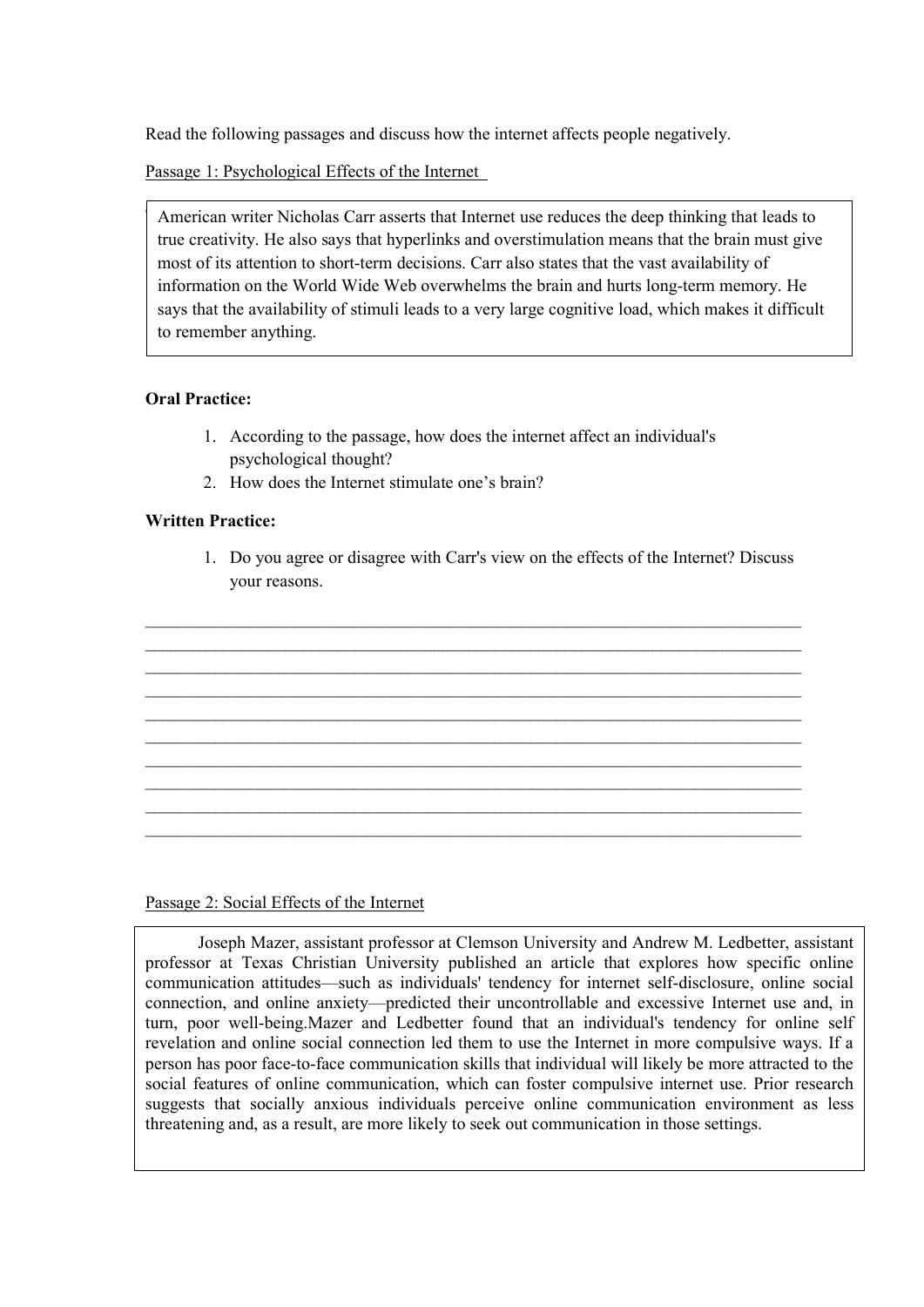- 1. Based from the above passage, distinguish "online" communication from face-toface communication.
- 2. Which do you think contributes better on the development of an individual's social skills? Why?

#### Written Practice:

1. "The more time people use the internet, the less they spend with the real human beings." How far do you agree with the opinion?

\_\_\_\_\_\_\_\_\_\_\_\_\_\_\_\_\_\_\_\_\_\_\_\_\_\_\_\_\_\_\_\_\_\_\_\_\_\_\_\_\_\_\_\_\_\_\_\_\_\_\_\_\_\_\_\_\_\_\_\_\_\_\_\_\_\_\_\_\_\_\_\_\_\_\_ \_\_\_\_\_\_\_\_\_\_\_\_\_\_\_\_\_\_\_\_\_\_\_\_\_\_\_\_\_\_\_\_\_\_\_\_\_\_\_\_\_\_\_\_\_\_\_\_\_\_\_\_\_\_\_\_\_\_\_\_\_\_\_\_\_\_\_\_\_\_\_\_\_\_\_ \_\_\_\_\_\_\_\_\_\_\_\_\_\_\_\_\_\_\_\_\_\_\_\_\_\_\_\_\_\_\_\_\_\_\_\_\_\_\_\_\_\_\_\_\_\_\_\_\_\_\_\_\_\_\_\_\_\_\_\_\_\_\_\_\_\_\_\_\_\_\_\_\_\_\_ \_\_\_\_\_\_\_\_\_\_\_\_\_\_\_\_\_\_\_\_\_\_\_\_\_\_\_\_\_\_\_\_\_\_\_\_\_\_\_\_\_\_\_\_\_\_\_\_\_\_\_\_\_\_\_\_\_\_\_\_\_\_\_\_\_\_\_\_\_\_\_\_\_\_\_ \_\_\_\_\_\_\_\_\_\_\_\_\_\_\_\_\_\_\_\_\_\_\_\_\_\_\_\_\_\_\_\_\_\_\_\_\_\_\_\_\_\_\_\_\_\_\_\_\_\_\_\_\_\_\_\_\_\_\_\_\_\_\_\_\_\_\_\_\_\_\_\_\_\_\_ \_\_\_\_\_\_\_\_\_\_\_\_\_\_\_\_\_\_\_\_\_\_\_\_\_\_\_\_\_\_\_\_\_\_\_\_\_\_\_\_\_\_\_\_\_\_\_\_\_\_\_\_\_\_\_\_\_\_\_\_\_\_\_\_\_\_\_\_\_\_\_\_\_\_\_ \_\_\_\_\_\_\_\_\_\_\_\_\_\_\_\_\_\_\_\_\_\_\_\_\_\_\_\_\_\_\_\_\_\_\_\_\_\_\_\_\_\_\_\_\_\_\_\_\_\_\_\_\_\_\_\_\_\_\_\_\_\_\_\_\_\_\_\_\_\_\_\_\_\_\_ \_\_\_\_\_\_\_\_\_\_\_\_\_\_\_\_\_\_\_\_\_\_\_\_\_\_\_\_\_\_\_\_\_\_\_\_\_\_\_\_\_\_\_\_\_\_\_\_\_\_\_\_\_\_\_\_\_\_\_\_\_\_\_\_\_\_\_\_\_\_\_\_\_\_\_ \_\_\_\_\_\_\_\_\_\_\_\_\_\_\_\_\_\_\_\_\_\_\_\_\_\_\_\_\_\_\_\_\_\_\_\_\_\_\_\_\_\_\_\_\_\_\_\_\_\_\_\_\_\_\_\_\_\_\_\_\_\_\_\_\_\_\_\_\_\_\_\_\_\_\_ \_\_\_\_\_\_\_\_\_\_\_\_\_\_\_\_\_\_\_\_\_\_\_\_\_\_\_\_\_\_\_\_\_\_\_\_\_\_\_\_\_\_\_\_\_\_\_\_\_\_\_\_\_\_\_\_\_\_\_\_\_\_\_\_\_\_\_\_\_\_\_\_\_\_\_

Passage 3: Practical Effects of the Internet

The case involved an appeal by Kerry Bell, an Auckland pharmacist, against the Ministry of Health's decision to seize medicines that Mr. Bell had been supplying to overseas buyers over the Internet. Some of these buyers did not have prescriptions for the prescription medicines they were purchasing. Over 1,000 original packs of prescription medicines were seized, which included medicines for hair loss, impotence, weight loss, antidepressants, diabetes, hormone replacement, fluid retention, prostate, high blood pressure, antibiotics, oral contraceptives, epilepsy, and asthma.

#### Oral Practice:

- 1. Based from the above passage, site the negative practical effects of the Internet.
- 2. What are the possible dangers involved in purchasing medicines from an Internet seller?

\_\_\_\_\_\_\_\_\_\_\_\_\_\_\_\_\_\_\_\_\_\_\_\_\_\_\_\_\_\_\_\_\_\_\_\_\_\_\_\_\_\_\_\_\_\_\_\_\_\_\_\_\_\_\_\_\_\_\_\_\_\_\_\_\_\_\_\_\_\_\_\_\_\_\_

#### Written Practice:

What do you think should be done on the matter stated in the passage?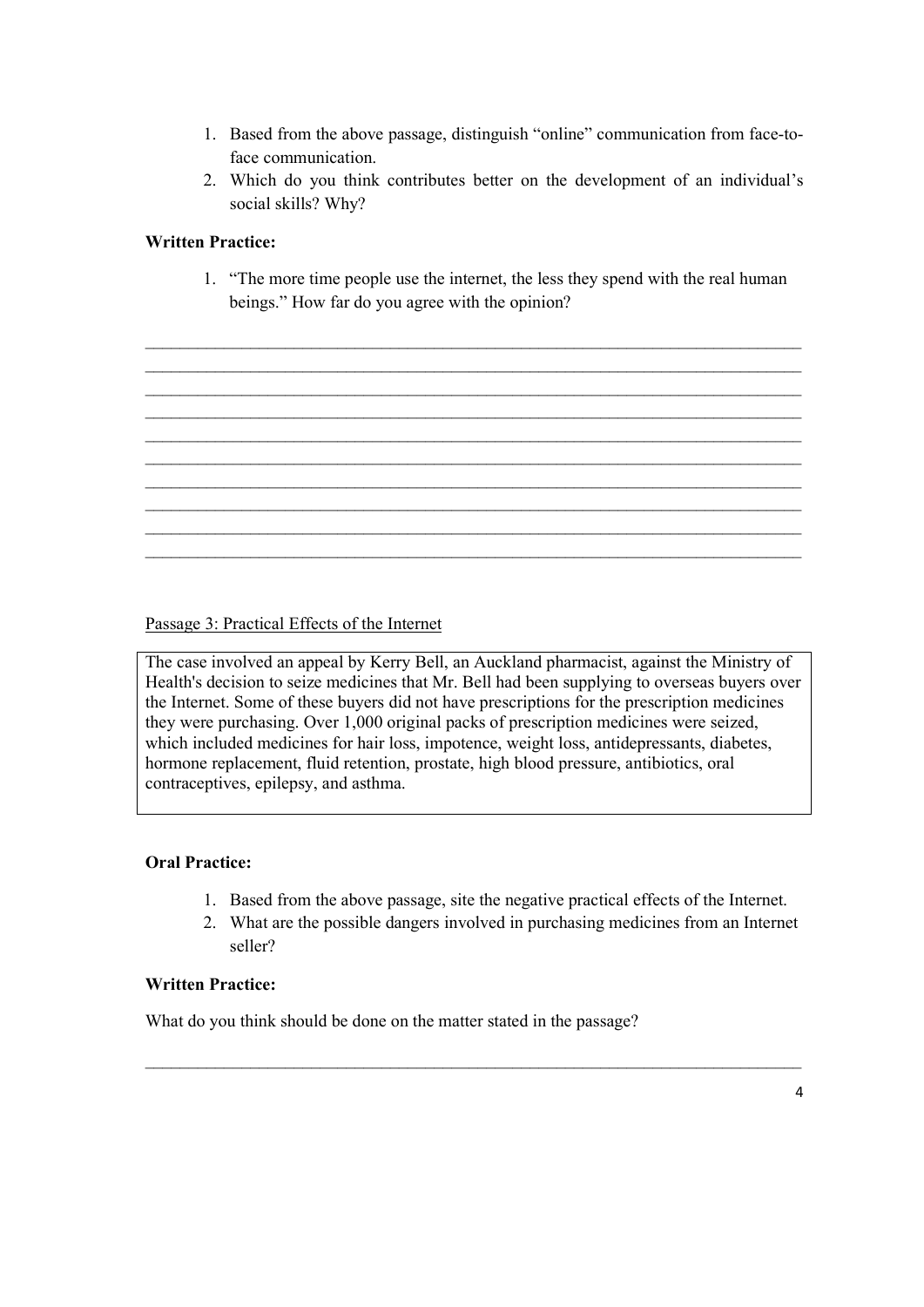#### Essay:

1. Do you agree or disagree with the following statement. "Frequent Internet use destroys the holistic formation of an individual."

 $\overline{\mathbf{5}}$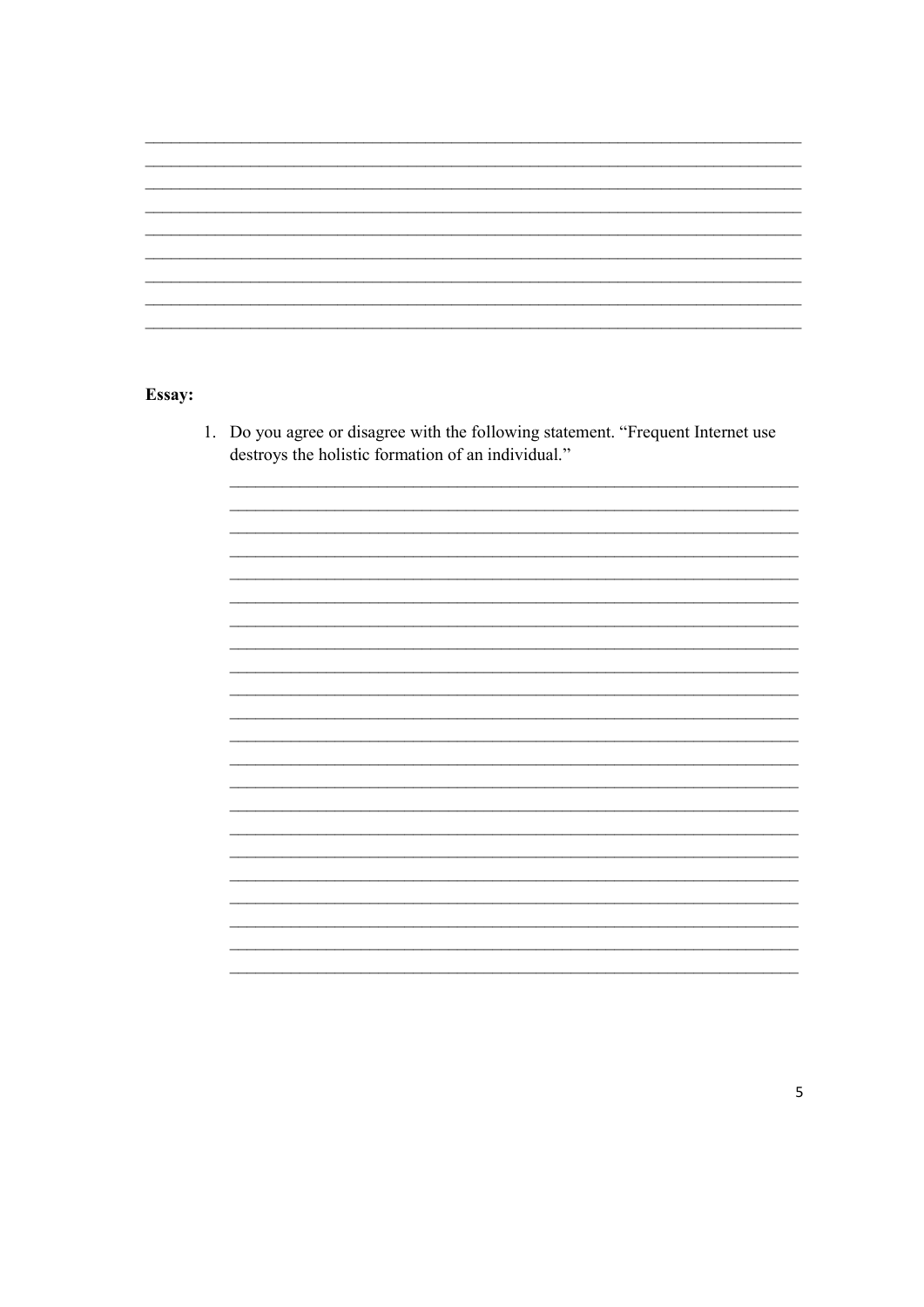Rule # 2:

# Think about the current dominant conditions around the world, and go with those conditions – There are usually good reasons why the things are the way they are!

Note: Dominant Condition – that which principally assists the development of a sense or mental awareness.

| <b>Dominant</b>   | <b>Definition</b>                                                                                                                                                                                                                                                                                                                                                                                                                                                                                                                                                                                                                                                                                                                                                                                                                                                                                                                                                                                                                                                                                                                                                                                                                                                                        |  |  |  |
|-------------------|------------------------------------------------------------------------------------------------------------------------------------------------------------------------------------------------------------------------------------------------------------------------------------------------------------------------------------------------------------------------------------------------------------------------------------------------------------------------------------------------------------------------------------------------------------------------------------------------------------------------------------------------------------------------------------------------------------------------------------------------------------------------------------------------------------------------------------------------------------------------------------------------------------------------------------------------------------------------------------------------------------------------------------------------------------------------------------------------------------------------------------------------------------------------------------------------------------------------------------------------------------------------------------------|--|--|--|
| <b>Conditions</b> |                                                                                                                                                                                                                                                                                                                                                                                                                                                                                                                                                                                                                                                                                                                                                                                                                                                                                                                                                                                                                                                                                                                                                                                                                                                                                          |  |  |  |
| <b>Political</b>  | The dominant political conditions of a nation refer to the political<br>$\bullet$<br>party who holds the majority.<br>Not necessarily the party of the<br>incumbent leader but the party with most number of members<br>elected or assigned in office. This holds true especially in a<br>democratic or parliamentary form of government.                                                                                                                                                                                                                                                                                                                                                                                                                                                                                                                                                                                                                                                                                                                                                                                                                                                                                                                                                |  |  |  |
| <b>Economical</b> | The state of the economy in a country or region. Economic<br>$\bullet$<br>conditions change over time in line with the economic and<br>business cycle, as an economy goes through expansion and<br>contraction. Economic conditions are considered to be sound or<br>positive when an economy is expanding, and are considered to be<br>adverse or negative when an economy is contracting. A country's<br>economic conditions are influenced by numerous macroeconomic<br>and microeconomic factors, including monetary and fiscal policy,<br>the state of the global economy, unemployment levels,<br>productivity, exchange rates, inflation, and so on.<br>There are numerous economic indicators that are used to define<br>$\bullet$<br>the state of the economy or economic conditions. Some of these<br>are the unemployment rate, levels of current account and budget<br>surpluses or deficits, GDP growth rates, inflation rates and more.<br>Economic data is released on a regular basis, generally weekly or<br>monthly, and sometimes quarterly. Some economic indicators<br>like the unemployment rate and GDP growth rate are watched<br>closely by market participants, as they help to make an<br>assessment of economic conditions and potential changes in<br>them. |  |  |  |
| <b>Social</b>     | A social condition is an existing circumstance, state or<br>$\bullet$<br>surroundings affecting the welfare, life and relations of human<br>beings within the community. It is often the result of<br>circumstances or even a country's legislations. Social condition is<br>however an outlawed basis for discrimination in human rights<br>legislations.<br>Examples of social conditions include: poverty, quality of<br>housing, homelessness, educational attainment and quality,                                                                                                                                                                                                                                                                                                                                                                                                                                                                                                                                                                                                                                                                                                                                                                                                   |  |  |  |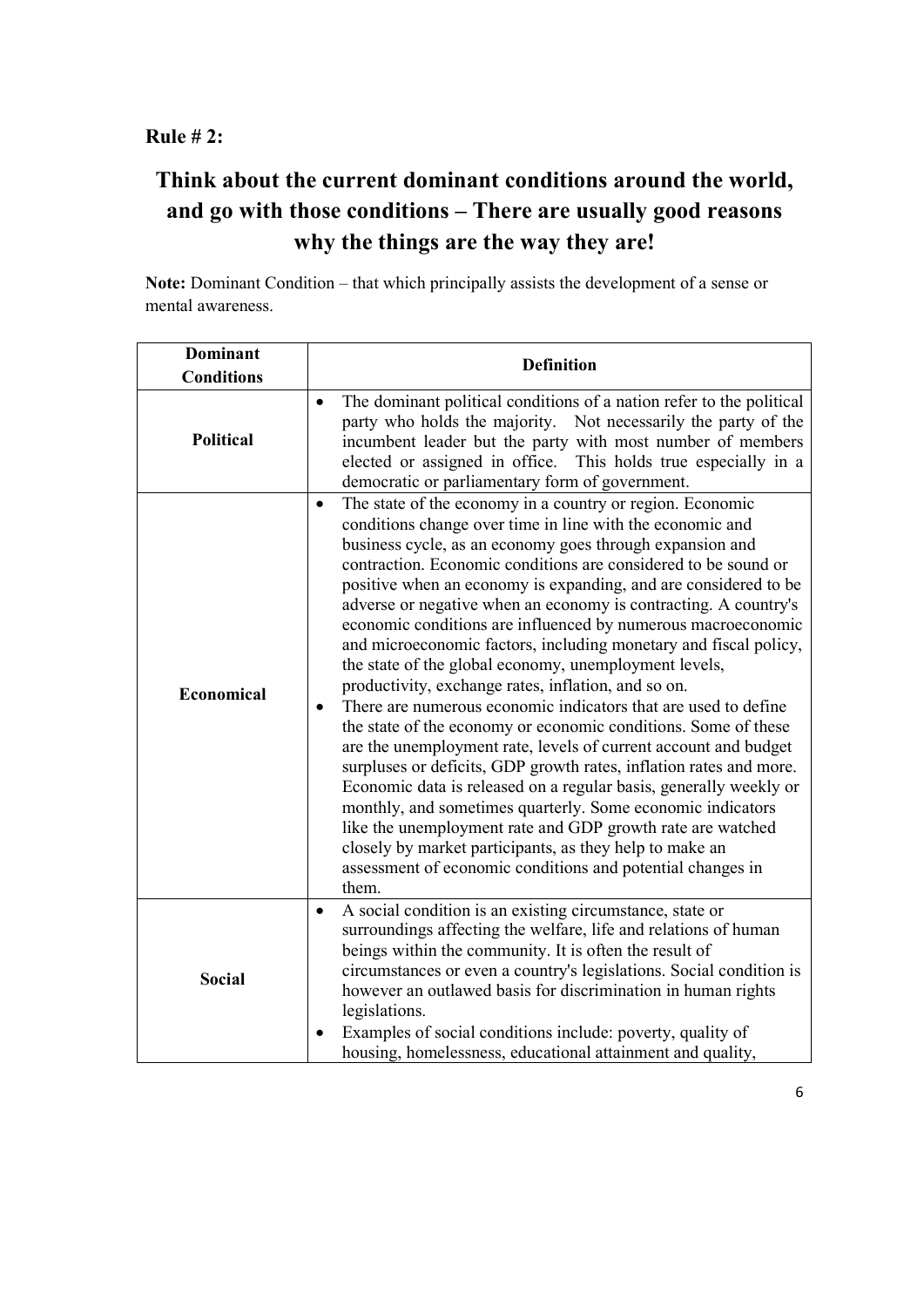|                      | unemployment, wage levels, lack of control over the organization     |  |  |  |  |
|----------------------|----------------------------------------------------------------------|--|--|--|--|
|                      | of work, racial residential segregation, and other forms of          |  |  |  |  |
|                      | discrimination. The social conditions are usually factors at the     |  |  |  |  |
|                      | regional, national and global levels that often shape conditions     |  |  |  |  |
|                      | experienced locally.                                                 |  |  |  |  |
|                      | * External factors in technology that impact business operations.    |  |  |  |  |
|                      | Changes in technology affect how a company will do business. A       |  |  |  |  |
|                      | business may have to dramatically change their operating strategy as |  |  |  |  |
| <b>Technological</b> | a result of changes in the technological environment.                |  |  |  |  |
|                      |                                                                      |  |  |  |  |
|                      | * Technological conditions mean the development in the field of      |  |  |  |  |
|                      | technology which affects business by new inventions of productions   |  |  |  |  |
|                      | and other improvements in techniques to perform the business work.   |  |  |  |  |

#### Passage 1: E-book vs. Textbooks

A new study by the Joan Ganz Cooney Center at Sesame Workshop examines the way young children relate to stories they encounter in print versus on an e-reader. Researchers explored how advances in e-book technology might relate to parent-child storytelling, or co-reading. They found that children who read enhanced e-books recalled significantly fewer narrative details than children who read the print version of the same story – though across all formats, youngsters performed nearly equally when asked to explain a critical element in the story. The enhanced e-book was less effective than the print and basic e-book in supporting the benefits of co-reading, because it prompted more non-content-related interactions. The print books were more advantageous for literacy-building co-reading, whereas the e-books, particularly the enhanced e-book, more effectively engaged children and prompted physical interaction.

#### Oral Practice:

- 1. In your opinion, what do you think is the factor why children who read e-books can recall only fewer details compare with the children who read printed books?
- 2. Do you agree with the idea of Joan Ganz Cooney? Explain your answer.
- 3. Are you ready to embrace developments such as e-book? Why?

#### Written Practice:

1. With the developments in technology like e-books, some people feel that printed media like books, newspaper and magazines will soon be phased-out. Others feel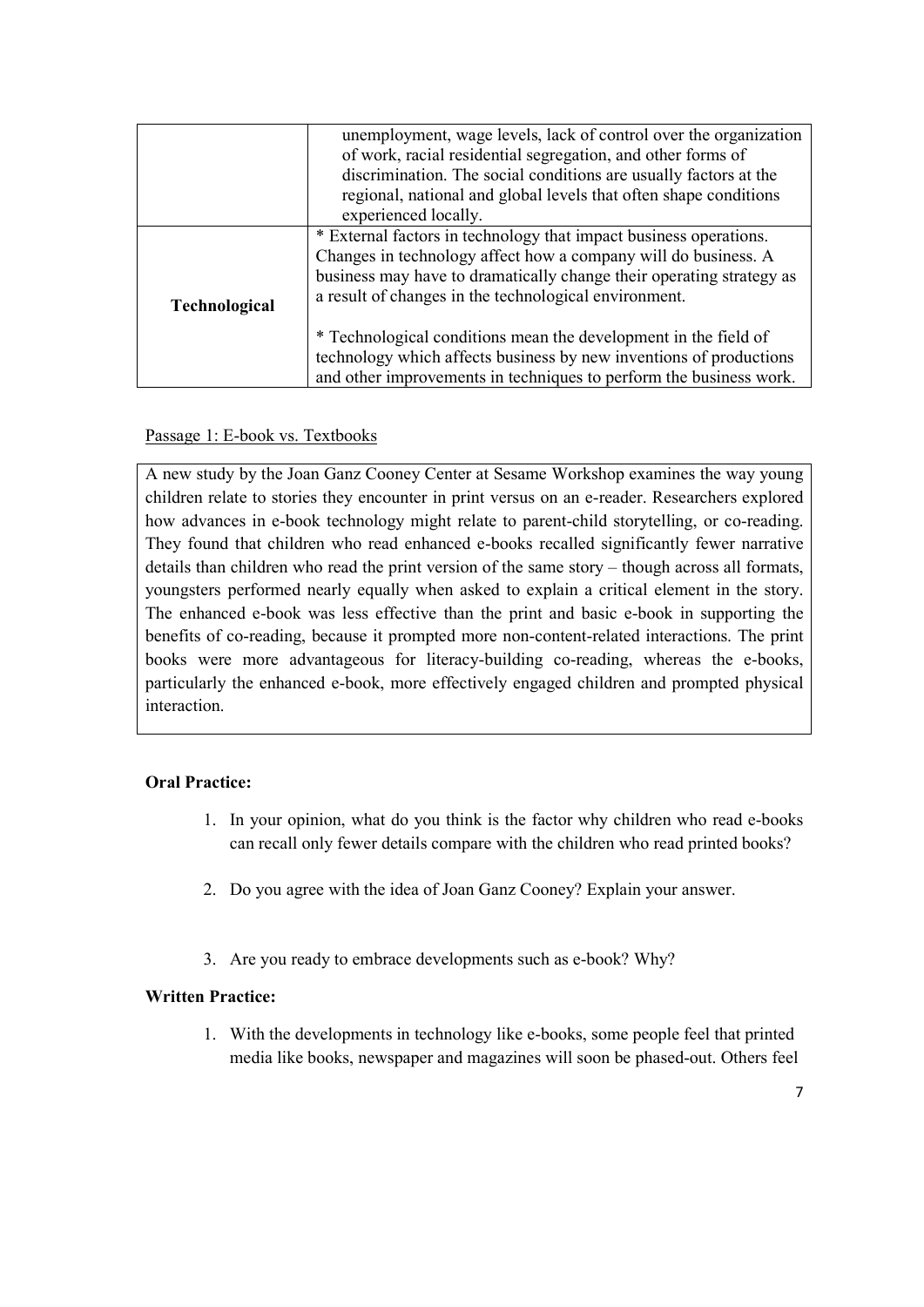that these forms of media should never disappear. What is your opinion on this and why?



Passage 2: Social Aspect Governing the Military Intervention of Countries to Other Nations/States' Disputes

Customary international law has always recognized a principle of military intervention on humanitarian grounds. The classic examples of nineteenth-century military "humanitarian intervention" occurred when Britain, France and Russia cited persecution of Christians in Muslim-ruled territories of the Ottoman Empire. Britain intervened in Greece in 1830; France sent a military expedition to Syria and Lebanon in 1860; Britain sent troops to Crete in 1866. The motives of European rulers were influenced by public opinion at home, but strategic interests also played a crucial role. The European occupation of Africa was spurred to a significant extent by pressure from Christian missionary societies to suppress the slave trade and idolatry, and to spread Christianity and "civilization." The philanthropic imperialism with which the European powers entered Africa was regarded as benign at the time, but history allows us to take a more skeptical view with regard to the interests at stake.

#### Oral Practice:

1. Looking at the passage, discuss whether military intervention humanitarian or not.

#### Written Practice:

1. Reflect on this: 'One should not look at a situation but the reason/s why it happened'.

 $\_$  , and the set of the set of the set of the set of the set of the set of the set of the set of the set of the set of the set of the set of the set of the set of the set of the set of the set of the set of the set of th  $\_$  , and the set of the set of the set of the set of the set of the set of the set of the set of the set of the set of the set of the set of the set of the set of the set of the set of the set of the set of the set of th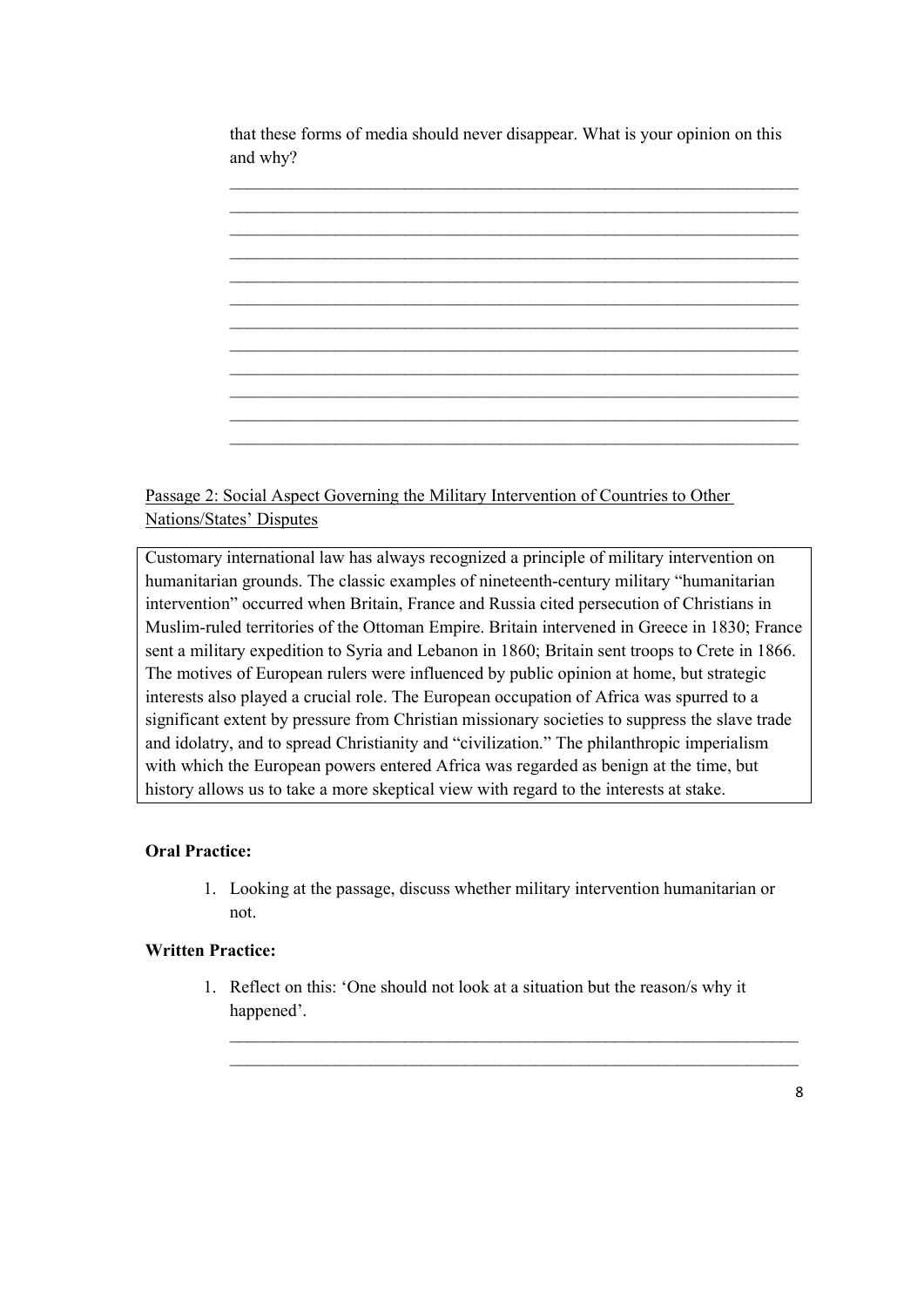## Essay:

1. How can parents help their children understand the need to balance the utilization of technology?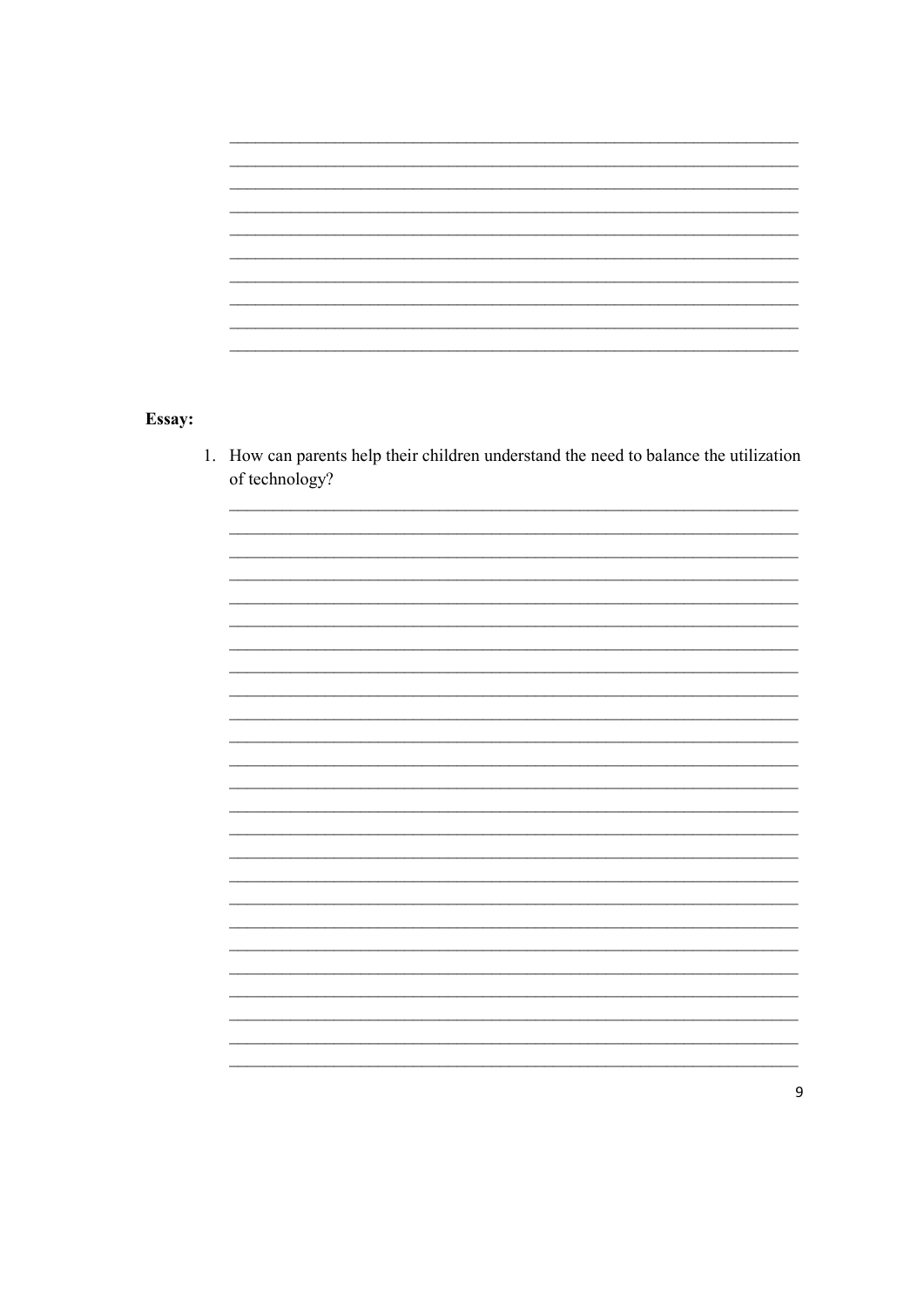Rule # 3:

# "More is better, and new is better, holding other variables constant!" (Those are often the more 'advanced' , and thus 'better' conditions, with exceptions, of course.)

| <b>Conditions</b>   | <b>Definition</b>                                                                                                                                                                                                                                                                                                                   |  |  |  |  |
|---------------------|-------------------------------------------------------------------------------------------------------------------------------------------------------------------------------------------------------------------------------------------------------------------------------------------------------------------------------------|--|--|--|--|
| "More is<br>hetter" | • When having 'more' is believed to be 'better' than having 'less'<br>can refer to a lot of things. This could be construed as the<br>following:<br>$\circ$ Money or wealth<br>Options<br>$\circ$<br>Education<br>$\cap$<br>Friends<br>$\bigcirc$                                                                                   |  |  |  |  |
| "New is better"     | • This usually refers to technology especially today where upgrades<br>happened every two months or so. When the cell phone you are<br>holding today is considered ancient in two months or the fax<br>machine that your dad's office is using has been junked and<br>documents have been sent and received electronically instead. |  |  |  |  |

#### Passage 1: Traditional versus Modern Teaching Methods

Which methods of teaching have our teachers used, and we grew up with? Which methods do we use nowadays? Has something changed? Can we, today, talk about "those traditional" and "these modern" approaches of teaching? What, in fact, we can name as "traditional" and "modern"? Is there a border where we can distinguish or separate one from another? All these questions show the big importance of knowing the terms: methodology, traditional, modern...Traditional method of teaching is "teacher-dominated interaction". Teaching is deeply teacher centered and teachers are the source of the knowledge, while learners are passive receivers that must memorize things. Modern method is "student centered" method based on "help learning to happen"-role, communication, interaction, helping students to explore method. These days, especially at private schools, we have great possibilities in what a teacher can do with the students, in terms of teaching methods and usage of all optional aids in the classroom. With this freedom in teaching we also have an enormous number of ideas to use. Since the time we spent with our students is very precious, teachers' crucial task should be: comparing, analyzing, and evaluating the methods they use to motivate the students and to make learning as effective as possible. A teacher must be aware of all advantages and disadvantages in using all types of methodologies. There is no one best or worst method or one method simply the best for everything and everybody. The central factor in the choice of methods is the learner's need and character. A teacher must be a good pedagogue to see and understand all the students' individual abilities. Some methods work for one person well, but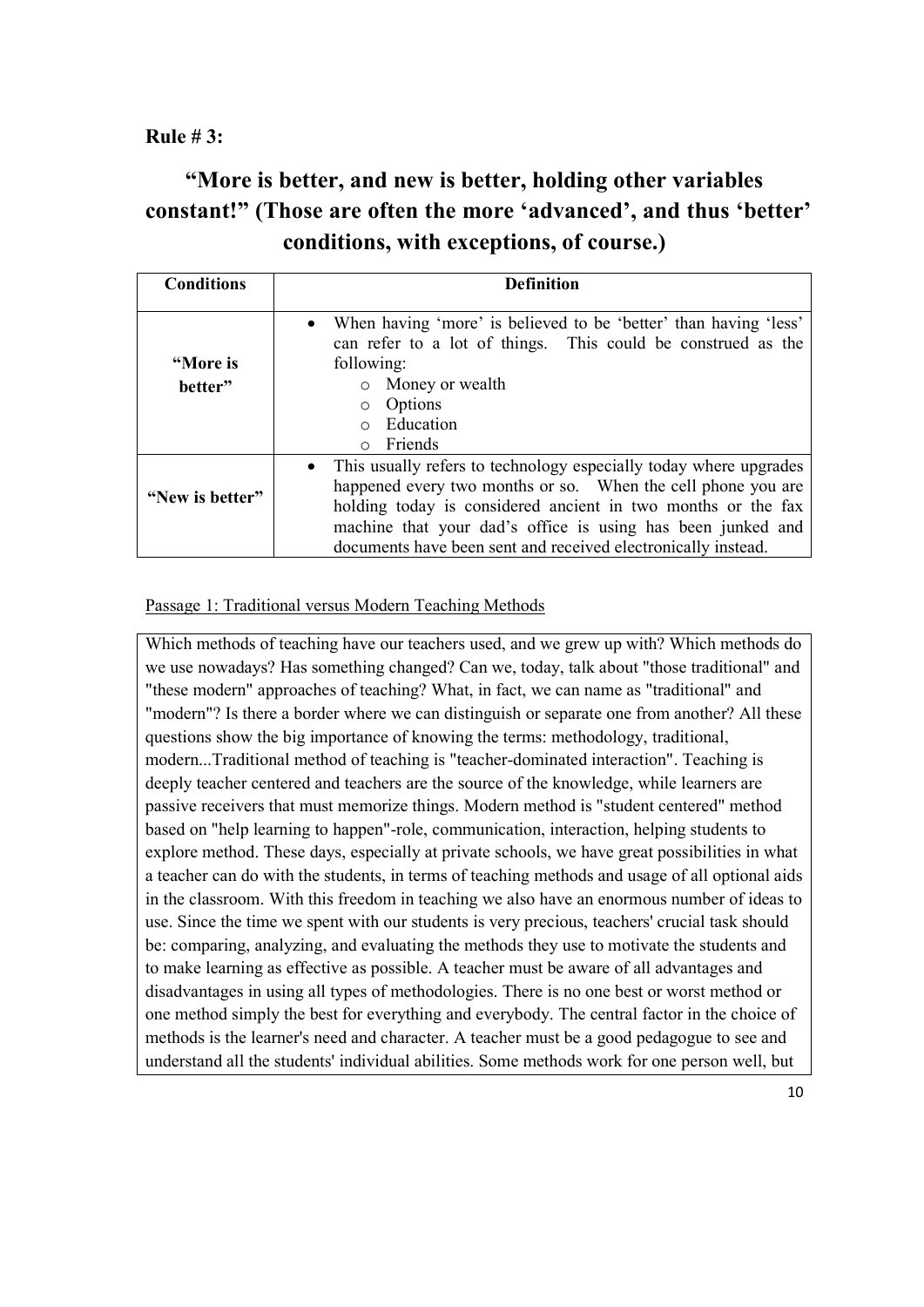the same one might not work for another person at all. Understanding the student help you choose the way of teaching.

#### Oral Practice:

- 1. What is the implication of the article to you?
- 2. Do you think the idea in the article was explained well? Explain your answer.

#### Written Practice:

1. In relation with the stated article, explain how 'space practice' is better than 'mass practice'. Cite advantages and disadvantages of both.

\_\_\_\_\_\_\_\_\_\_\_\_\_\_\_\_\_\_\_\_\_\_\_\_\_\_\_\_\_\_\_\_\_\_\_\_\_\_\_\_\_\_\_\_\_\_\_\_\_\_\_\_\_\_\_\_\_\_\_\_\_\_\_\_\_\_\_\_\_\_\_\_\_\_\_

\_\_\_\_\_\_\_\_\_\_\_\_\_\_\_\_\_\_\_\_\_\_\_\_\_\_\_\_\_\_\_\_\_\_\_\_\_\_\_\_\_\_\_\_\_\_\_\_\_\_\_\_\_\_\_\_\_\_\_\_\_\_\_\_\_\_\_\_\_\_\_\_\_\_\_

\_\_\_\_\_\_\_\_\_\_\_\_\_\_\_\_\_\_\_\_\_\_\_\_\_\_\_\_\_\_\_\_\_\_\_\_\_\_\_\_\_\_\_\_\_\_\_\_\_\_\_\_\_\_\_\_\_\_\_\_\_\_\_\_\_\_\_\_\_\_\_\_\_\_\_

\_\_\_\_\_\_\_\_\_\_\_\_\_\_\_\_\_\_\_\_\_\_\_\_\_\_\_\_\_\_\_\_\_\_\_\_\_\_\_\_\_\_\_\_\_\_\_\_\_\_\_\_\_\_\_\_\_\_\_\_\_\_\_\_\_\_\_\_\_\_\_\_\_\_\_

\_\_\_\_\_\_\_\_\_\_\_\_\_\_\_\_\_\_\_\_\_\_\_\_\_\_\_\_\_\_\_\_\_\_\_\_\_\_\_\_\_\_\_\_\_\_\_\_\_\_\_\_\_\_\_\_\_\_\_\_\_\_\_\_\_\_\_\_\_\_\_\_\_\_\_

\_\_\_\_\_\_\_\_\_\_\_\_\_\_\_\_\_\_\_\_\_\_\_\_\_\_\_\_\_\_\_\_\_\_\_\_\_\_\_\_\_\_\_\_\_\_\_\_\_\_\_\_\_\_\_\_\_\_\_\_\_\_\_\_\_\_\_\_\_\_\_\_\_\_\_

\_\_\_\_\_\_\_\_\_\_\_\_\_\_\_\_\_\_\_\_\_\_\_\_\_\_\_\_\_\_\_\_\_\_\_\_\_\_\_\_\_\_\_\_\_\_\_\_\_\_\_\_\_\_\_\_\_\_\_\_\_\_\_\_\_\_\_\_\_\_\_\_\_\_\_

#### Passage 2: Smart Phones versus Cellular Phones

With the smart phone boom in today's world, many people today only purchase smart phones. Smart phones started from cell phones, which were advanced to incorporate the technology today and convert them into smart phones. Cell phones were basically a telephony device that allowed users to send/receive calls and text messages. As technology developed, it incorporated additional capabilities such as internet browsers, multimedia text messages, games, applications, etc. This further developed into a mini computer that we now know as a smart phone. A smart phone is a phone that has computing capabilities and an operating system powering the device. A normal phone is a phone that supports basic calling features and internet capabilities.

Smart phones and normal phones are two different categories of cell phones. With the smart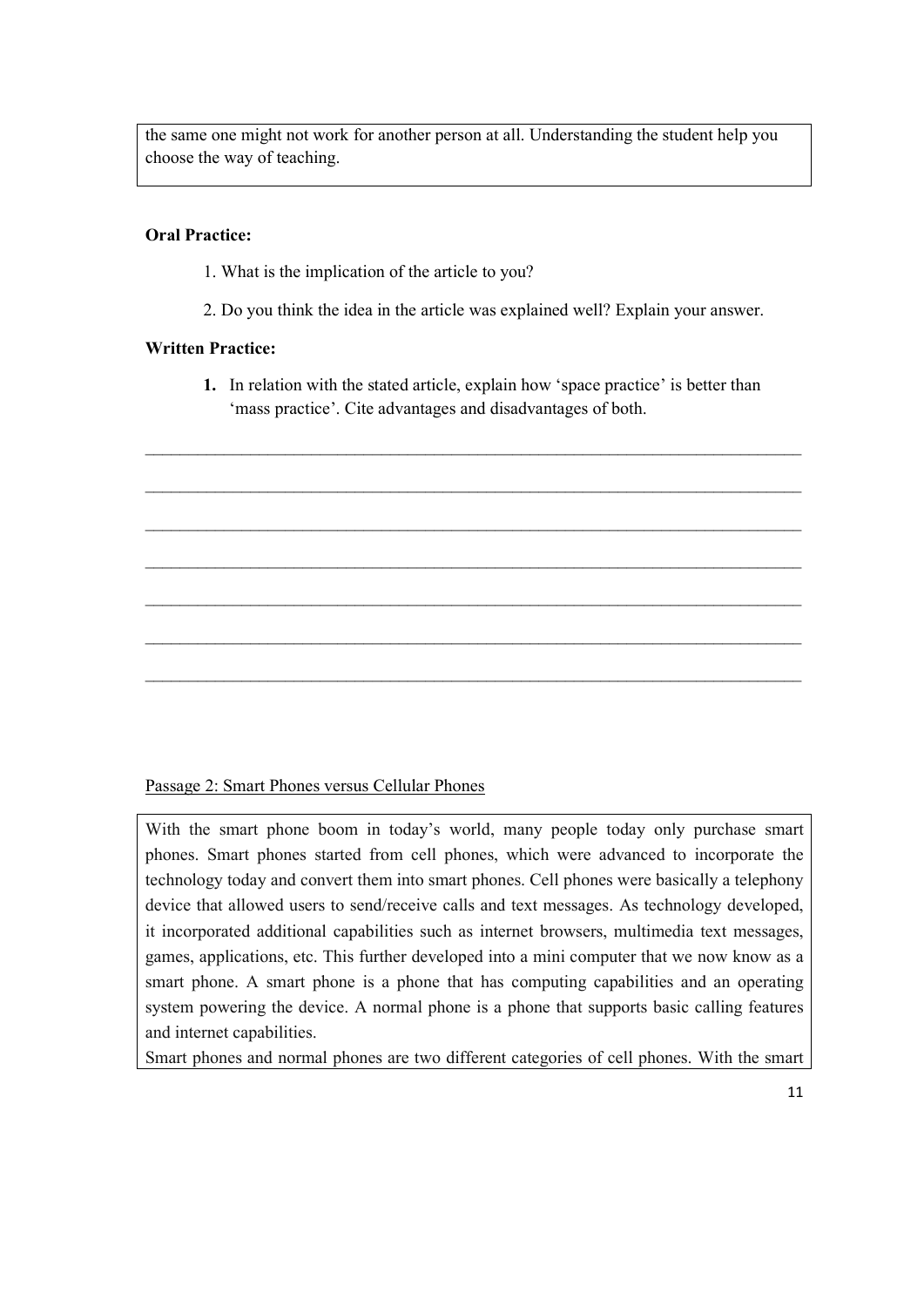phone boom, normal phones have taken a backseat and have become limited with many companies focusing on developing smart phones. The Normal Phones category does not exactly have a set definition, as the term changes with the upgrade in technology each time. The term has also been adapted depending on the companies that are trying to promote their 'smart phones'. Normal phones are still existent in small numbers catering to the market of users that do not require the high-end features of a smart phone.

#### Oral Practice:

- 1. Based on the passage, summarize the advantages of smart phones over cell phones.
- 2. Should one own a smart phone if his purpose is just to send text message /s and call? Why or why not?

#### Written Practice:

1. Discuss how an individual can utilize technological advancements. \_\_\_\_\_\_\_\_\_\_\_\_\_\_\_\_\_\_\_\_\_\_\_\_\_\_\_\_\_\_\_\_\_\_\_\_\_\_\_\_\_\_\_\_\_\_\_\_\_\_\_\_\_\_\_\_\_\_\_\_\_\_\_\_\_\_\_\_\_\_\_\_\_\_\_

\_\_\_\_\_\_\_\_\_\_\_\_\_\_\_\_\_\_\_\_\_\_\_\_\_\_\_\_\_\_\_\_\_\_\_\_\_\_\_\_\_\_\_\_\_\_\_\_\_\_\_\_\_\_\_\_\_\_\_\_\_\_\_\_\_\_\_\_\_\_\_\_\_\_\_ \_\_\_\_\_\_\_\_\_\_\_\_\_\_\_\_\_\_\_\_\_\_\_\_\_\_\_\_\_\_\_\_\_\_\_\_\_\_\_\_\_\_\_\_\_\_\_\_\_\_\_\_\_\_\_\_\_\_\_\_\_\_\_\_\_\_\_\_\_\_\_\_\_\_\_ \_\_\_\_\_\_\_\_\_\_\_\_\_\_\_\_\_\_\_\_\_\_\_\_\_\_\_\_\_\_\_\_\_\_\_\_\_\_\_\_\_\_\_\_\_\_\_\_\_\_\_\_\_\_\_\_\_\_\_\_\_\_\_\_\_\_\_\_\_\_\_\_\_\_\_ \_\_\_\_\_\_\_\_\_\_\_\_\_\_\_\_\_\_\_\_\_\_\_\_\_\_\_\_\_\_\_\_\_\_\_\_\_\_\_\_\_\_\_\_\_\_\_\_\_\_\_\_\_\_\_\_\_\_\_\_\_\_\_\_\_\_\_\_\_\_\_\_\_\_\_ \_\_\_\_\_\_\_\_\_\_\_\_\_\_\_\_\_\_\_\_\_\_\_\_\_\_\_\_\_\_\_\_\_\_\_\_\_\_\_\_\_\_\_\_\_\_\_\_\_\_\_\_\_\_\_\_\_\_\_\_\_\_\_\_\_\_\_\_\_\_\_\_\_\_\_ \_\_\_\_\_\_\_\_\_\_\_\_\_\_\_\_\_\_\_\_\_\_\_\_\_\_\_\_\_\_\_\_\_\_\_\_\_\_\_\_\_\_\_\_\_\_\_\_\_\_\_\_\_\_\_\_\_\_\_\_\_\_\_\_\_\_\_\_\_\_\_\_\_\_\_ \_\_\_\_\_\_\_\_\_\_\_\_\_\_\_\_\_\_\_\_\_\_\_\_\_\_\_\_\_\_\_\_\_\_\_\_\_\_\_\_\_\_\_\_\_\_\_\_\_\_\_\_\_\_\_\_\_\_\_\_\_\_\_\_\_\_\_\_\_\_\_\_\_\_\_ \_\_\_\_\_\_\_\_\_\_\_\_\_\_\_\_\_\_\_\_\_\_\_\_\_\_\_\_\_\_\_\_\_\_\_\_\_\_\_\_\_\_\_\_\_\_\_\_\_\_\_\_\_\_\_\_\_\_\_\_\_\_\_\_\_\_\_\_\_\_\_\_\_\_\_ \_\_\_\_\_\_\_\_\_\_\_\_\_\_\_\_\_\_\_\_\_\_\_\_\_\_\_\_\_\_\_\_\_\_\_\_\_\_\_\_\_\_\_\_\_\_\_\_\_\_\_\_\_\_\_\_\_\_\_\_\_\_\_\_\_\_\_\_\_\_\_\_\_\_\_ \_\_\_\_\_\_\_\_\_\_\_\_\_\_\_\_\_\_\_\_\_\_\_\_\_\_\_\_\_\_\_\_\_\_\_\_\_\_\_\_\_\_\_\_\_\_\_\_\_\_\_\_\_\_\_\_\_\_\_\_\_\_\_\_\_\_\_\_\_\_\_\_\_\_\_ \_\_\_\_\_\_\_\_\_\_\_\_\_\_\_\_\_\_\_\_\_\_\_\_\_\_\_\_\_\_\_\_\_\_\_\_\_\_\_\_\_\_\_\_\_\_\_\_\_\_\_\_\_\_\_\_\_\_\_\_\_\_\_\_\_\_\_\_\_\_\_\_\_\_\_

#### Essay:

1. According to Johannes Heinrich Pestalozzi, "Man is good, and strives to attain goodness. If he is vile, the path of goodness has been closed to him". Reflect on this and justify your reasons.

 $\_$  , and the contribution of the contribution of  $\mathcal{L}_1$  , and  $\mathcal{L}_2$  , and  $\mathcal{L}_3$  , and  $\mathcal{L}_4$  , and  $\mathcal{L}_5$  , and  $\mathcal{L}_6$  , and  $\mathcal{L}_7$  , and  $\mathcal{L}_8$  , and  $\mathcal{L}_7$  , and  $\mathcal{L}_8$  , and  $\mathcal{L}_9$  ,  $\_$  , and the contribution of the contribution of  $\mathcal{L}_1$  , and  $\mathcal{L}_2$  , and  $\mathcal{L}_3$  , and  $\mathcal{L}_4$  , and  $\mathcal{L}_5$  , and  $\mathcal{L}_6$  , and  $\mathcal{L}_7$  , and  $\mathcal{L}_8$  , and  $\mathcal{L}_7$  , and  $\mathcal{L}_8$  , and  $\mathcal{L}_9$  ,  $\_$  , and the contribution of the contribution of  $\mathcal{L}_1$  , and  $\mathcal{L}_2$  , and  $\mathcal{L}_3$  , and  $\mathcal{L}_4$  , and  $\mathcal{L}_5$  , and  $\mathcal{L}_6$  , and  $\mathcal{L}_7$  , and  $\mathcal{L}_8$  , and  $\mathcal{L}_7$  , and  $\mathcal{L}_8$  , and  $\mathcal{L}_9$  ,  $\_$  , and the contribution of the contribution of  $\mathcal{L}_1$  , and  $\mathcal{L}_2$  , and  $\mathcal{L}_3$  , and  $\mathcal{L}_4$  , and  $\mathcal{L}_5$  , and  $\mathcal{L}_6$  , and  $\mathcal{L}_7$  , and  $\mathcal{L}_8$  , and  $\mathcal{L}_7$  , and  $\mathcal{L}_8$  , and  $\mathcal{L}_9$  ,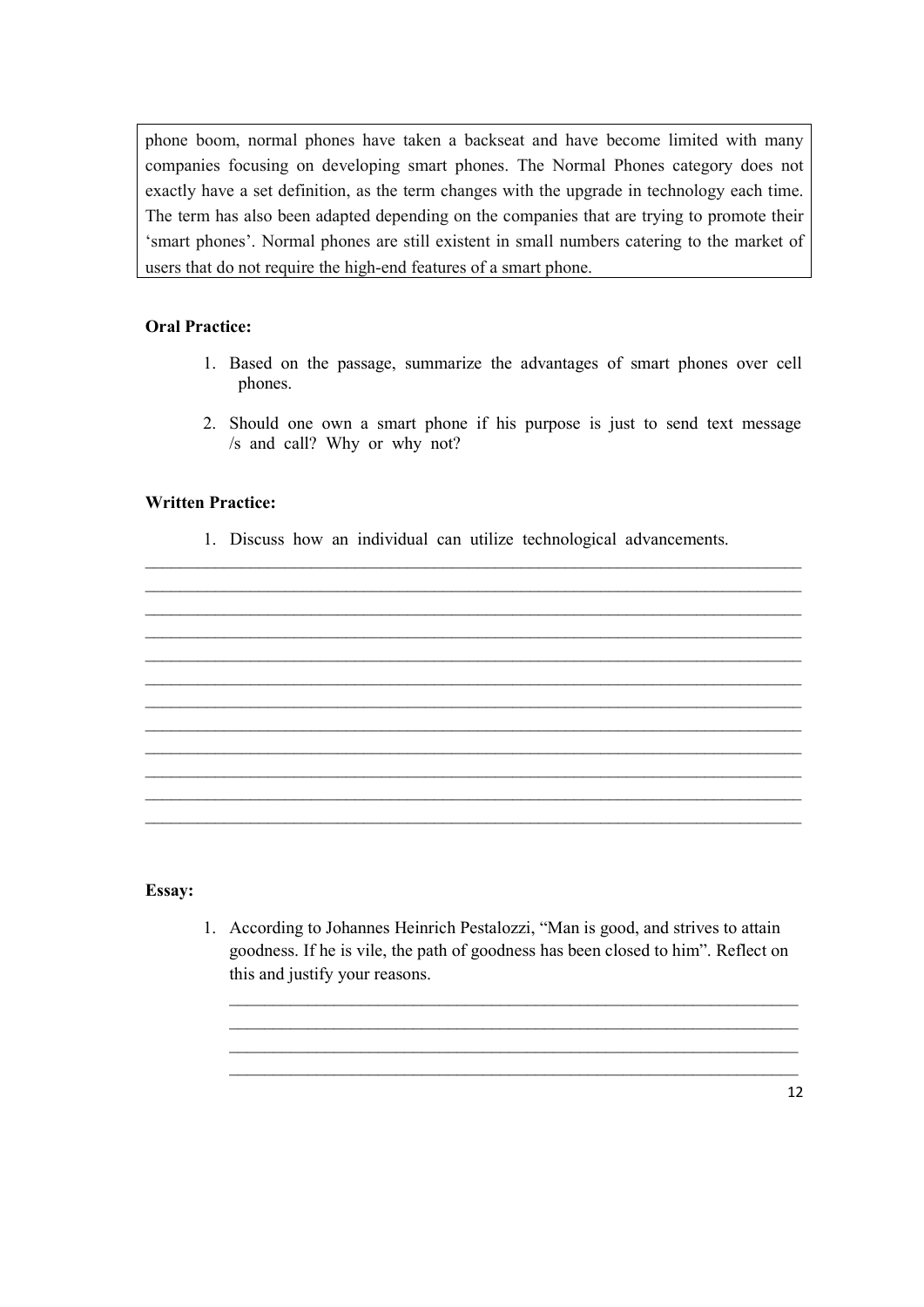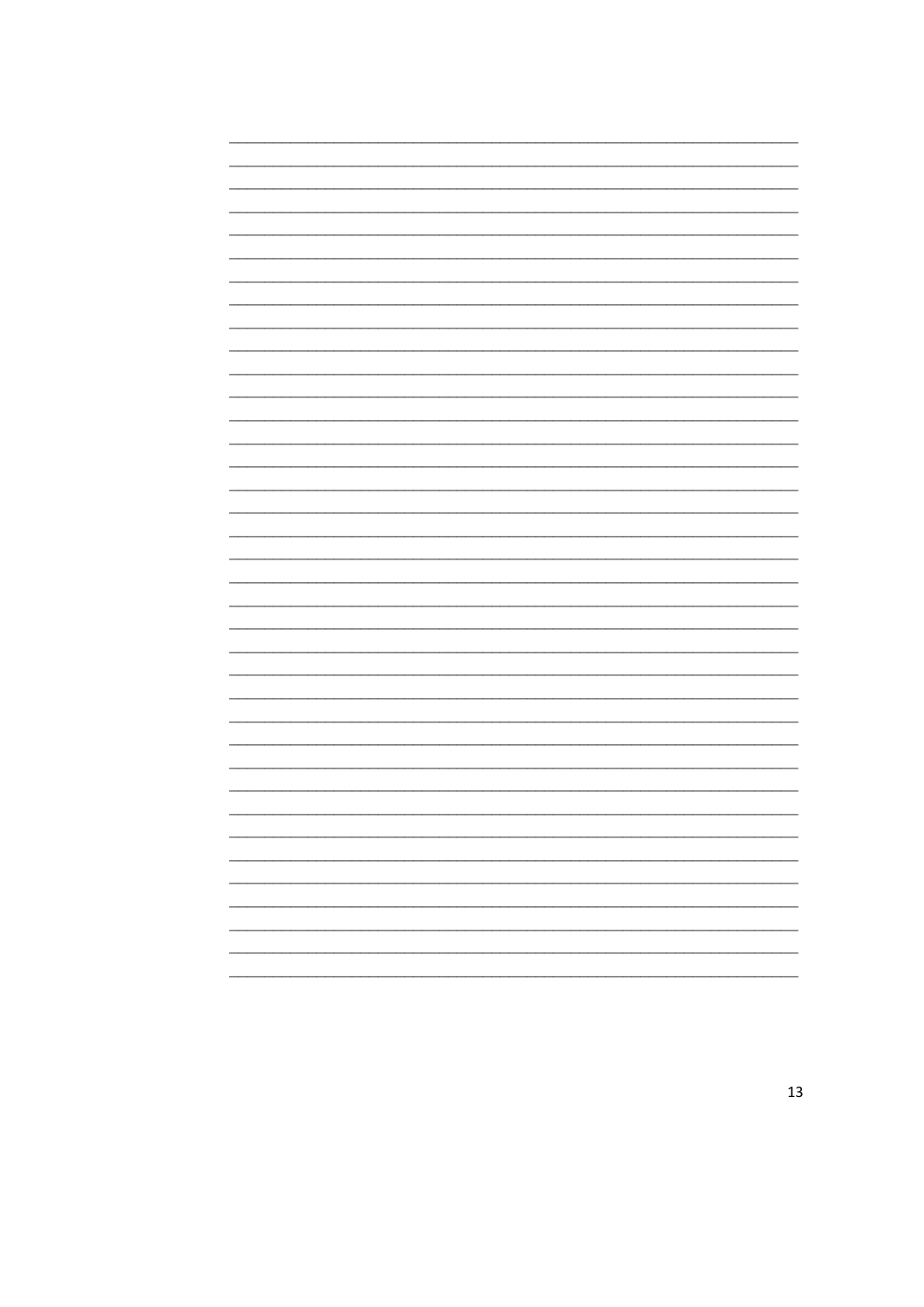#### Rule # 4:

# When an idea can obviously be approached from both the pro and con sides, take the middle road, and make an argument that it 'depends' on some other variables!

There are situations when ideas or "resolutions" may be addressed or answered regardless of which side you are in. In this case, take the middle road or middle ground and create an argument using other variables that are still related or significant to both sides.

#### Passage 1: Suffrage (Article V in the Philippine Constitution)

Section 1. Suffrage may be exercised by all citizens of the Philippines not otherwise disqualified by law, who are at least eighteen years of age, and who shall have resided in the Philippines for at least one year, and in the place wherein they propose to vote, for at least six months immediately preceding the election. No literacy, property, or other substantive requirement shall be imposed on the exercise of suffrage.

Section 2. The Congress shall provide a system for securing the secrecy and sanctity of the ballot as well as a system for absentee voting by qualified Filipinos abroad.

The Congress shall also design a procedure for the disabled and the illiterates to vote without the assistance of other persons. Until then, they shall be allowed to vote under existing laws and such rules as the Commission on Elections may promulgate to protect the secrecy of the ballot.

#### Oral Practice:

- 1. What are the advantages and disadvantages of having the right to vote?
- 2. Will you take advantage of this right as a citizen of your country?

#### Written Practice:

1. What do you think are the best ways to prevent people from taking advant age of this right to cheat in the election?

\_\_\_\_\_\_\_\_\_\_\_\_\_\_\_\_\_\_\_\_\_\_\_\_\_\_\_\_\_\_\_\_\_\_\_\_\_\_\_\_\_\_\_\_\_\_\_\_\_\_\_\_\_\_\_\_\_\_\_\_\_ \_\_\_\_\_\_\_\_\_\_\_\_\_\_\_\_\_\_\_\_\_\_\_\_\_\_\_\_\_\_\_\_\_\_\_\_\_\_\_\_\_\_\_\_\_\_\_\_\_\_\_\_\_\_\_\_\_\_\_\_\_ \_\_\_\_\_\_\_\_\_\_\_\_\_\_\_\_\_\_\_\_\_\_\_\_\_\_\_\_\_\_\_\_\_\_\_\_\_\_\_\_\_\_\_\_\_\_\_\_\_\_\_\_\_\_\_\_\_\_\_\_\_ \_\_\_\_\_\_\_\_\_\_\_\_\_\_\_\_\_\_\_\_\_\_\_\_\_\_\_\_\_\_\_\_\_\_\_\_\_\_\_\_\_\_\_\_\_\_\_\_\_\_\_\_\_\_\_\_\_\_\_\_\_ \_\_\_\_\_\_\_\_\_\_\_\_\_\_\_\_\_\_\_\_\_\_\_\_\_\_\_\_\_\_\_\_\_\_\_\_\_\_\_\_\_\_\_\_\_\_\_\_\_\_\_\_\_\_\_\_\_\_\_\_\_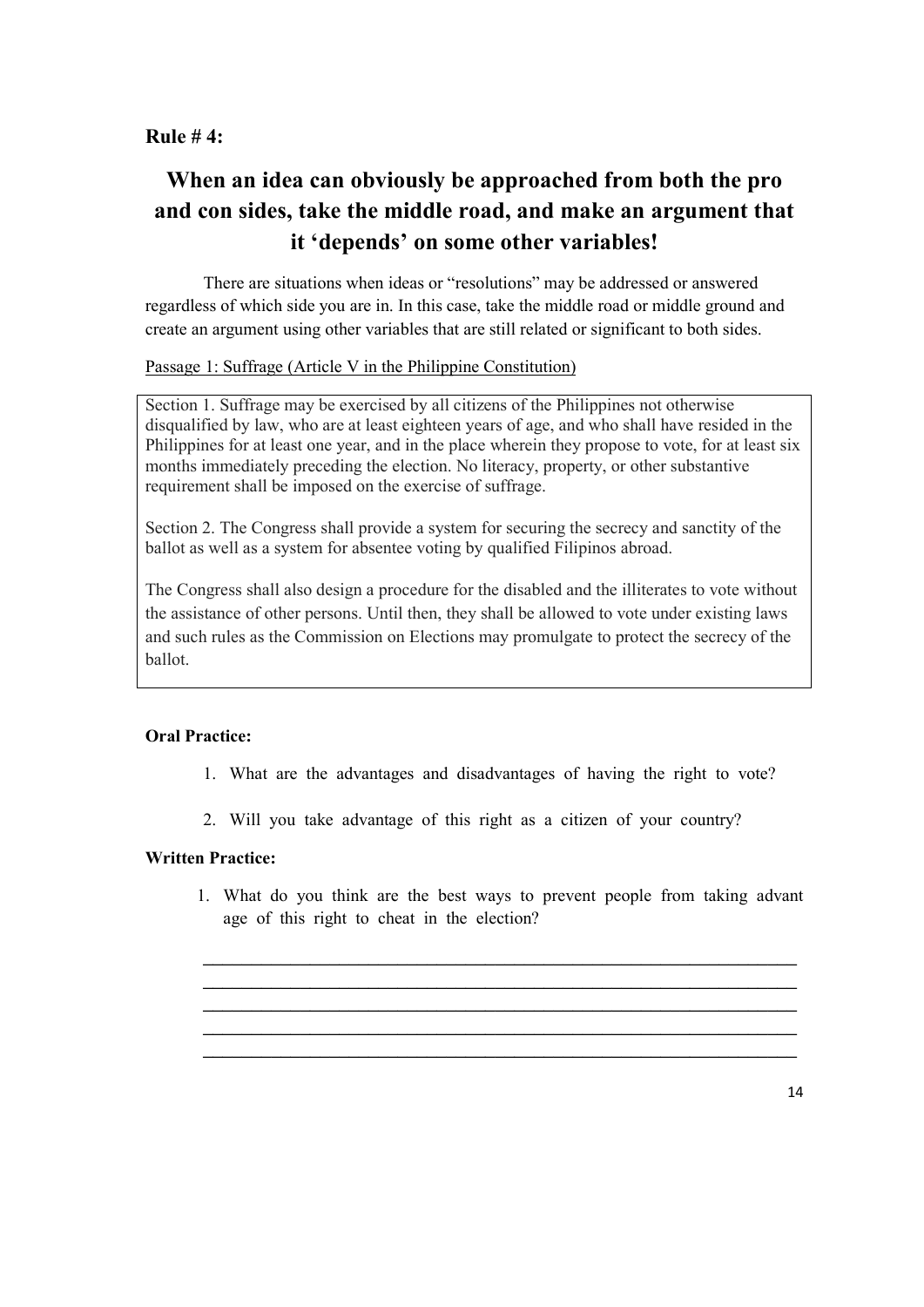#### Passage 2: Punishment as a Consequence for Unlawful Acts

Society has always used punishment to discourage would-be criminals from unlawful action. Since society has the highest interest in preventing murder, it should use the strongest punishment available to deter murder, and that is the death penalty. If murderers are sentenced to death and executed, potential murderers will think twice before killing for fear of losing their own lives.

\_\_\_\_\_\_\_\_\_\_\_\_\_\_\_\_\_\_\_\_\_\_\_\_\_\_\_\_\_\_\_\_\_\_\_\_\_\_\_\_\_\_\_\_\_\_\_\_\_\_\_\_\_\_\_\_\_\_\_\_\_ \_\_\_\_\_\_\_\_\_\_\_\_\_\_\_\_\_\_\_\_\_\_\_\_\_\_\_\_\_\_\_\_\_\_\_\_\_\_\_\_\_\_\_\_\_\_\_\_\_\_\_\_\_\_\_\_\_\_\_\_\_ \_\_\_\_\_\_\_\_\_\_\_\_\_\_\_\_\_\_\_\_\_\_\_\_\_\_\_\_\_\_\_\_\_\_\_\_\_\_\_\_\_\_\_\_\_\_\_\_\_\_\_\_\_\_\_\_\_\_\_\_\_ \_\_\_\_\_\_\_\_\_\_\_\_\_\_\_\_\_\_\_\_\_\_\_\_\_\_\_\_\_\_\_\_\_\_\_\_\_\_\_\_\_\_\_\_\_\_\_\_\_\_\_\_\_\_\_\_\_\_\_\_\_ \_\_\_\_\_\_\_\_\_\_\_\_\_\_\_\_\_\_\_\_\_\_\_\_\_\_\_\_\_\_\_\_\_\_\_\_\_\_\_\_\_\_\_\_\_\_\_\_\_\_\_\_\_\_\_\_\_\_\_\_\_ \_\_\_\_\_\_\_\_\_\_\_\_\_\_\_\_\_\_\_\_\_\_\_\_\_\_\_\_\_\_\_\_\_\_\_\_\_\_\_\_\_\_\_\_\_\_\_\_\_\_\_\_\_\_\_\_\_\_\_\_\_ \_\_\_\_\_\_\_\_\_\_\_\_\_\_\_\_\_\_\_\_\_\_\_\_\_\_\_\_\_\_\_\_\_\_\_\_\_\_\_\_\_\_\_\_\_\_\_\_\_\_\_\_\_\_\_\_\_\_\_\_\_ \_\_\_\_\_\_\_\_\_\_\_\_\_\_\_\_\_\_\_\_\_\_\_\_\_\_\_\_\_\_\_\_\_\_\_\_\_\_\_\_\_\_\_\_\_\_\_\_\_\_\_\_\_\_\_\_\_\_\_\_\_

For years, criminologists analyzed murder rates to see if they fluctuated with the likelihood of convicted murderers being executed, but the results were inconclusive. Then in 1973 Isaac Ehrlich employed a new kind of analysis which produced results showing that for every inmate who was executed, 7 lives were spared because others were deterred from committing murder. Similar results have been produced by disciples of Ehrlich in follow-up studies

Moreover, even if some studies regarding deterrence are inconclusive, that is only because the death penalty is rarely used and takes years before an execution is actually carried out. Punishments which are swift and sure are the best deterrent. The fact that some states or countries which do not use the death penalty have lower murder rates than jurisdictions which do is not evidence of the failure of deterrence. States with high murder rates would have even higher rates if they did not use the death penalty.

#### Oral Practice:

1. From the passage you read, do you think death penalty is a very effective way to deter crimes?

2. What are the reasons that probably caused the result on studies the deterrence of death penalty to be questionable?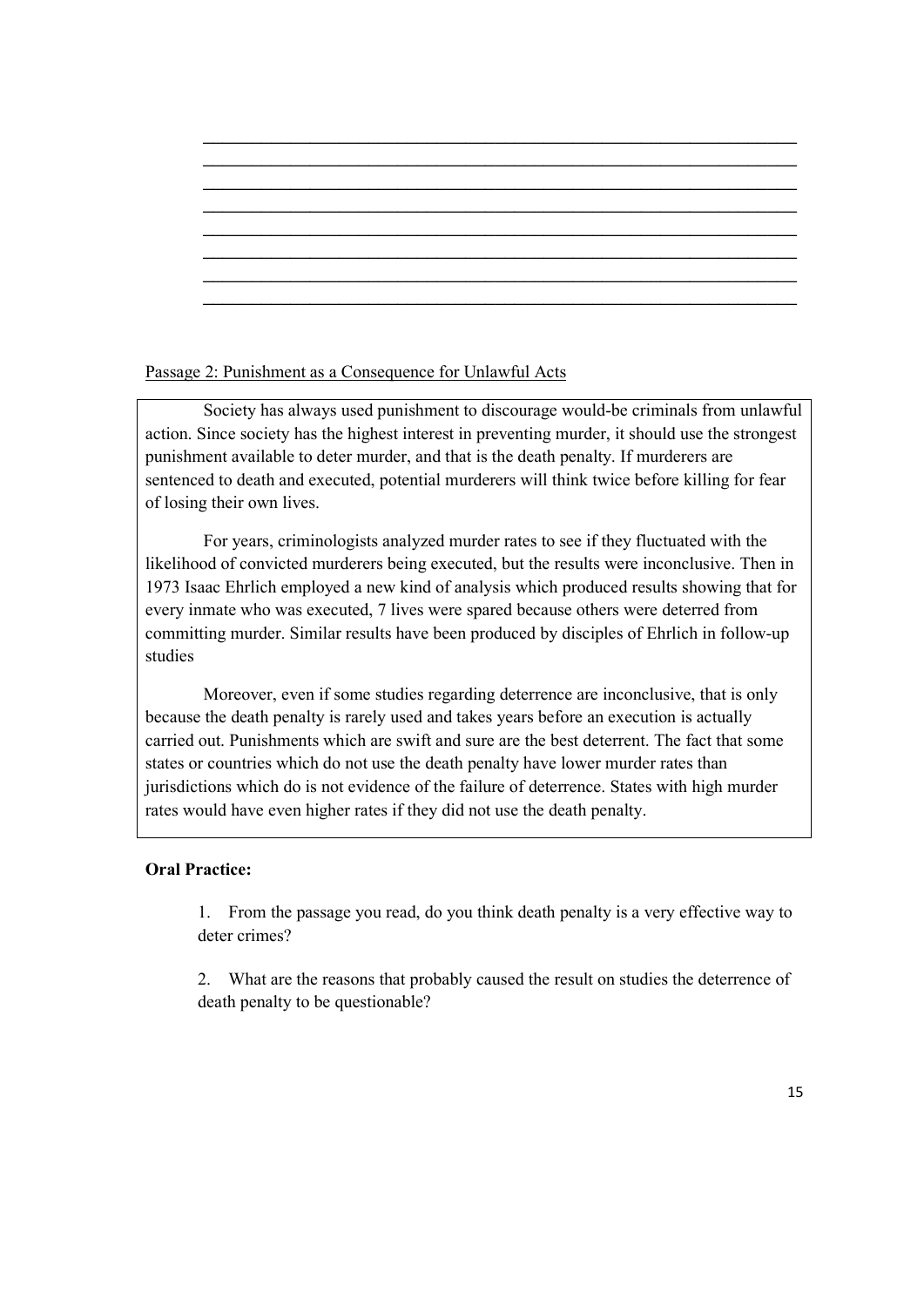#### **Written Practice:**

1. Do you agree with death penalty as an effective punishment for criminals? Support your views with example.

#### Essay:

1. If you would be given a chance to amend the rules of law with regard to consequences for unlawful acts, how would you make it happen? Explain your reasons.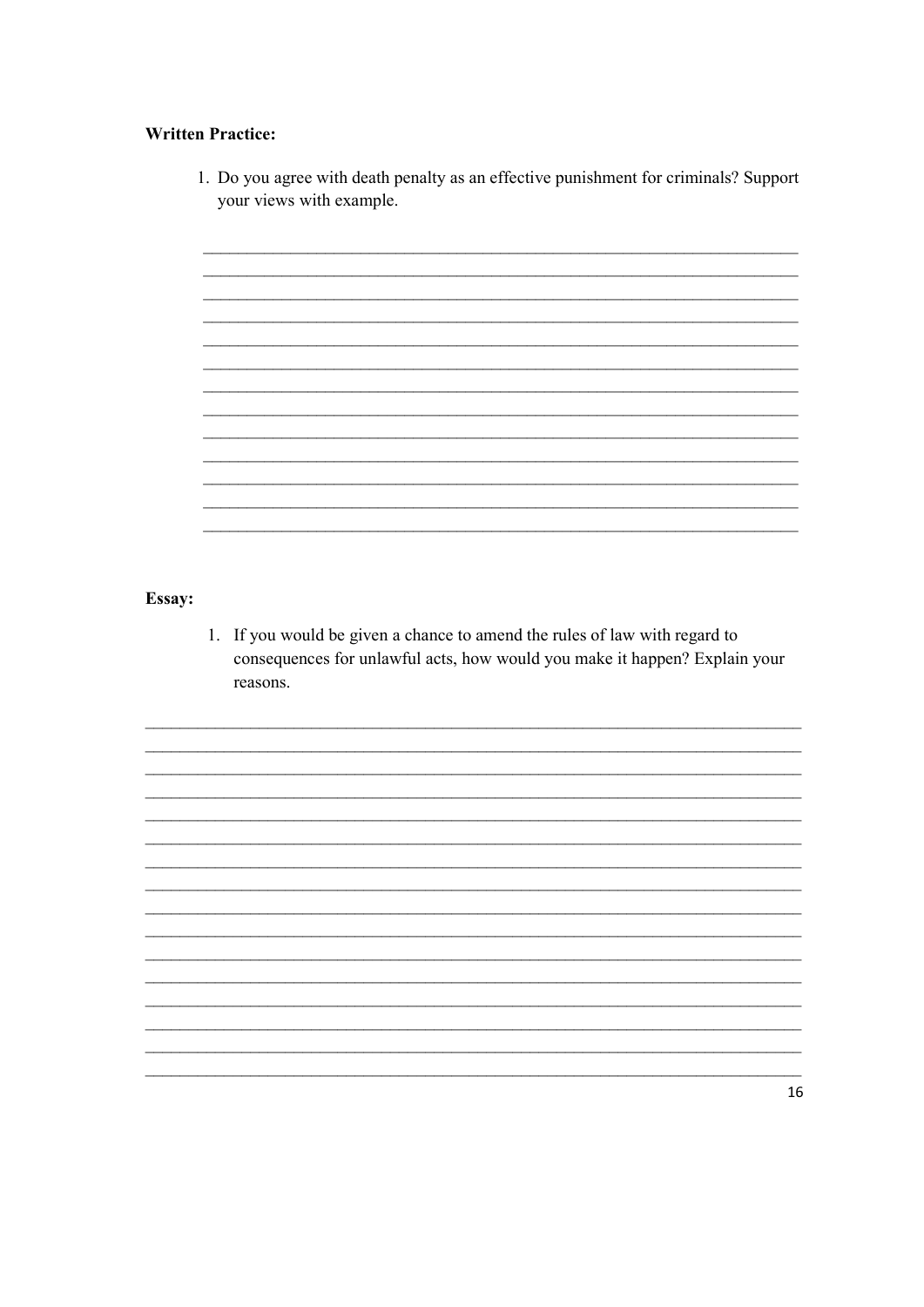#### Rule # 5:

# Always remember that being extreme is undesirable – evaluate extreme positions negatively, and avoid taking such positions yourself!

Extreme can mean two things. As an adjective, it meansthe furthest from the center or from a given point(outermost). But, when used as a noun, it refers to either of the two abstract things that are as different from each other. One should always stay away from the extreme and that with such should always be viewed negatively. Also take note that extreme positions are not the same as the 'Pro' or 'Con' sides or the 'Affirmative' or 'Negative' ones.

Passage 1: What Causes Obsessive-Compulsive Behavior?

Obsessive-compulsive disorder, also known as OCD, is an anxiety disorder which is characterized with compulsive actions, such as hoarding, counting, checking and cleaning, and obsessive thoughts. It is often chronic and is a potentially disabling condition - the sufferer may be caught in a seemingly unbreakable circle of senseless and distressing behaviors and repetitive thoughts.

An *obsession*is an unpleasant, unwelcome thought, urge or image that keeps entering the person's mind, eventually causing severeanxiety. Many of us imagine an obsession as something desirable and pleasant - but for a person with OCD, the obsession is disturbing, unpleasant and frightening.

A *compulsion*is a repetitive behavior carried out by the person with the obsessive thought as a means of preventing that obsession from occurring, or relieving theanxietyit causes. For example: A person may shower every time they touch another person, go to the toilet, or go outside, because they are scared of catching a disease -the *obsession* is catching the diseasewhile the*compulsion* is to have a shower.

According to Medilexicon's*medical dictionary*,Obsessive-Compulsive Disorderis "a type of anxiety disorder the essential features of which include recurrent obsessions, persistent intrusive ideas, thoughts, impulses or images, or compulsions (repetitive, purposeful, and intentional behaviors performed to decrease anxiety in response to an obsession) sufficiently severe to cause marked distress, be time-consuming, or significantly interfere with the person's normal routine, occupational functioning, or usual social activities or relationships with others."

According to the World Health Organization,*OCD affects 2% to 3% of people worldwide*. It is a major cause of illness-related disability.

#### Oral Practice:

1. Based on the article, what causes obsessive-compulsive behavior?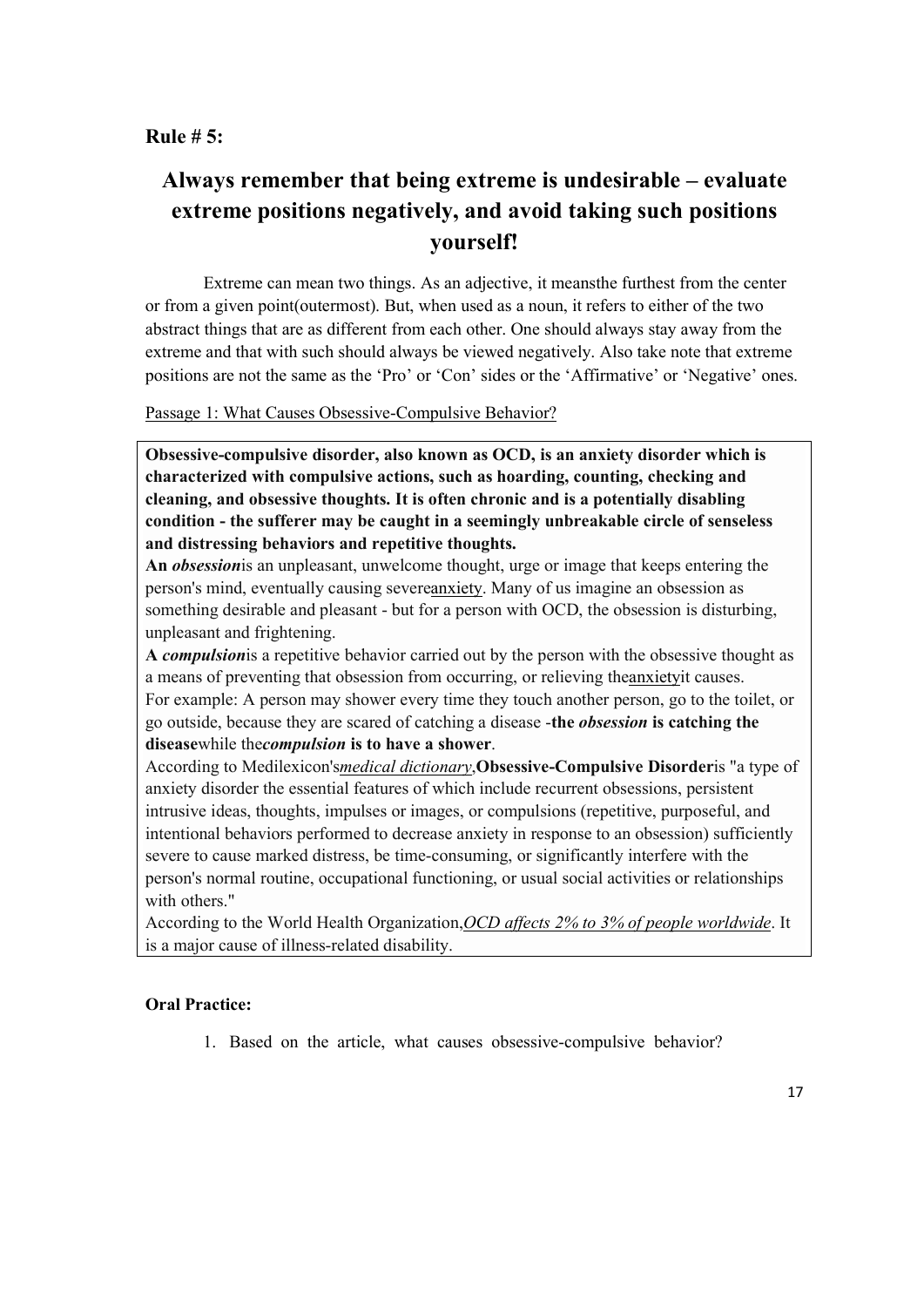2. What is the implication of such disorder to you?

#### **Written Practice:**

1. What are the ways you can recommend to prevent this kind of behavior fr om occurring?

2. If the condition has already occurred, what do you think should be done b y the family which the person suffering from such belongs to?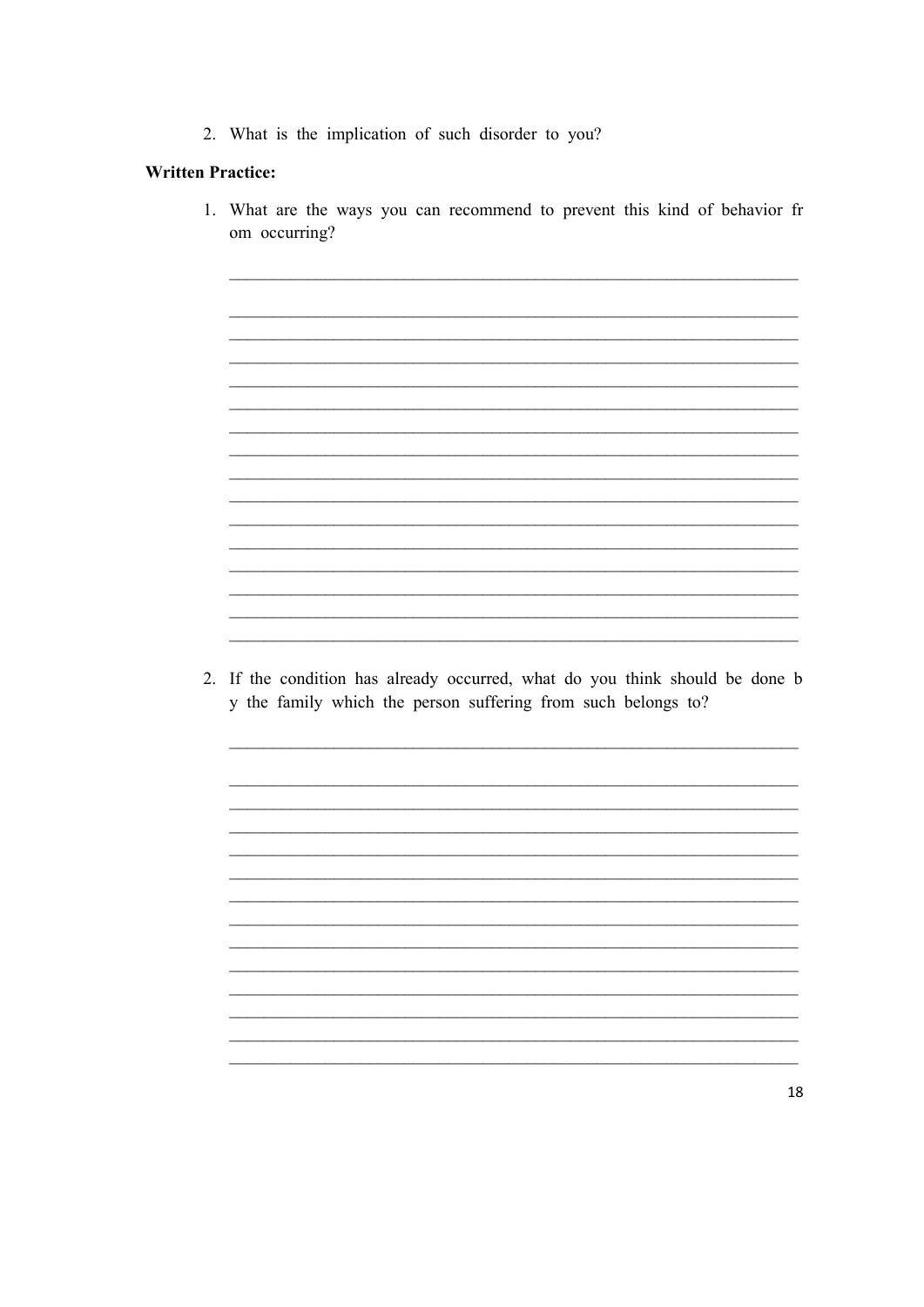Passage 2: Summary of Aristotle's Nicomachean Ethics

#### *Definition of Terms:*

1. *Nicomachean Ethics*–the name normally given to Aristotle's best known wo rk on ethics.

 $\_$  , and the contribution of the contribution of  $\mathcal{L}_1$  , and  $\mathcal{L}_2$  , and  $\mathcal{L}_3$  , and  $\mathcal{L}_4$  , and  $\mathcal{L}_5$  , and  $\mathcal{L}_6$  , and  $\mathcal{L}_7$  , and  $\mathcal{L}_8$  , and  $\mathcal{L}_7$  , and  $\mathcal{L}_8$  , and  $\mathcal{L}_9$  ,  $\_$  , and the contribution of the contribution of  $\mathcal{L}_1$  , and  $\mathcal{L}_2$  , and  $\mathcal{L}_3$  , and  $\mathcal{L}_4$  , and  $\mathcal{L}_5$  , and  $\mathcal{L}_6$  , and  $\mathcal{L}_7$  , and  $\mathcal{L}_8$  , and  $\mathcal{L}_7$  , and  $\mathcal{L}_8$  , and  $\mathcal{L}_9$  ,

- 2. *Ethical* following accepted rules of behavior.
- 3. *Virtue* morally good behavior or character: a good and moral quality; the good result that comes from something.
- 4. *Rashness* doing something quickly and without thinking carefully about w hat will happen as a result.
- 5. *Temperance* the practice of always controlling your actions, thoughts, or f eelings.
- 6. *Munificence* characterized by having great liberality or generosity.
- 7. *Generosity* the quality of being kind, understanding, and not selfish.
- 8. *Magnanimity* the quality of being magnanimous: loftiness of spirit enablin g one to bear trouble calmly, to disdain meanness and pettiness, and to di splay a noble generosity.
- 9. *Vanity* something (such as a belief or a way of behaving) which shows t hat you have too much pride: in yourself, your social status, etc.
- *10. Irascibility* the quality of becoming angry very easily: having a bad temp er.
- *11. Buffoonery* foolish or playful behavior or practice.
- *12. Boorishness* implies rudeness of manner due to insensitiveness to others' f eelings and unwillingness to be agreeable.
- *13. Complaisance* disposition to please or comply.
- *14. Indignation* anger caused by something that is unfair or wrong.
- *15. Envy* the feeling of wanting to have what someone else has.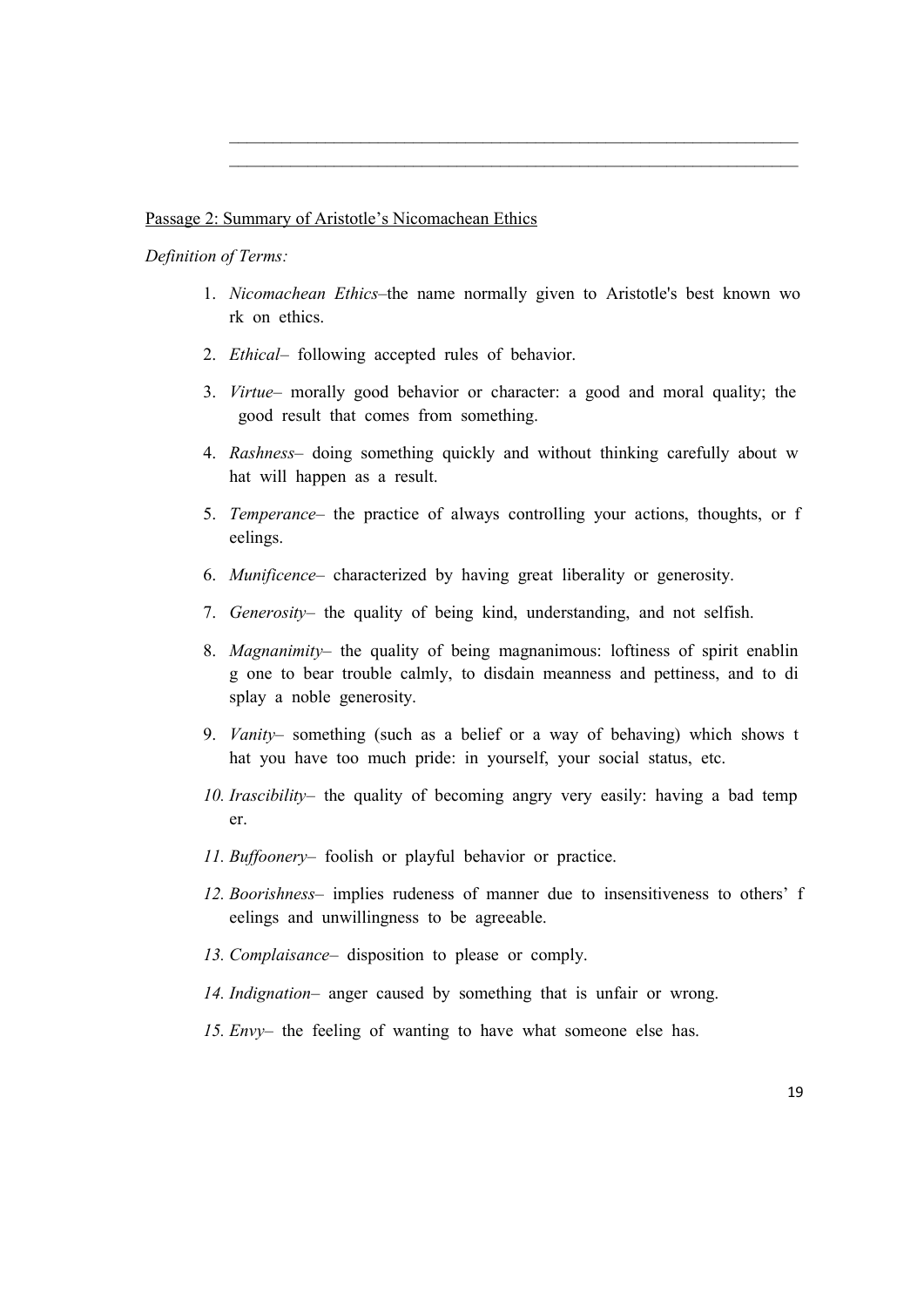| Section 1: |                                                                                                                                                                                                                                                                                                                                                                                                                                                                            |
|------------|----------------------------------------------------------------------------------------------------------------------------------------------------------------------------------------------------------------------------------------------------------------------------------------------------------------------------------------------------------------------------------------------------------------------------------------------------------------------------|
|            | Ethical virtues are acquired by habituation; they do not arise in us from birth, but<br>we by nature have the capacity to receive and perfect them. A good government<br>attempts to legislate such that it helps to habituate its citizens to act virtuously.<br>The way to become habituated in virtue is to perform virtuous actions beginning<br>from one's early youth.                                                                                               |
| Section 2: |                                                                                                                                                                                                                                                                                                                                                                                                                                                                            |
|            | Statements prescribing virtue cannot be precise because the action must be proper<br>to the occasion. Virtueis to be found in the mean between extremes of vice. If a<br>virtue truly becomes a habit, acting according to that virtue will be pleasant.<br>Right education should make us take pleasure in what is good and be pained by<br>what is bad.                                                                                                                  |
| Section 3: |                                                                                                                                                                                                                                                                                                                                                                                                                                                                            |
|            | Some will question how virtue can be acquired by habit because to acquire the<br>virtue a person will already need to act virtuously in order to become habituated<br>to it. Yet to act virtuously and to be virtuous are different things. Being virtuous<br>requires three things: 1) that a person knows what he is doing, b) that he intends<br>to do what is he is doing and that he intends it for its own sake, and c) that he acts<br>with certainty and firmness. |
| Section 4: |                                                                                                                                                                                                                                                                                                                                                                                                                                                                            |
|            | Virtues and vices are not feelings. They are not acquired without deliberate<br>choice. Neither are they powers, because we possess powers by nature. Virtues<br>are habits.                                                                                                                                                                                                                                                                                               |
| Section 5: |                                                                                                                                                                                                                                                                                                                                                                                                                                                                            |
|            | Virtue is what makes a thing perform its function well, so the virtue of a man is<br>the habit from which he becomes good. Virtue is a mean between two extremes,<br>and the specific mean will depend on the person. Ethical virtue is concerned with<br>feelings and actions. It is necessary to have the right feelings at the right times for<br>the right things and for the right purposes. A person can err by going toward<br>either excess or deficiency.         |
| Section 6: |                                                                                                                                                                                                                                                                                                                                                                                                                                                                            |
|            | Ethical virtue "is a habit disposed toward action by deliberate choice, being at the<br>mean relative to us, and defined by reason as a prudent man would define it."<br>Some actions or feelings are simply bad, such as maliciousness, envy, adultery,<br>theft and murder.                                                                                                                                                                                              |
| Section 7: |                                                                                                                                                                                                                                                                                                                                                                                                                                                                            |
|            | Actions deal with particulars, so it necessary to consider the virtues specifically.<br>The mean between fear and rashness is bravery. With regard to pleasures and<br>pains, the mean is temperance. With regard to property the mean is munificence                                                                                                                                                                                                                      |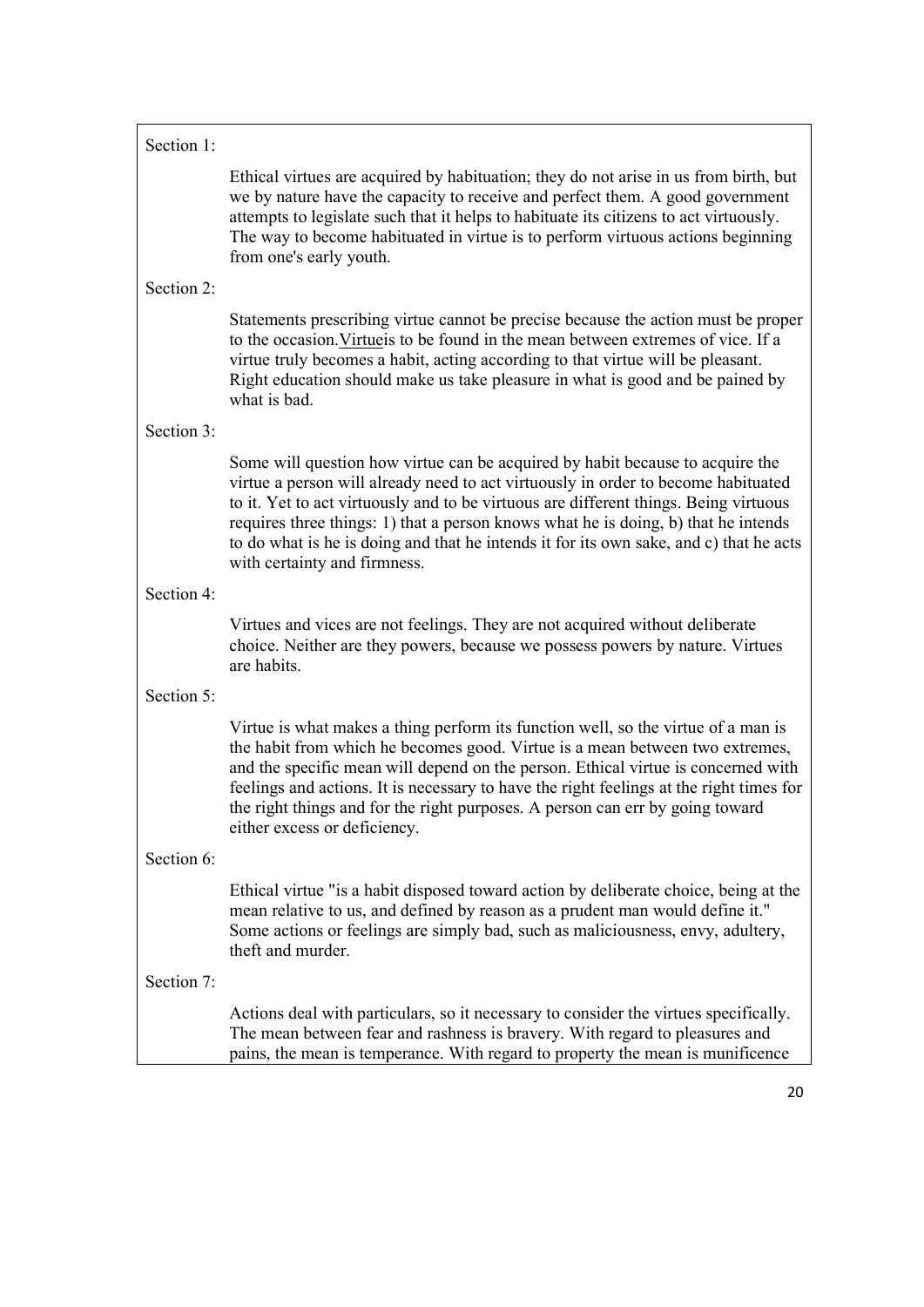or generosity. With regard to honor and dishonor, the mean is magnanimity, the excess is vanity and the deficiency is low-mindedness. With regard to anger, the mean is good temper, and the extremes are irascibility and inirascibility. The mean between boastfulness and self-depreciation is truth. The mean between buffoonery and boorishness is wit. The mean between complaisance or flattery and quarrelsomeness is friendliness. A sense of shame is not a virtue. Righteous indignation is a mean between envy and malicious gladness.

#### Section 8:

The person at either extreme of vice thinks that the virtuous person is at an extreme. A rash man, for example, thinks a brave man is a coward. Of the two vices on either extreme of virtue, one of them is more directly opposed to the virtue, while the other is merely a deficiency or excess. For example, cowardice is actually opposed to bravery, while rashness is an excess of bravery.

#### Section 9:

It is difficult to be virtuous. A person aiming at the mean should avoid the vice which is more directly contrary to the mean, and also take into account the vices to which we are more inclined. It is necessary to guard against pleasure, because pleasure cannot be judged impartially.

#### Oral Practice:

- 1. According to the article, what would be the effect to a person if virtue w ould be in an extreme state?
- 2. Discuss the result of virtue to an individual if it is on the other plate.

#### Written Practice:

1. Do you agree or disagree with Aristotle's theory? Discuss your reasons.

 $\_$  , and the contribution of the contribution of  $\mathcal{L}_1$  , and  $\mathcal{L}_2$  , and  $\mathcal{L}_3$  , and  $\mathcal{L}_4$  , and  $\mathcal{L}_5$  , and  $\mathcal{L}_6$  , and  $\mathcal{L}_7$  , and  $\mathcal{L}_8$  , and  $\mathcal{L}_7$  , and  $\mathcal{L}_8$  , and  $\mathcal{L}_9$  ,  $\_$  , and the contribution of the contribution of  $\mathcal{L}_1$  , and  $\mathcal{L}_2$  , and  $\mathcal{L}_3$  , and  $\mathcal{L}_4$  , and  $\mathcal{L}_5$  , and  $\mathcal{L}_6$  , and  $\mathcal{L}_7$  , and  $\mathcal{L}_8$  , and  $\mathcal{L}_7$  , and  $\mathcal{L}_8$  , and  $\mathcal{L}_9$  , \_\_\_\_\_\_\_\_\_\_\_\_\_\_\_\_\_\_\_\_\_\_\_\_\_\_\_\_\_\_\_\_\_\_\_\_\_\_\_\_\_\_\_\_\_\_\_\_\_\_\_\_\_\_\_\_\_\_\_\_\_\_\_\_\_  $\_$  , and the contribution of the contribution of  $\mathcal{L}_1$  , and  $\mathcal{L}_2$  , and  $\mathcal{L}_3$  , and  $\mathcal{L}_4$  , and  $\mathcal{L}_5$  , and  $\mathcal{L}_6$  , and  $\mathcal{L}_7$  , and  $\mathcal{L}_8$  , and  $\mathcal{L}_7$  , and  $\mathcal{L}_8$  , and  $\mathcal{L}_9$  ,  $\_$  , and the contribution of the contribution of  $\mathcal{L}_1$  , and  $\mathcal{L}_2$  , and  $\mathcal{L}_3$  , and  $\mathcal{L}_4$  , and  $\mathcal{L}_5$  , and  $\mathcal{L}_6$  , and  $\mathcal{L}_7$  , and  $\mathcal{L}_8$  , and  $\mathcal{L}_7$  , and  $\mathcal{L}_8$  , and  $\mathcal{L}_9$  ,  $\_$  , and the contribution of the contribution of  $\mathcal{L}_1$  , and  $\mathcal{L}_2$  , and  $\mathcal{L}_3$  , and  $\mathcal{L}_4$  , and  $\mathcal{L}_5$  , and  $\mathcal{L}_6$  , and  $\mathcal{L}_7$  , and  $\mathcal{L}_8$  , and  $\mathcal{L}_7$  , and  $\mathcal{L}_8$  , and  $\mathcal{L}_9$  , \_\_\_\_\_\_\_\_\_\_\_\_\_\_\_\_\_\_\_\_\_\_\_\_\_\_\_\_\_\_\_\_\_\_\_\_\_\_\_\_\_\_\_\_\_\_\_\_\_\_\_\_\_\_\_\_\_\_\_\_\_\_\_\_\_  $\_$  , and the contribution of the contribution of  $\mathcal{L}_1$  , and  $\mathcal{L}_2$  , and  $\mathcal{L}_3$  , and  $\mathcal{L}_4$  , and  $\mathcal{L}_5$  , and  $\mathcal{L}_6$  , and  $\mathcal{L}_7$  , and  $\mathcal{L}_8$  , and  $\mathcal{L}_7$  , and  $\mathcal{L}_8$  , and  $\mathcal{L}_9$  ,  $\_$  , and the contribution of the contribution of  $\mathcal{L}_1$  , and  $\mathcal{L}_2$  , and  $\mathcal{L}_3$  , and  $\mathcal{L}_4$  , and  $\mathcal{L}_5$  , and  $\mathcal{L}_6$  , and  $\mathcal{L}_7$  , and  $\mathcal{L}_8$  , and  $\mathcal{L}_7$  , and  $\mathcal{L}_8$  , and  $\mathcal{L}_9$  ,  $\_$  , and the set of the set of the set of the set of the set of the set of the set of the set of the set of the set of the set of the set of the set of the set of the set of the set of the set of the set of the set of th  $\_$  , and the set of the set of the set of the set of the set of the set of the set of the set of the set of the set of the set of the set of the set of the set of the set of the set of the set of the set of the set of th \_\_\_\_\_\_\_\_\_\_\_\_\_\_\_\_\_\_\_\_\_\_\_\_\_\_\_\_\_\_\_\_\_\_\_\_\_\_\_\_\_\_\_\_\_\_\_\_\_\_\_\_\_\_\_\_\_\_\_\_\_\_\_\_\_ \_\_\_\_\_\_\_\_\_\_\_\_\_\_\_\_\_\_\_\_\_\_\_\_\_\_\_\_\_\_\_\_\_\_\_\_\_\_\_\_\_\_\_\_\_\_\_\_\_\_\_\_\_\_\_\_\_\_\_\_\_\_\_\_\_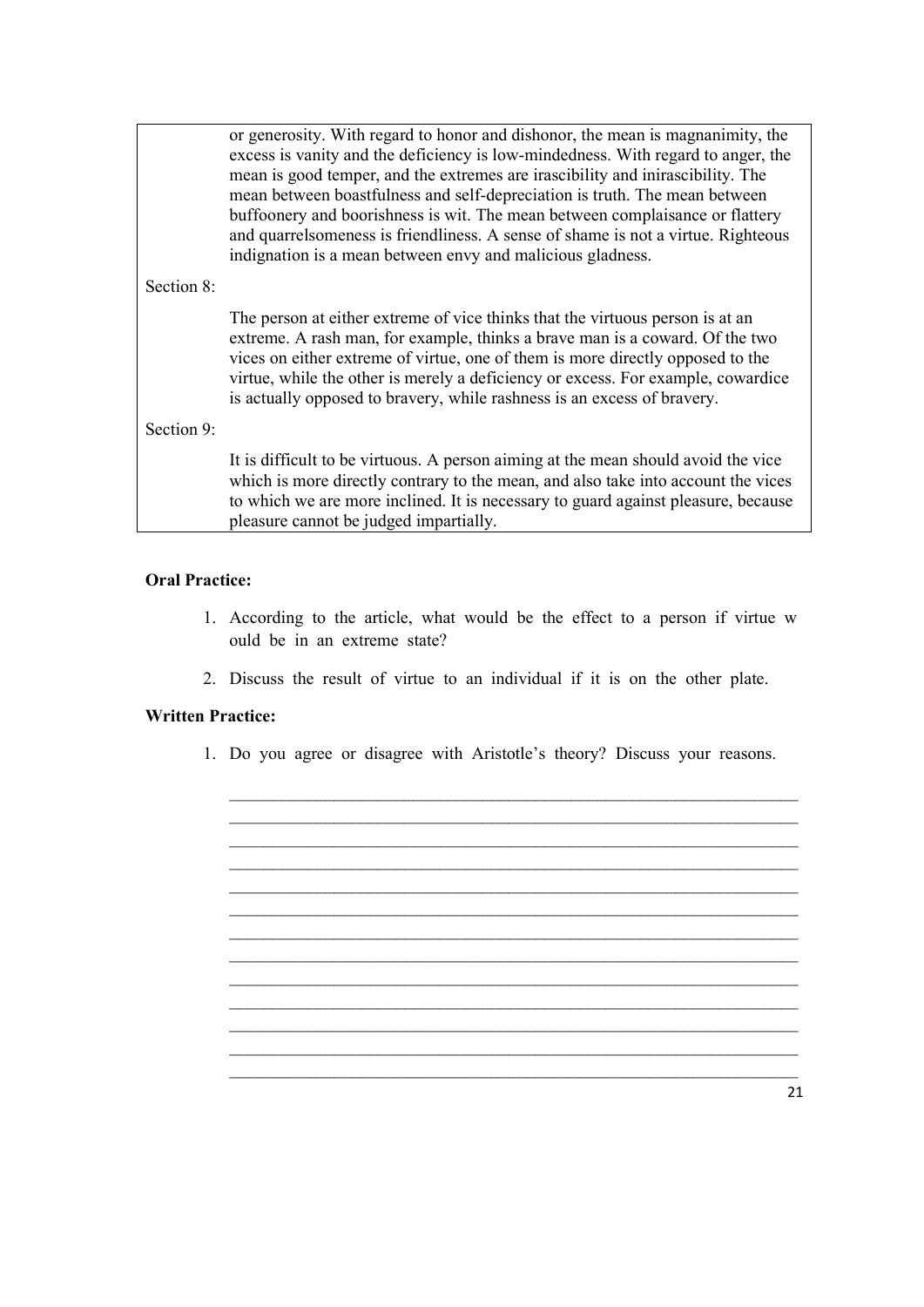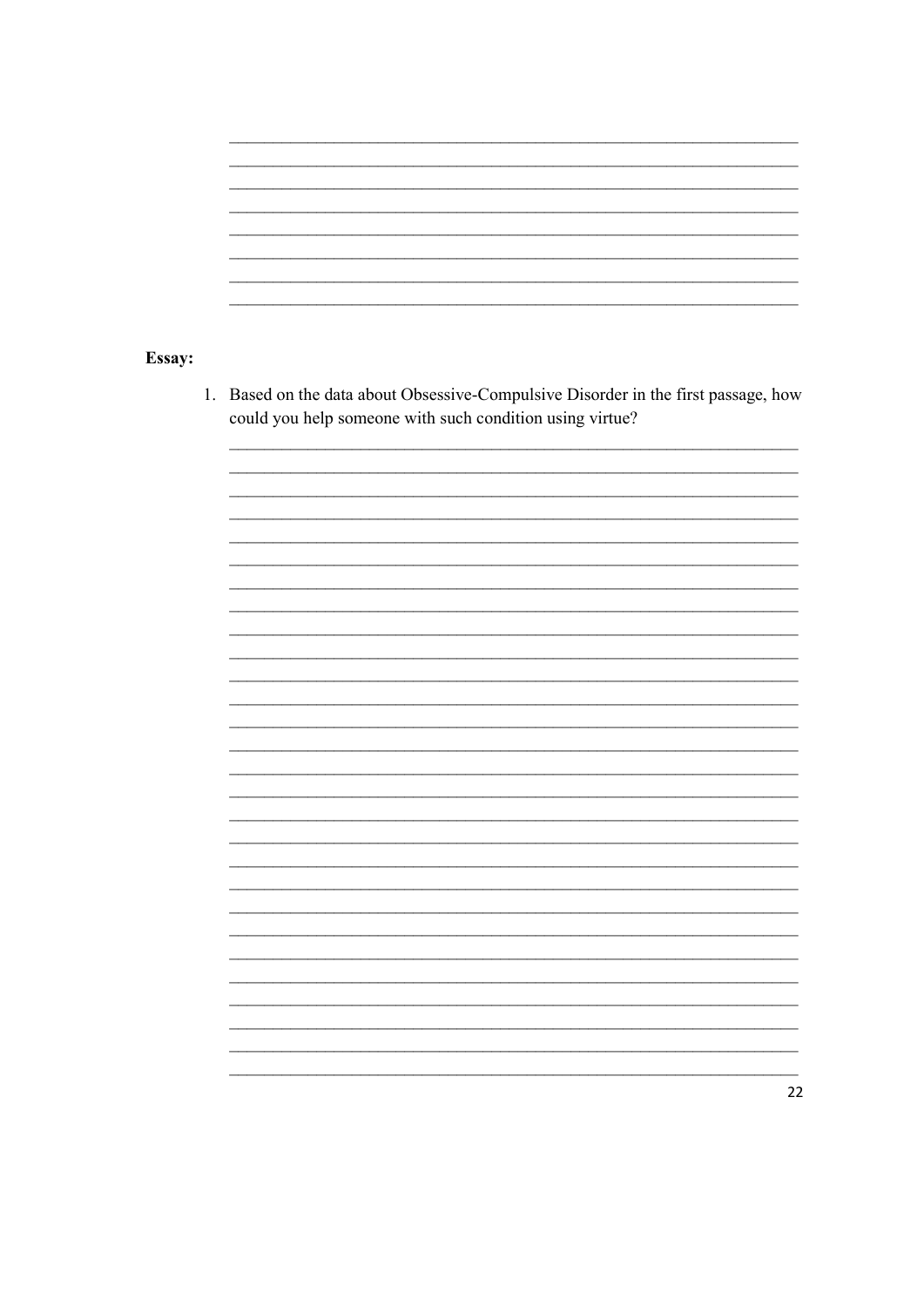Rule # 6:

# Think about the basic governing rules of our society, especially the democratic and capitalistic principles, when organizing your thoughts!

| <b>Principles</b> | <b>Definition</b>                                                                                                                                                                                                                                                                                                                                                                                                                                                                                                                           |
|-------------------|---------------------------------------------------------------------------------------------------------------------------------------------------------------------------------------------------------------------------------------------------------------------------------------------------------------------------------------------------------------------------------------------------------------------------------------------------------------------------------------------------------------------------------------------|
| <b>Democracy</b>  | Government by the people exercised either directly or through<br>elected representatives.<br>A political or social unit that has such a government.<br>The common people, considered as the primary source of political<br>$\bullet$<br>power.<br>Majority rules.<br>The principles of social equality and respect for the individual<br>within a community.                                                                                                                                                                                |
| Capitalism        | (Economics) Also called: free enterprise or private enterprise.<br>An economic system based on the private ownership of the means<br>of production, distribution, and exchange, characterized by the<br>freedom of capitalists to operate or manage their property for<br>profit in competitive conditions.<br>• An economic system in which the means of production and<br>distribution are privately or corporately owned and development is<br>proportionate to the accumulation and reinvestment of profits<br>gained in a free market. |

#### Passage 1: Principles of Democracy

*Democracy*– a form of government in which people choose leaders by voting; an organization or situation in which everyone is treated equally and has equal rights.

- 1. The Rule of Law we are a nation of laws, not of men. Presidents and legisl atures can't just do whatever they can get away with, they are limited by law. Laws represent the will of the people.
- 2. Freedom of the Press in a democracy it's people, the voters, who are ultimat ely in control. The people need information in order to vote wisely, and that's why we need a free press and freedom of political speech.
- 3. Respect of human rights we must realize that people is the most important t hing, the purpose of government is to serve the needs of the people, not vice versa. This is the main reason for the Bill of Rights.
- 4. Active Political Processes democracy is not a spectator sport, it's a participat ion sport. It won't work if most people don't take part. A lot of the trouble w e've been having in the US can be blamed on the lack of participation of so many people, small voter turnouts, etc. The more people who care enough to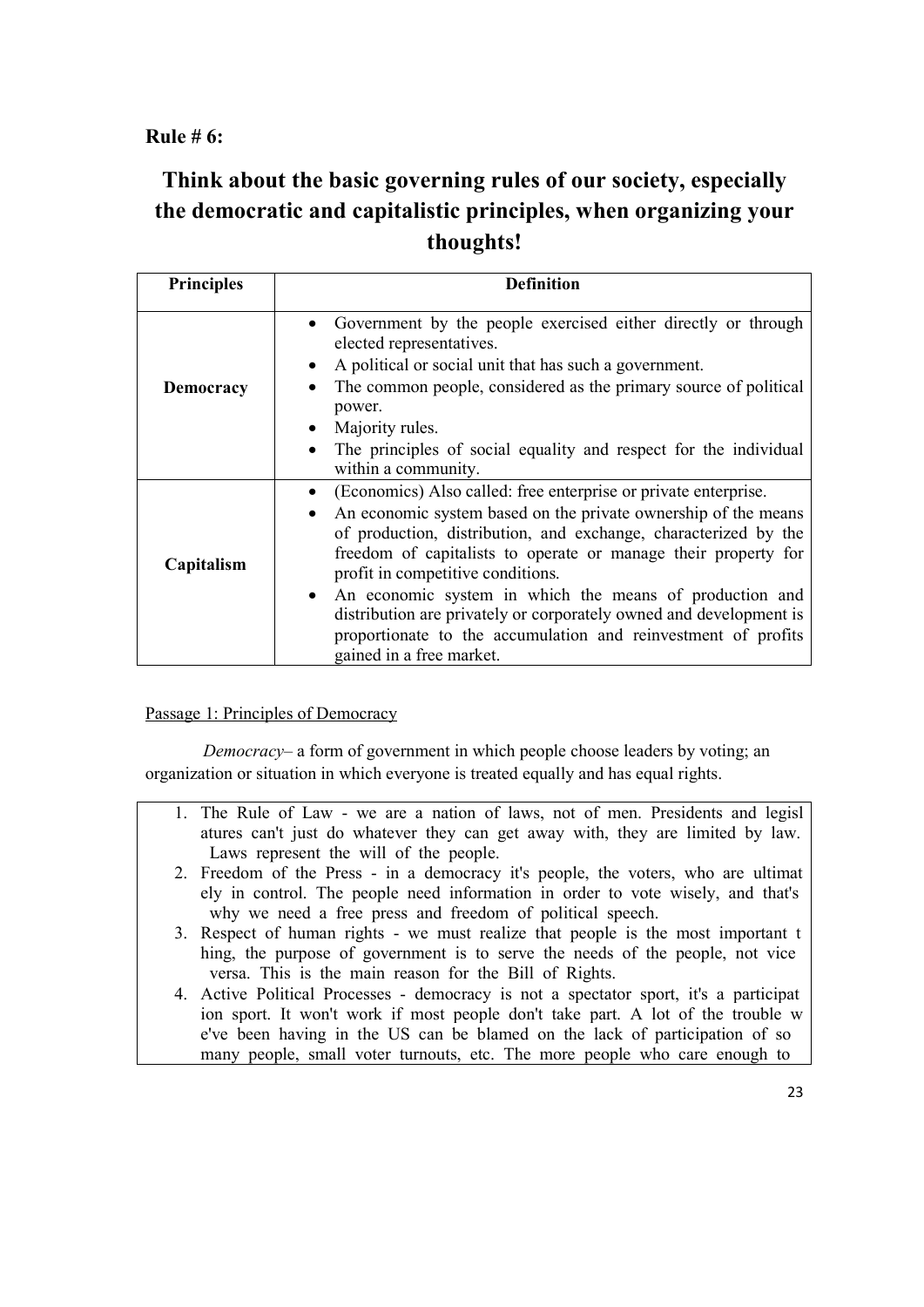vote, and who then stick around to see how their votes turned out, the better off we'll be.

5. Enlightened Citizens - This is another problem we have here. Citizens must be educated and must understand the purpose of democracy, how and why we h ave it. This takes a high literacy rate (along with a free press).

#### **Oral Practice:**

- 1. Based on the above passage, is democracy good for the society? State your reasons.
- 2. What is the implication of the principles of democracy to you?

#### **Written Practice:**

1. According to your understanding, how can democracy govern rules of the society?

2. In expressing your thoughts with regard to this matter, does the passage in fluence you?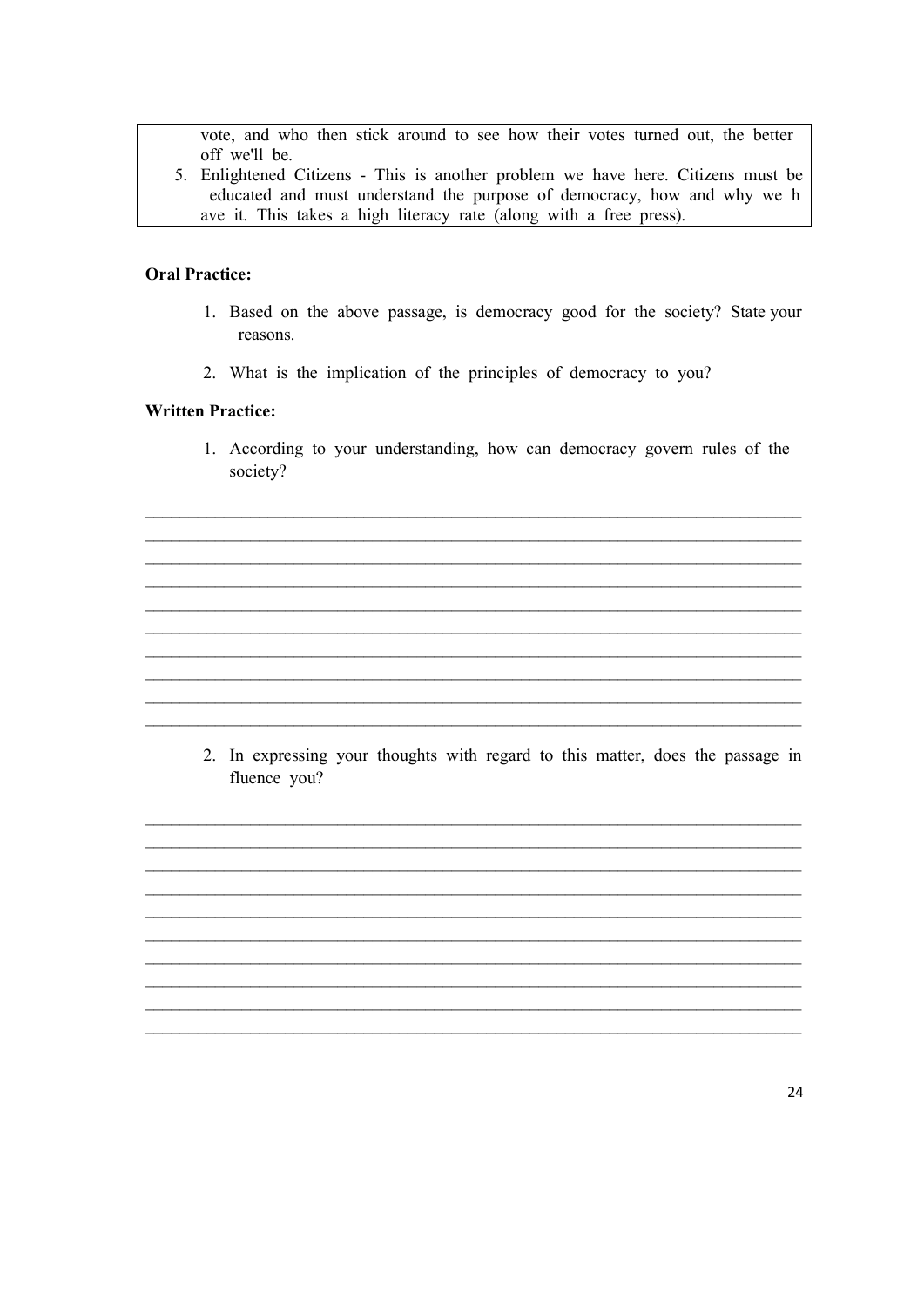#### Passage 2: Principles of Capitalism

*Capitalism* is a way of organizing an economy so that the things that are used to make and transport products (such as land, oil, factories, ships, etc.) are owned by individual people and companies rather than by the government.

Politically motivated advocates of more state power often suggest that there are "no principles of capitalism" as such because the term "capitalism" denotes an economic system and observed economic processes. Various political ideologies that champion capitalist system do, however, attribute values and principles to their respective visions of capitalism.

- 1. Individual Rights: The most basic and widely understood principle of capitalis m is that of individual rights to life, liberty, property, and voluntary contractua l exchange. They encompass not only the right to control one's own life, liber ty and property, but also defend those rights.
- 2. Limited Government: The limited role of government solely to the defense of the rights of individuals is also an important and almost universally understood principle of capitalism.
- 3. Equal Justice under Law: The principle of equal justice is critically important to the function of capitalism. Government must treat all individuals and organi zations equally, refraining from giving any legal support to popular discriminat ory practices. Government must also never succumb to the temptation to rewar d unsuccessful businesses and individuals with special benefits or heap addition al burdens on successful business.
- 4. Spontaneous Order: The tendency for capitalist markets to order themselves nat urally through the laws of supply and demand is one of the most familiar pri nciples of capitalism. When individual rights are respected, unregulated competi tion will naturally tend to reduce costs and increase the abundance of products that are in demand. This principle is also referred to as the invisible hand of the marketplace.
- 5. Private Ownership: The principle of private ownership is the capitalist belief th at property that is owned by the state, or is communally owned, is not respect ed or preserved as effectively as that property which is owned by private indi viduals or corporations. This principle is also commonly referred to as the trag edy of the commons.
- 6. Subsidiarity: Many free market organizations, such as the Acton Institute, belie ve the principle of subsidiarity is essential to keeping capitalist markets compe titive and dynamic. Subsidiarity is the principle that authority should always b e vested at the lowest, most local possible level, where local knowledge and c oncerns can best guide decisions. The natural tendency is often to pass the bu ck, expecting higher authority to take responsibility for too much.
- 7. The Golden Rule: The principle of fair treatment of others is considered a cor e principle of the capitalism by organizations such as the Heritage Foundation. Capitalism requires some level of mutual honesty to function best. We achiev e this not only by dealing honestly with others, but by requiring honesty in re turn and holding those accountable who use misrepresentation or negotiate in b ad faith. Classical liberalism is supportive of ideas of private property, markets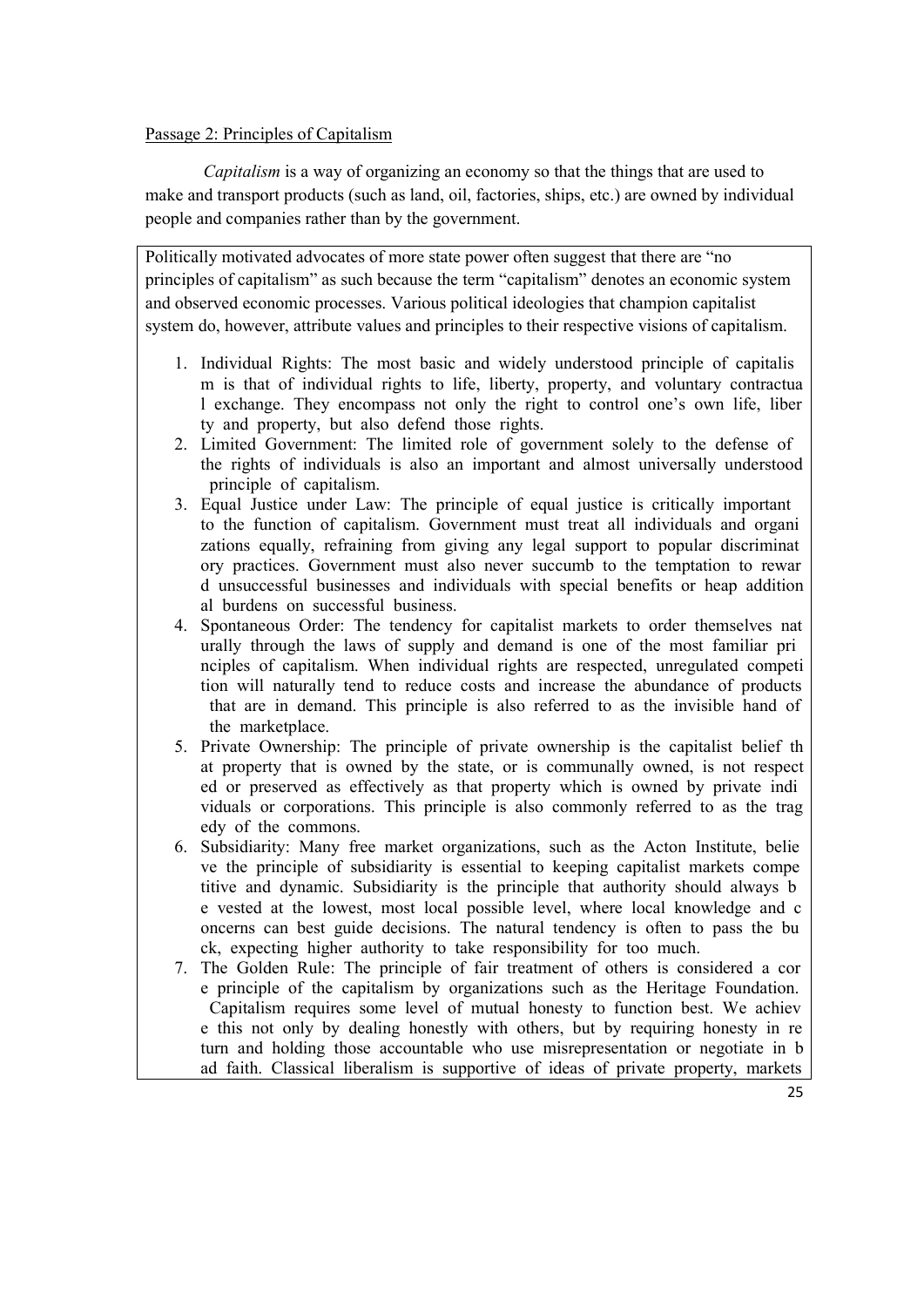that are free from undue interference (either by government or private cartels) alongside political ideals of liberalism such as equality under the law, protecti on of property rights, and the protection of civil liberties. This philosophy infl uenced more contemporary ideologies that favor capitalism, such as American 1 ibertarianism and modern liberalism. Classical liberalism is usually associated with support for free-market capitalism under the belief that free markets weak en the power of private owners, state monopoly, and the cartels which charact erized the then-dominant system of Mercantilism. Contemporary liberalism (in t he guise of "social liberalism" in the United States or "Ordoliberalism" in We stern Europe) is based on the same premise of classical liberalism, but include s later developments in economics in its perspective of capitalism, which point ed out the instabilities of unregulated markets and the destabilizing effects soci al inequality has on social mobility. Therefore these variations of liberalism in clude policies and values that support social welfare in order to provide all in dividuals a chance to maximize their liberty and to attain success in the capita list economy.

There are many different values people associate with capitalism, some negative and some positive. The preceding principles are a consensus of the principles of capitalism as expressed by supporters of capitalism and free markets.

#### **Oral Practice:**

- 1. According to the passage, how can society benefit from the principles of capitalism?
- 2. Based on your perception, which is better: the classical liberalism or the contemporary one?

#### **Written Practice:**

1. Explain the rule of supply and demand based on your understanding of the article.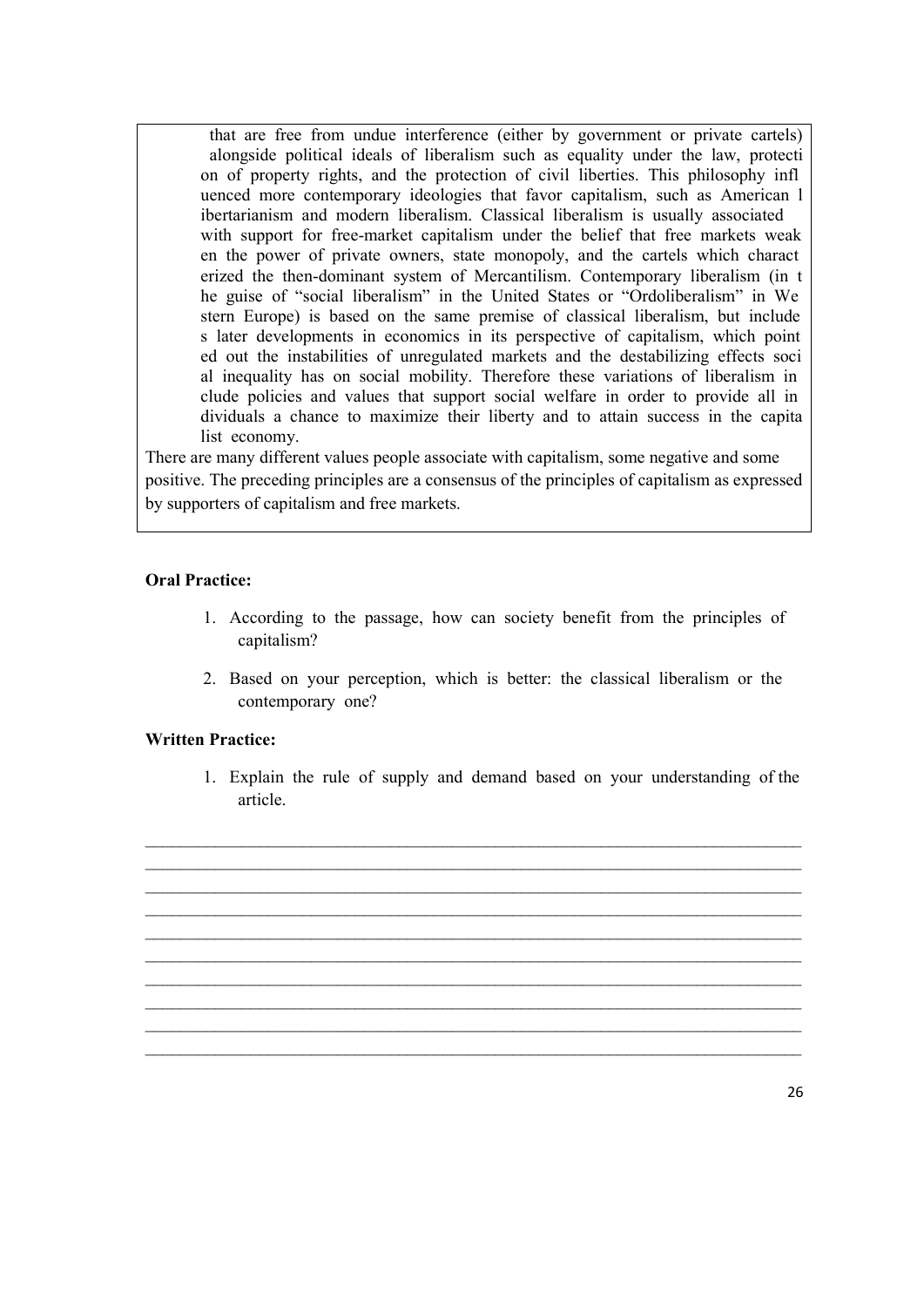2. Do you think it is good to let the government influence the imposition of the principles of capitalism? Explain your reasons.



#### Essay:

1. When organizing your thoughts with regard to the basic governing rules of the society you belong to, do you think it is wise to consider both the democratic principles and the capitalistic ones? Why?

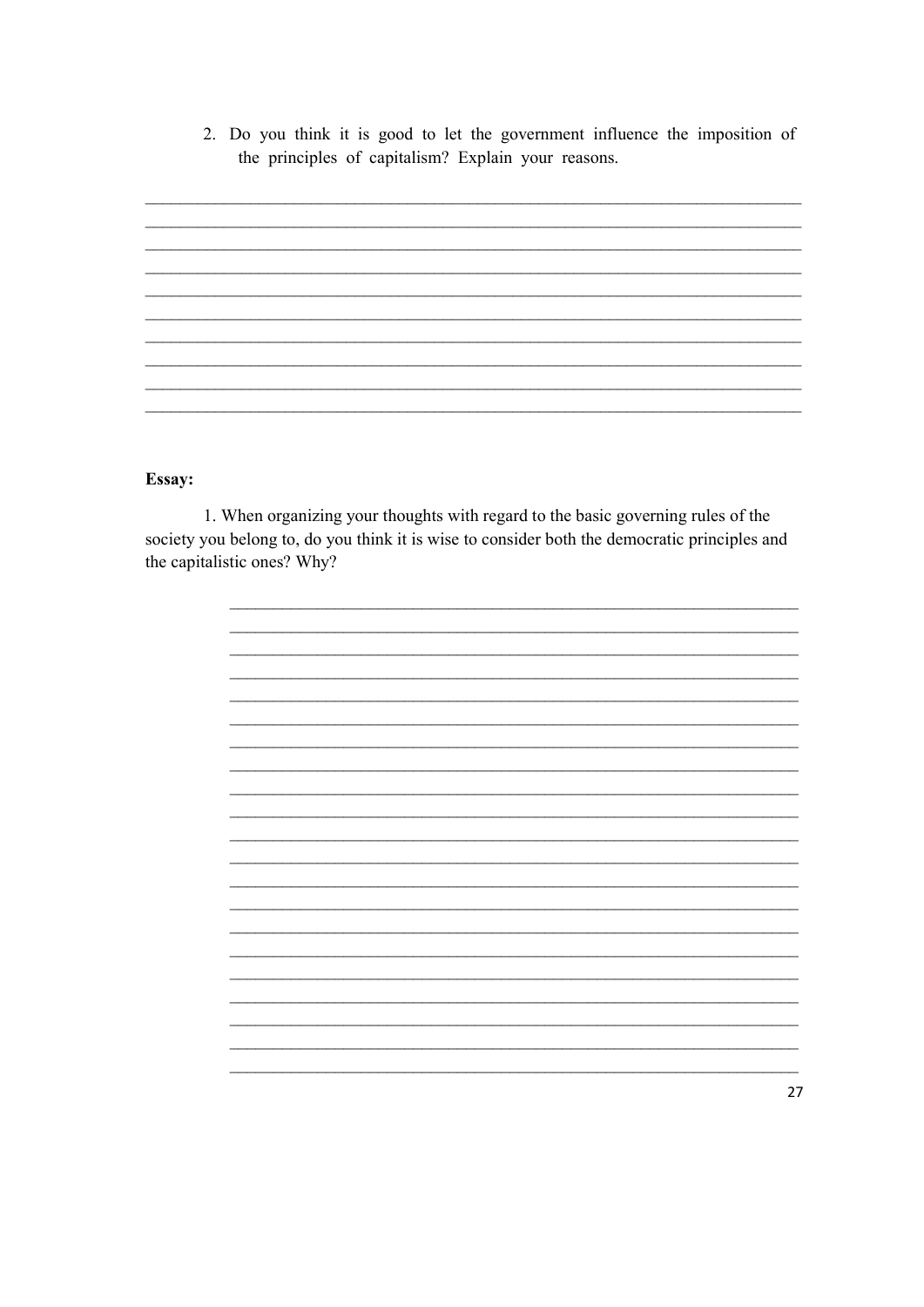Rule # 7:

Think about the traditional values of our society and the world, especially the moral and ethical ones, when formulating your answers! (But if there is any 'bad tradition' that is changing, go with the flow, and take the pro side of eliminating such practices.)

| <b>Values</b>       | <b>Definition</b>                                                                                                                                                                                                                                          |  |  |  |  |  |
|---------------------|------------------------------------------------------------------------------------------------------------------------------------------------------------------------------------------------------------------------------------------------------------|--|--|--|--|--|
|                     | Refer to those beliefs, moral codes, and mores that are passed<br>$\bullet$<br>down from generation to generation within a culture, subculture or<br>community.<br>In its own right "traditional values" simply means the values<br>$\bullet$              |  |  |  |  |  |
| <b>Traditional</b>  | coming from tradition rather than any specific philosopher,<br>moralist, or writer.                                                                                                                                                                        |  |  |  |  |  |
| <b>Values</b>       | Societies based on traditional values often embrace animism and<br>ancestor worship. It also tends to place high value on the<br>maintenance of traditional culture and values. It is related to the<br>concept of traditional authority and folk culture. |  |  |  |  |  |
|                     | The term can also refer to an intention to preserve ancient or<br>$\bullet$<br>traditional customs and values against anything deemed<br>"innovation."                                                                                                     |  |  |  |  |  |
| <b>Moral Values</b> | Encompasses a range of approaches to understanding how, why,<br>$\bullet$<br>and to what degree people value things; whether the thing is a<br>person, idea, object, or anything else.                                                                     |  |  |  |  |  |
|                     | Are those that have to do with the conduct of persons, usually<br>leading to praise or blame.                                                                                                                                                              |  |  |  |  |  |
|                     | A branch of philosophy that involves systematizing, defending<br>$\bullet$<br>and recommending concepts of right and wrong conduct.                                                                                                                        |  |  |  |  |  |
| <b>Ethics</b>       | Studies the moral behavior in humans and how one should act.<br>$\bullet$<br>Seeks to resolve questions dealing with human morality-<br>$\bullet$<br>concepts such as good and evil, right andwrong, virtue and vice,<br>justice and crime.                |  |  |  |  |  |

Passage 1: Structure of the Mind: Freud's Id, Ego, and Superego

Freud came to see personality as having three aspects, which work together to produce all of our complex behaviors: the  $Id$ , the  $Ego$ , and the Superego. All three components need to be well-balanced in order to have good amount of psychological energy available and to have reasonable mental health.

However, the Ego has a difficult time dealing with the competing demands of the Superego and the Id. According to the psychoanalytic view, this psychological conflict is an intrinsic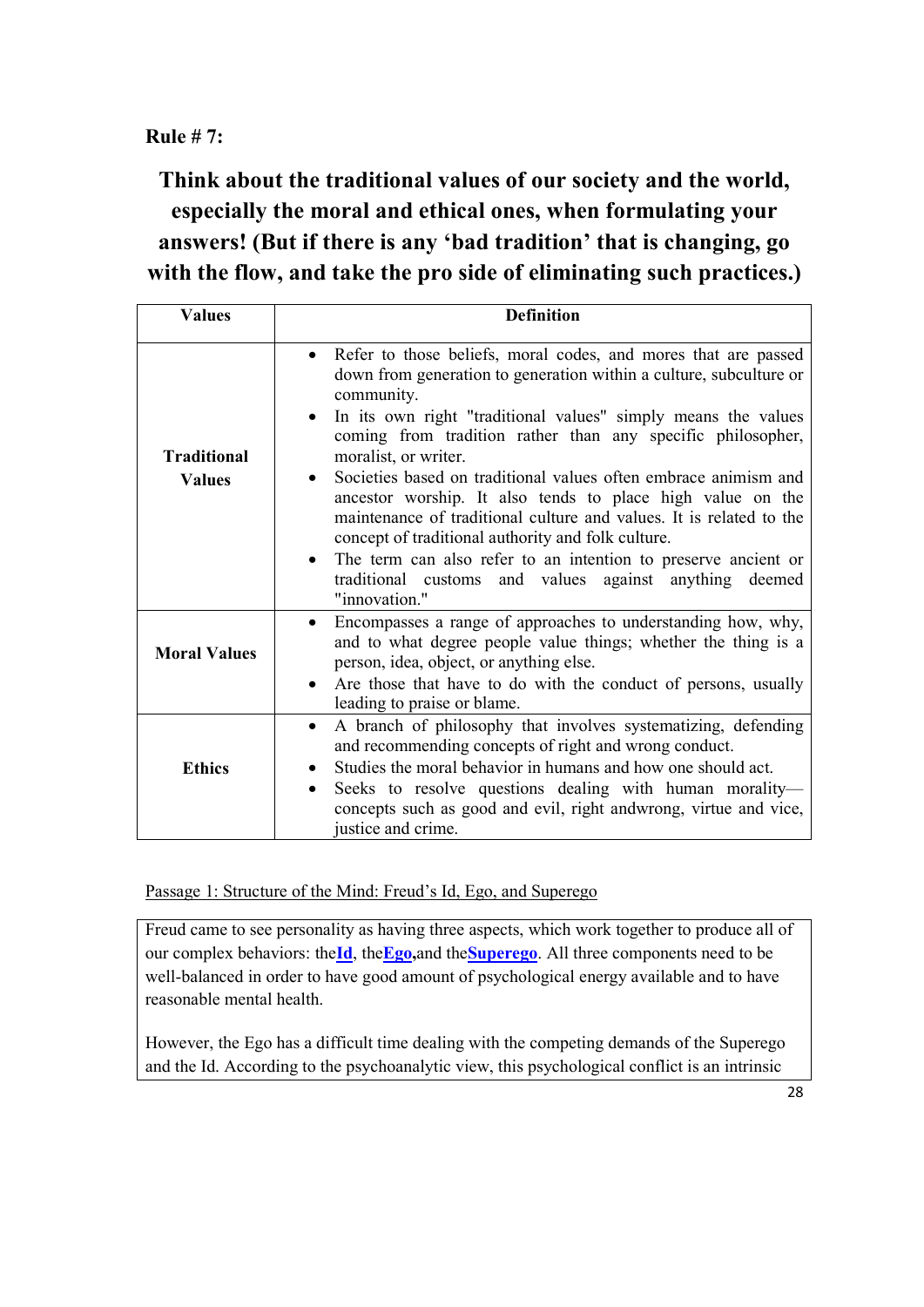and pervasive part of human experience. The conflict between the Id and Superego, negotiated by the Ego, is one of the fundamental psychological battles all people face. The way in which a person characteristically resolves the instant gratification vs. longer-term reward dilemma in many ways comes to reflect on their "character".

THE ID: functions in the*irrational*and the *emotional*parts of the mind. At birth a baby's mind is all about Id - *want, want, want*. The Id is the primitive mind. It contains all the basic needs and feelings. It is the source for libido (psychic energy). And it has only one rule - the pleasure principle: I want it and I want it all now. In transactional analysis, Id equates to "Child".

If the Id is too strong = bound up in self-gratification and uncaring to others.

THE EGO: functions with the*rational*part of the mind. The Ego develops out of growing awareness that you can't always get what you want. The Ego relates to the real world and operates via the reality principle. The Ego realizes the need for compromise and negotiates between the Id and the Superego. The Ego's job is to get the Id's pleasures but to be reasonable and bear the long-term consequences in mind. The Ego denies both instant gratification and pious delaying of gratification. The term ego-strength is the term used to refer to how well the ego copes with these conflicting forces. To undertake its work of planning, thinking, and controlling the Id, the Ego uses some of the Id's libidinal energy. In transactional analysis, Ego equates to "Adult".

If the Ego is too strong = extremely rational and efficient, but cold, boring and distant.

THE SUPEREGO: The Superego is the last part of the mind to develop. It might be called the*moral*part of the mind. The Superego becomes an embodiment of parental and societal values. It stores and enforces rules. It constantly strives for perfection, even though this perfection ideal may be quite far from reality or possibility. Its power to enforce rules comes from its ability to create*anxiety*.

The Superego has two subsystems:*Ego Ideal*and*Conscience*. The Ego Ideal provides rules for good behavior, and standards of excellence towards which the Ego must strive. The Ego ideal is basically what the child's parents approve of or value. The Conscience is the rules about what constitutes bad behavior. The Conscience is basically all those things that the child feels mum or dad will disapprove of or punish.

If the Superego is too strong  $=$  feels guilty all the time, may even have an insufferably saintly personality.

#### Oral Practice:

- 1. What have you learnt from the passage? Focus on the details of the know ledge you have just acquired.
- 2. Differentiate one structure of the mind from another.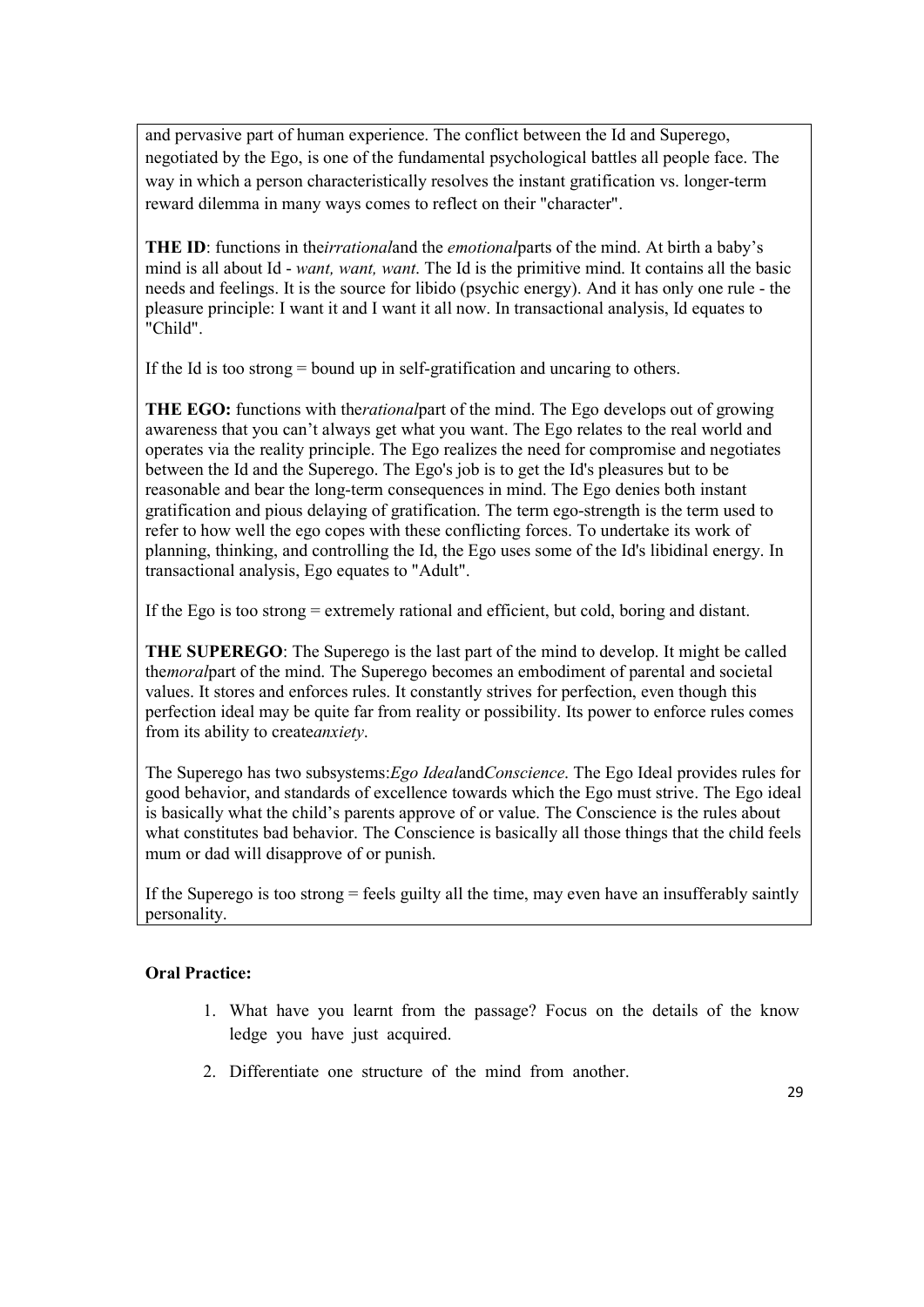#### **Written Practice:**

1. Do you agree on Sigmund Freud's theory about the structure of the mind? Explain your reasons.

2. Based on your understanding, how does the structure of the mind predict human behavior?

Passage 2: The Superego versus Ethical Consciousness (for students in the Pre-Intermediate and Intermediate Levels)

Freud's Superego is the consequence of the imposition of a moral code through parents and other authority figures. However, Jung has made an important distinction between the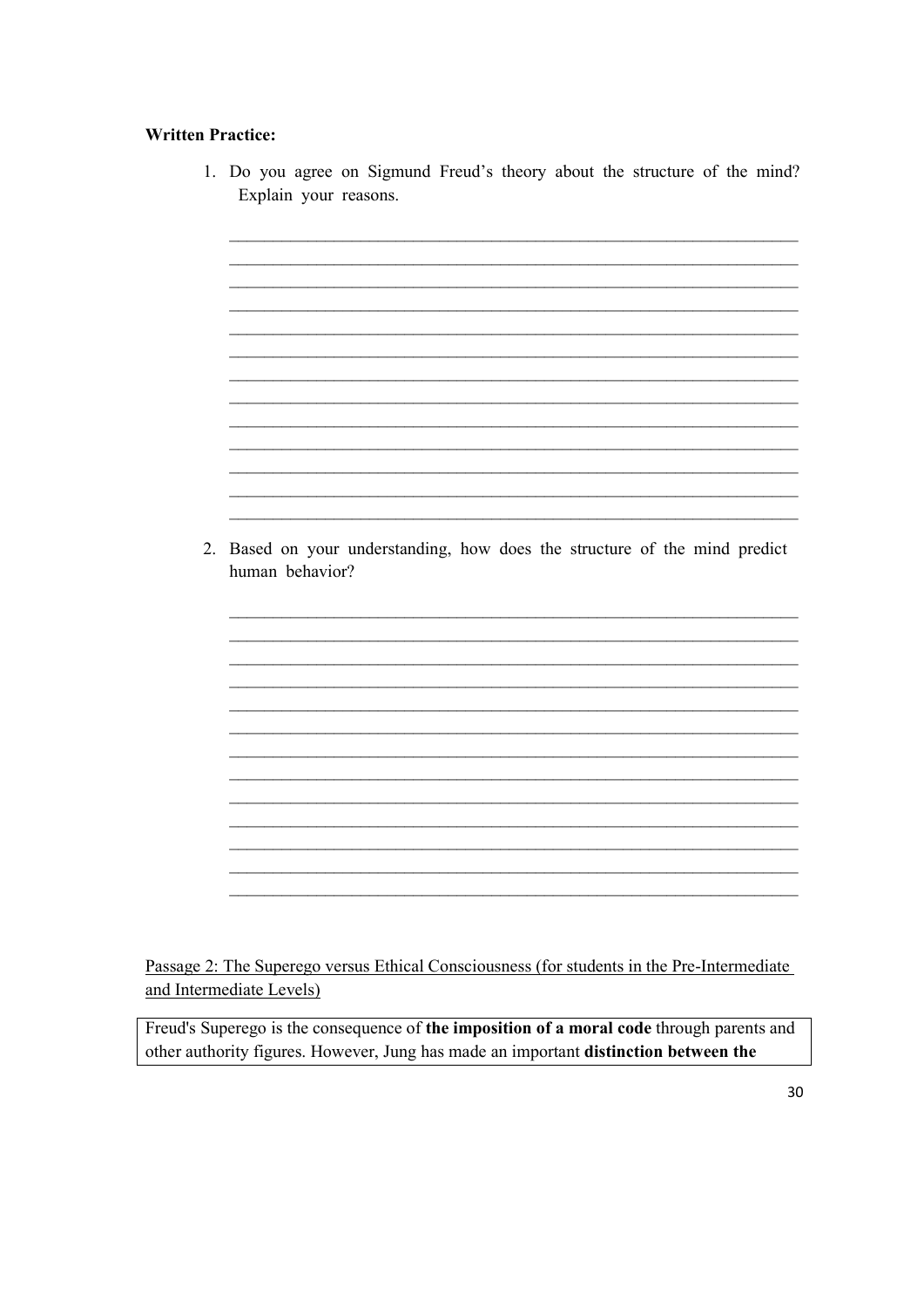moral conscience and the ethical. The first type of conscience refers to the psychic reaction that occurs when the conscious mind decides to abandon the usual path of customs, of habits and of the mores. In this sense, moral consciousness can hardly be distinguished from the fear of primitive man of everything that is uncommon, extraordinary, or not in accordance with the usual behavior of everybody in such and such circumstances. As such, it constitutes a practically instinctive reaction and could, when all is said, be reducible to an inherited pattern of behavior, to a trait grafted in the genetic code of man.

The ethical consciousness implies, on the other hand, that behavior is subject to the conscious judgment of what is right or wrong, according to higher criteria of justice. The problem of ethics is raised when a conflict of duties appears, and blind obedience to the moral code or written law cannot satisfy the moral requirement of the moment any more.

Jung, and those who built upon his efforts, gathered empirical data to form a groundwork for a philosophy of ethics. It is a system based on a psychological understanding of the power and influence of archetypal patterns. Depth psychology aims to bring to light unconscious motivations that, if left on their own, result in destructive and harmful behavior. These tendencies can usually be traced to repressed feelings and emotions that make up the part of the unconscious which Jung called the Shadow. Jung writes, "Moral principles that seem clear and unequivocal from the standpoint of Ego-consciousness lose their power of conviction, and therefore their applicability, when we consider the compensatory significance of the shadow in the light of ethical responsibility." Responsibility connotes a system of ethics.

Repressed qualities are relocated feelings and emotions that were thrown into the depths of the unconscious, condemned to be projected in a shadow-play. To help keep repressed feelings safely tucked away, the Ego dons a mask (persona), a societal role that gives an impression of identity with the community. This simultaneously hides the repressed qualities, which are, instead, cast onto others (projection or scapegoating). The persona is a psychological construct designed to help one fit in with the local culture by covering the individual's uniqueness.

To comport oneself without egotism is not a way of being that will happen of its own. This starts after one has begun to deal with one's unconscious and its shadows. Highlighting the imperative of coming to terms with the unconscious, Jung writes, "Confrontation with an archetype or an instinct is an ethical problem of the first magnitude, the urgency of which is felt only by people who find themselves faced with the need to assimilate the unconscious and integrate their personalities." Such persons have made a commitment to the path of individuation, which calls for the merging of conscious and unconscious. That union, according to Jung, is "the core of the ethical problem."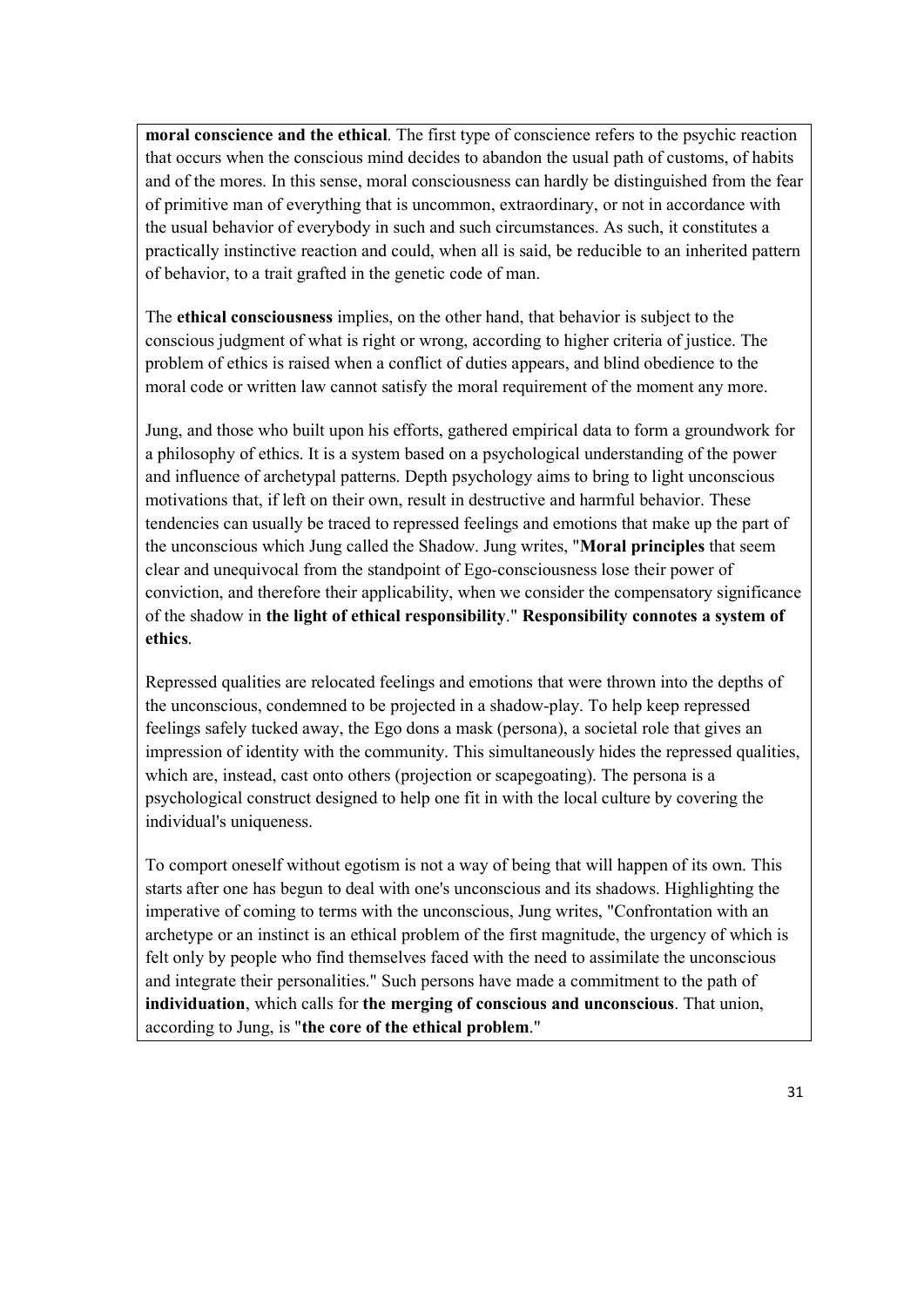- 1. Based on your perception, how do moral and ethical values affect an indiv idual?
- 2. Differentiate moral values from the ethical ones.

#### Written Practice:

1. Do you agree with what was stated in the passage? Cite your reasons.

 $\_$  , and the set of the set of the set of the set of the set of the set of the set of the set of the set of the set of the set of the set of the set of the set of the set of the set of the set of the set of the set of th  $\_$  , and the set of the set of the set of the set of the set of the set of the set of the set of the set of the set of the set of the set of the set of the set of the set of the set of the set of the set of the set of th  $\_$  , and the set of the set of the set of the set of the set of the set of the set of the set of the set of the set of the set of the set of the set of the set of the set of the set of the set of the set of the set of th  $\_$  , and the set of the set of the set of the set of the set of the set of the set of the set of the set of the set of the set of the set of the set of the set of the set of the set of the set of the set of the set of th  $\_$  , and the set of the set of the set of the set of the set of the set of the set of the set of the set of the set of the set of the set of the set of the set of the set of the set of the set of the set of the set of th \_\_\_\_\_\_\_\_\_\_\_\_\_\_\_\_\_\_\_\_\_\_\_\_\_\_\_\_\_\_\_\_\_\_\_\_\_\_\_\_\_\_\_\_\_\_\_\_\_\_\_\_\_\_\_\_\_\_\_\_\_\_\_\_\_  $\_$  , and the set of the set of the set of the set of the set of the set of the set of the set of the set of the set of the set of the set of the set of the set of the set of the set of the set of the set of the set of th  $\_$  , and the set of the set of the set of the set of the set of the set of the set of the set of the set of the set of the set of the set of the set of the set of the set of the set of the set of the set of the set of th  $\_$  , and the set of the set of the set of the set of the set of the set of the set of the set of the set of the set of the set of the set of the set of the set of the set of the set of the set of the set of the set of th \_\_\_\_\_\_\_\_\_\_\_\_\_\_\_\_\_\_\_\_\_\_\_\_\_\_\_\_\_\_\_\_\_\_\_\_\_\_\_\_\_\_\_\_\_\_\_\_\_\_\_\_\_\_\_\_\_\_\_\_\_\_\_\_\_  $\_$  , and the set of the set of the set of the set of the set of the set of the set of the set of the set of the set of the set of the set of the set of the set of the set of the set of the set of the set of the set of th  $\_$  , and the set of the set of the set of the set of the set of the set of the set of the set of the set of the set of the set of the set of the set of the set of the set of the set of the set of the set of the set of th  $\_$  , and the set of the set of the set of the set of the set of the set of the set of the set of the set of the set of the set of the set of the set of the set of the set of the set of the set of the set of the set of th

Passage 3: Theories of Development: Psychosexual versus Psychosocial (for students in the Advanced Level

According toSigmund Freud, personality develops through a series of stages in which the energies of the id are focused on certain erogenous areas. This psychosexual energy, or libido, was described as the driving force behind behavior.

The summary chart below offers a brief overview of these stages of*psychosexual development*, the approximate age levels for each stage and the primary conflict confronted at each stage.

| Stage                | Age                     | Characteristics                                                                                                                                                                    |
|----------------------|-------------------------|------------------------------------------------------------------------------------------------------------------------------------------------------------------------------------|
| Oral<br><b>Stage</b> | Birth<br>to $1$<br>vear | An infant's primary interaction with the world is through<br>the mouth. The mouth is vital for eating, and the infant<br>derives pleasure from oral stimulation through gratifying |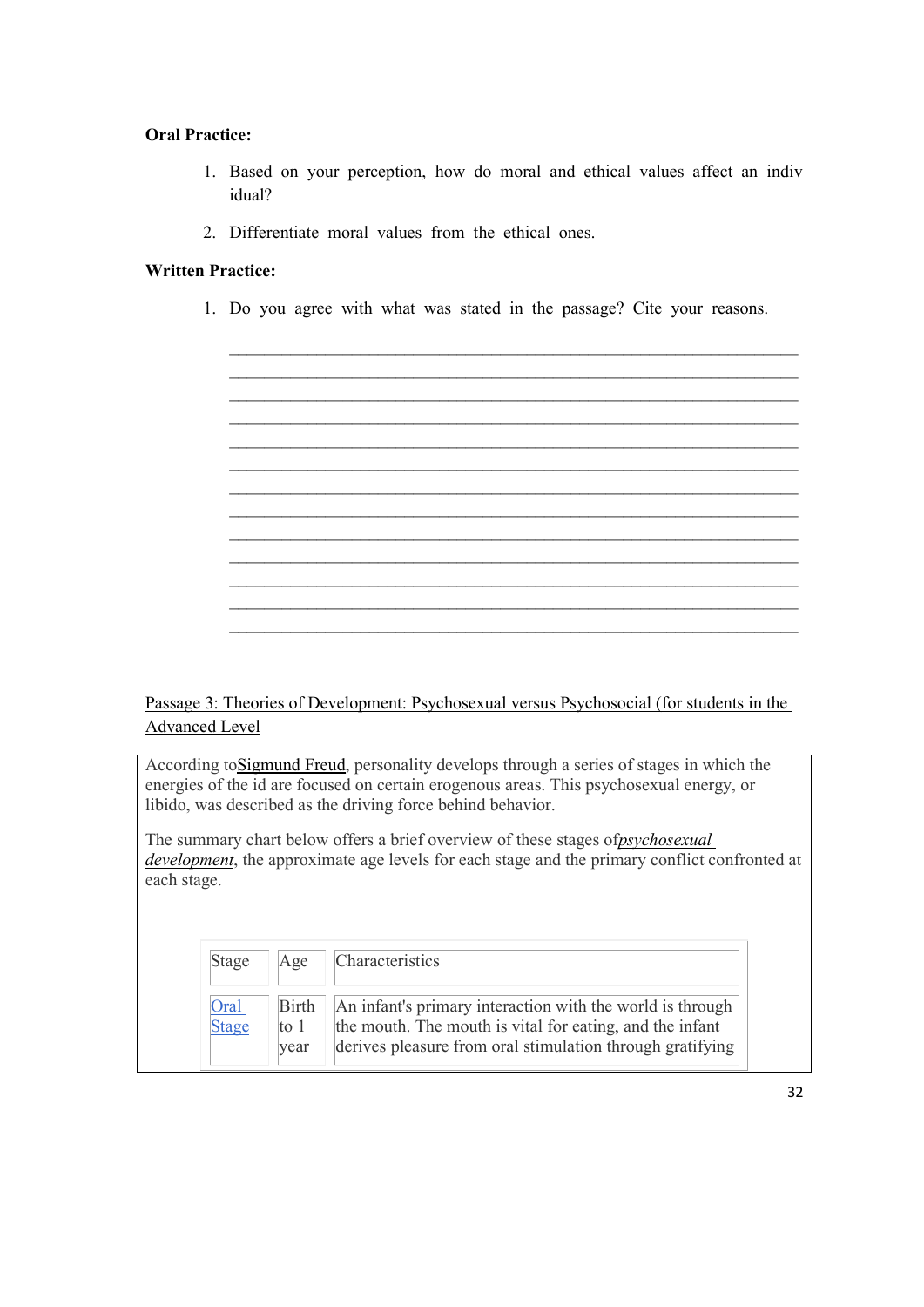|                         | years                           | on controlling bladder and bowel movements. Toilet<br>training is a primary issue with children and parents. Too<br>much pressure can result in an excessive need for order<br>or cleanliness later in life, while too little pressure from<br>parents can lead to messy or destructive behavior later in<br>life.                                                           |
|-------------------------|---------------------------------|------------------------------------------------------------------------------------------------------------------------------------------------------------------------------------------------------------------------------------------------------------------------------------------------------------------------------------------------------------------------------|
| Phallic<br><b>Stage</b> | $3$ to 6<br>years               | Freud suggested that the primary focus of the id's energy<br>is on the genitals. According to Freud, boy's experience<br>an Oedipal Complex and girl's experience and Electra<br>Complex, or an attraction to the opposite sex parent. To<br>cope with this conflict, children adopt the values and<br>characteristics of the same-sex parent, thus forming the<br>superego. |
| Latent<br><b>Stage</b>  | $6$ to<br>$ 11\rangle$<br>years | During this stage, the superego continues to develop<br>while the id's energies are suppressed. Children develop<br>social skills, values and relationships with peers and<br>adults outside of the family.                                                                                                                                                                  |
| Genital<br><b>Stage</b> | $11$ to<br>18<br>years          | The onset of puberty causes the libido to become active<br>once again. During this stage, people develop a strong<br>interest in the opposite. If development has been<br>successful to this point, the individual will continue to<br>develop into a well-balanced person.                                                                                                  |

| <b>Stage</b> | <b>Basic</b><br>Conflict | Important<br><b>Events</b> | <b>Outcome</b> |
|--------------|--------------------------|----------------------------|----------------|
|--------------|--------------------------|----------------------------|----------------|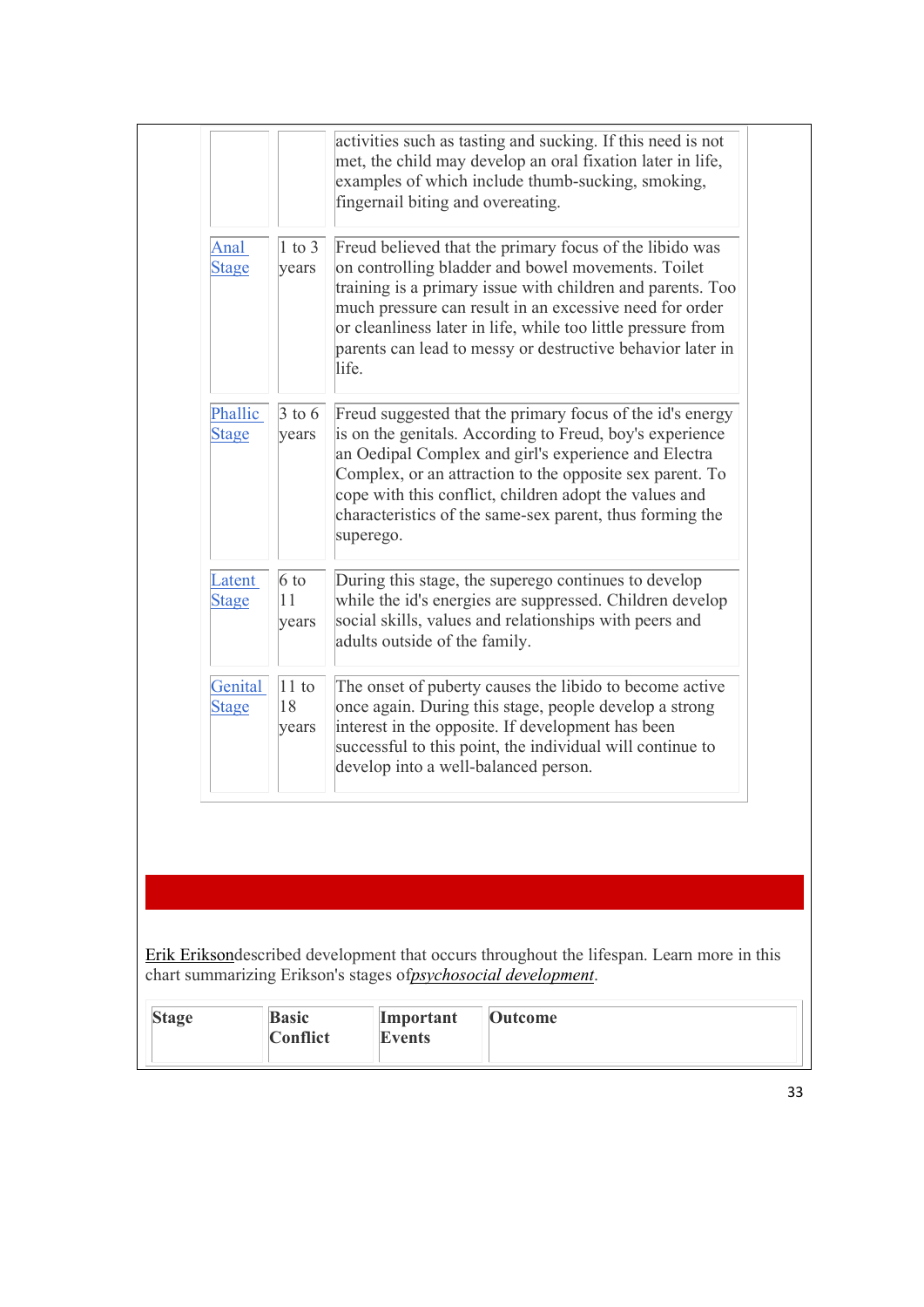| <b>Infancy (birth</b><br>to 18 months)                | Trust vs.<br><b>Mistrust</b>        | Feeding                 | Children develop a sense of trust when<br>caregivers provide reliabilty, care, and<br>affection. A lack of this will lead to<br>mistrust.                                                                                                                                                   |
|-------------------------------------------------------|-------------------------------------|-------------------------|---------------------------------------------------------------------------------------------------------------------------------------------------------------------------------------------------------------------------------------------------------------------------------------------|
| <b>Early</b><br>Childhood (2<br>to 3 years)           | Autonomy vs.<br>Shame and<br>Doubt  | Toilet<br>Training      | Children need to develop a sense of<br>personal control over physical skills and a<br>sense of independence. Success leads to<br>feelings of autonomy, failure results in<br>feelings of shame and doubt.                                                                                   |
| Preschool (3<br>to 5 years)                           | Initiative vs.<br>Guilt             | Exploration             | Children need to begin asserting control<br>and power over the environment. Success<br>in this stage leads to a sense of purpose.<br>Children who try to exert too much power<br>experience disapproval, resulting in a sense<br>of guilt.                                                  |
| School Age (6<br>to 11 years)                         | Industry vs.<br>Inferiority         | School                  | Children need to cope with new social and<br>academic demands. Success leads to a<br>sense of competence, while failure results<br>in feelings of inferiority.                                                                                                                              |
| <b>Adolescence</b><br>(12 to 18)<br>years)            | Identity vs.<br>Role<br>Confusion   | Social<br>Relationships | Teens need to develop a sense of self and<br>personal identity. Success leads to an<br>ability to stay true to yourself, while failure<br>leads to role confusion and a weak sense of<br>self.                                                                                              |
| Young<br><b>Adulthood</b> (19<br>to 40 years)         | Intimacy vs.<br>Isolation           | Relationships           | Young adults need to form intimate, loving<br>relationships with other people. Success<br>leads to strong relationships, while failure<br>results in loneliness and isolation.                                                                                                              |
| <b>Middle</b><br><b>Adulthood</b> (40<br>to 65 years) | Generativity<br>vs. Stagnation      | Work and<br>Parenthood  | Adults need to create or nurture things that<br>will outlast them, often by having children<br>or creating a positive change that benefits<br>other people. Success leads to feelings of<br>usefulness and accomplishment, while<br>failure results in shallow involvement in<br>the world. |
| Maturity(65<br>to death)                              | <b>Ego Integrity</b><br>vs. Despair | Reflection on<br>Life   | Older adults need to look back on life and<br>feel a sense of fulfillment. Success at this<br>stage leads to feelings of wisdom, while<br>failure results in regret hitterness and                                                                                                          |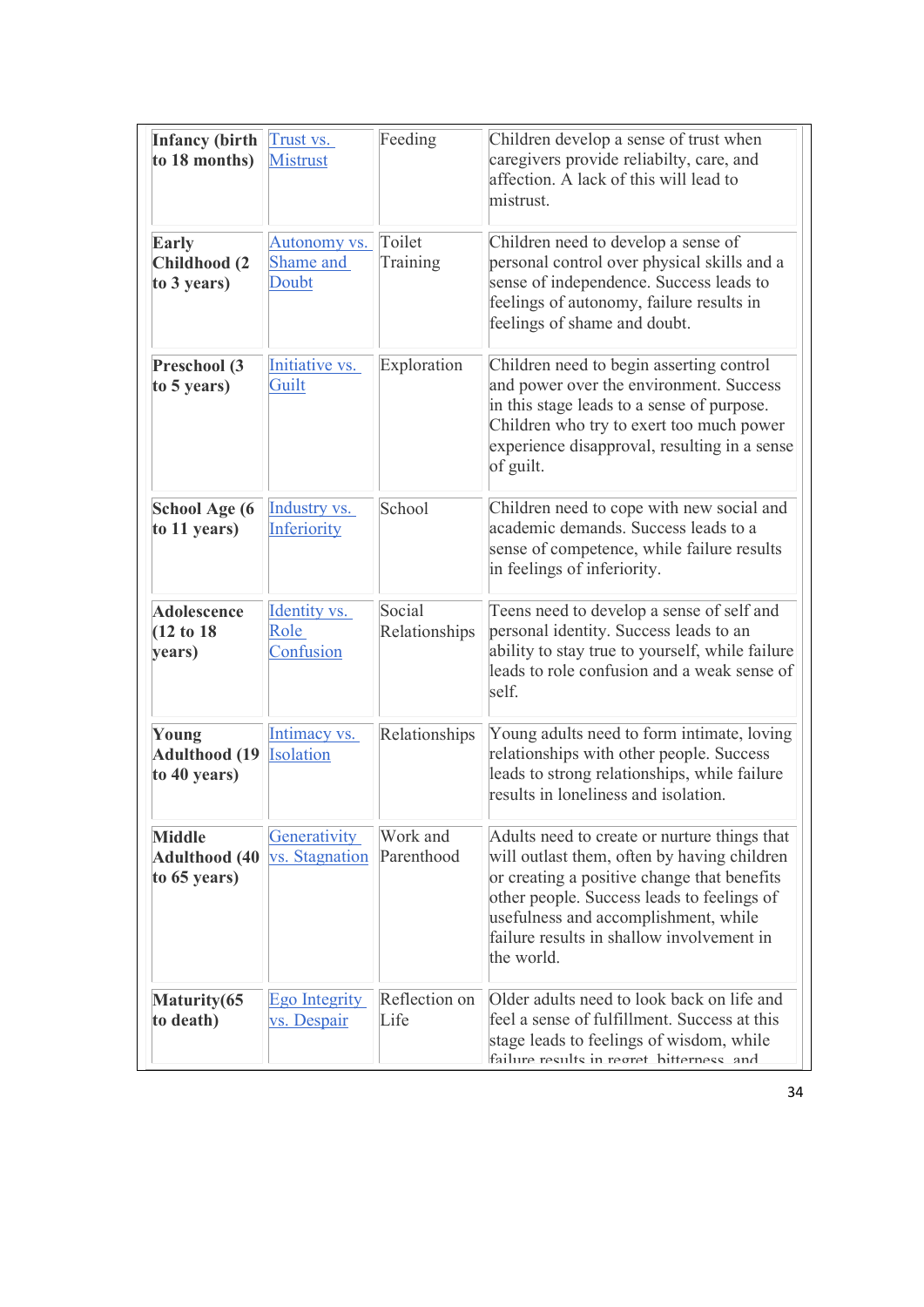| $\sim$ span. |
|--------------|
|              |

- 1. What is your reaction to Sigmund Freud's theory of development?
- 2. What is the implication of Erik Erikson's stages of development to you?

#### **Written Practice:**

1. Based on your perception, explain the difference between psychosexual and psychosocial theories of development.

2. Which one do you agree with: Sigmund Freud or Erik Erikson? Cite your reasons.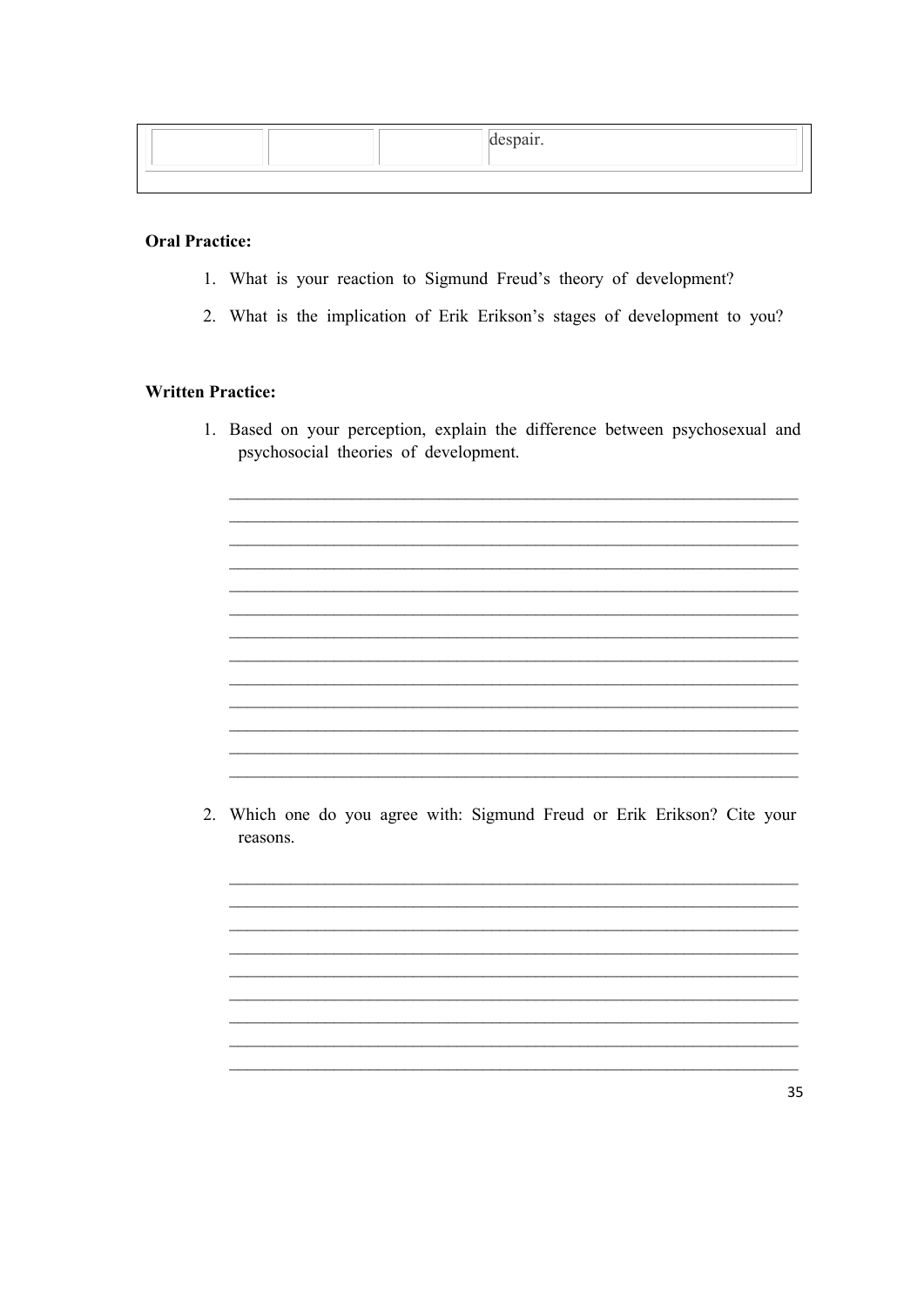Essay:

1. Reflect on this: "If there is any 'bad tradition' in our society and in the world that is changing, go with the flow and take the pro side of eliminating such".

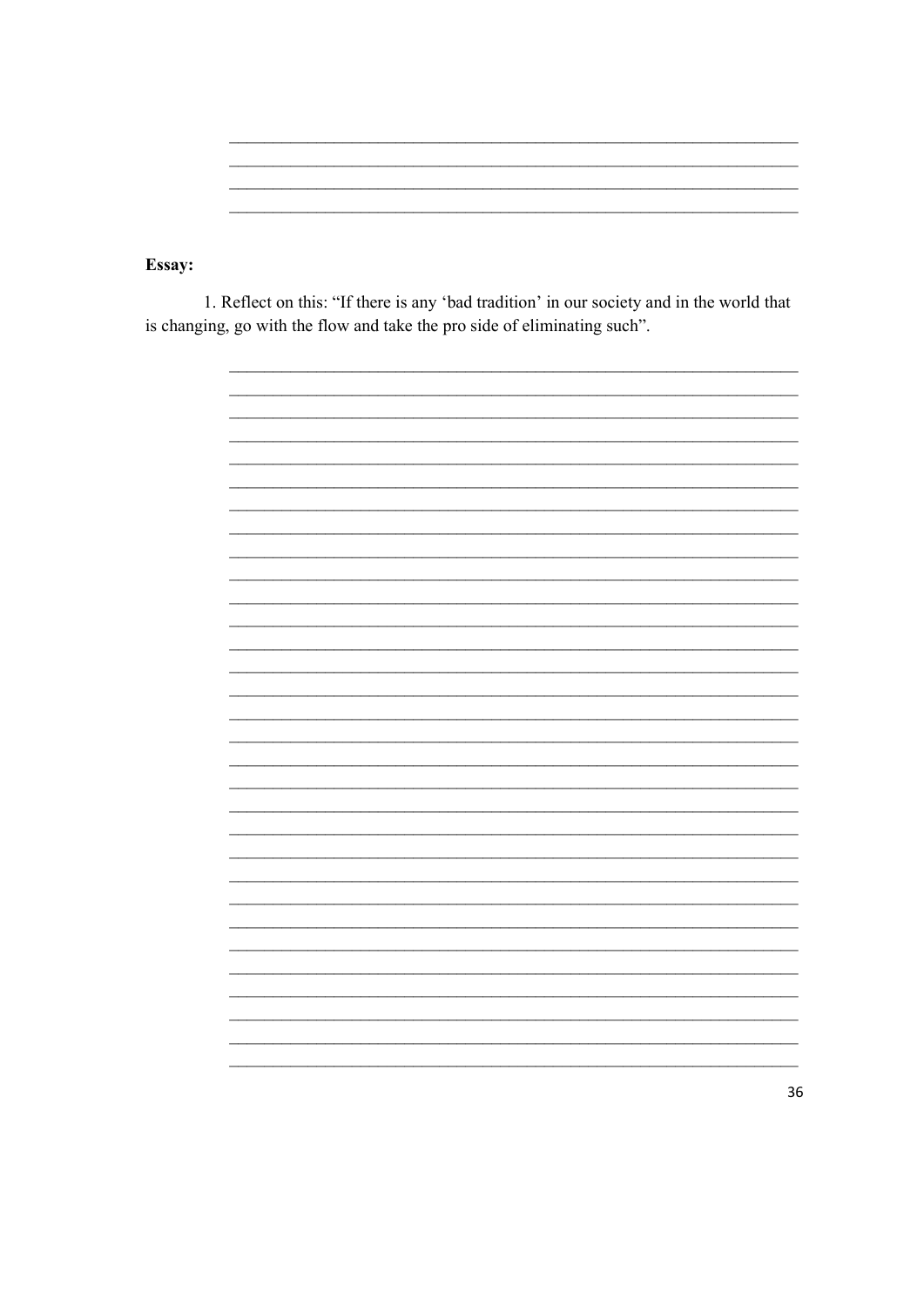Rule # 8:

# Always think about "cause and effect" relationships and be careful not to confuse correlations with causations. Also, remember the basic need to consider the root cause of a problem when you are trying to come up with solutions for solving the problem!

| <b>Relationships</b>                             | <b>Definition</b>                                                                                                                                                                                                                                                                                                                                                                                                                                                                                                                                                                                                                                                                                                                                                                                                                      |  |  |  |
|--------------------------------------------------|----------------------------------------------------------------------------------------------------------------------------------------------------------------------------------------------------------------------------------------------------------------------------------------------------------------------------------------------------------------------------------------------------------------------------------------------------------------------------------------------------------------------------------------------------------------------------------------------------------------------------------------------------------------------------------------------------------------------------------------------------------------------------------------------------------------------------------------|--|--|--|
| <b>Cause and</b><br><b>Effect</b><br>(Causation) | May refer to the philosophical concept of 'causation' where it is<br>defined as:<br>Causation is the relation between an event (the cause) and<br>$\circ$<br>a second event (the effect) where the second event is<br>understood as the consequence of the first event.<br>Causation is also the relation between a set of factors<br>$\circ$<br>(causes) and the phenomenon (the effect). Anything that<br>affects an effect is a factor of that effect. A direct factor is<br>a factor that affects an effect directly, that is, without any<br>intervening factors.                                                                                                                                                                                                                                                                 |  |  |  |
| <b>Correlations</b>                              | In statistics, dependence refers to any statistical relationship<br>$\bullet$<br>between two random variables or two sets of data. Correlation<br>refers to any of a broad class of statistical relationships involving<br>dependence.<br>Correlations are useful because they can indicate a predictive<br>$\bullet$<br>relationship that can be exploited in practice. For example, an<br>electrical utility may produce less power on a mild day based on<br>the correlation between electricity demand and weather. In this<br>example there is a causal relationship, because extreme weather<br>causes people to use more electricity for heating or cooling;<br>however, statistical dependence is not sufficient to demonstrate<br>the presence of such a causal relationship (i.e., Correlation does<br>not imply Causation). |  |  |  |
| <b>Root Cause</b>                                | A root cause is an initiating cause of a causal chain which leads to<br>$\bullet$<br>an outcome or effect of interest. Commonly, root cause is used to<br>describe the depth in the causal chain where an intervention could<br>reasonably be implemented to change performance and prevent an<br>undesirable outcome.<br>In plain English a "root cause" is a "cause" (harmful factor) that is<br>$\bullet$<br>"root" (deep, basic, fundamental, underlying or the like).<br>Mark Paradies would define a root cause as follows: "The most<br>$\bullet$<br>basic cause (or causes) that can reasonably be identified that<br>management has control to fix and, when fixed, will prevent (or<br>significantly reduce the likelihood of) the problem's recurrence."                                                                    |  |  |  |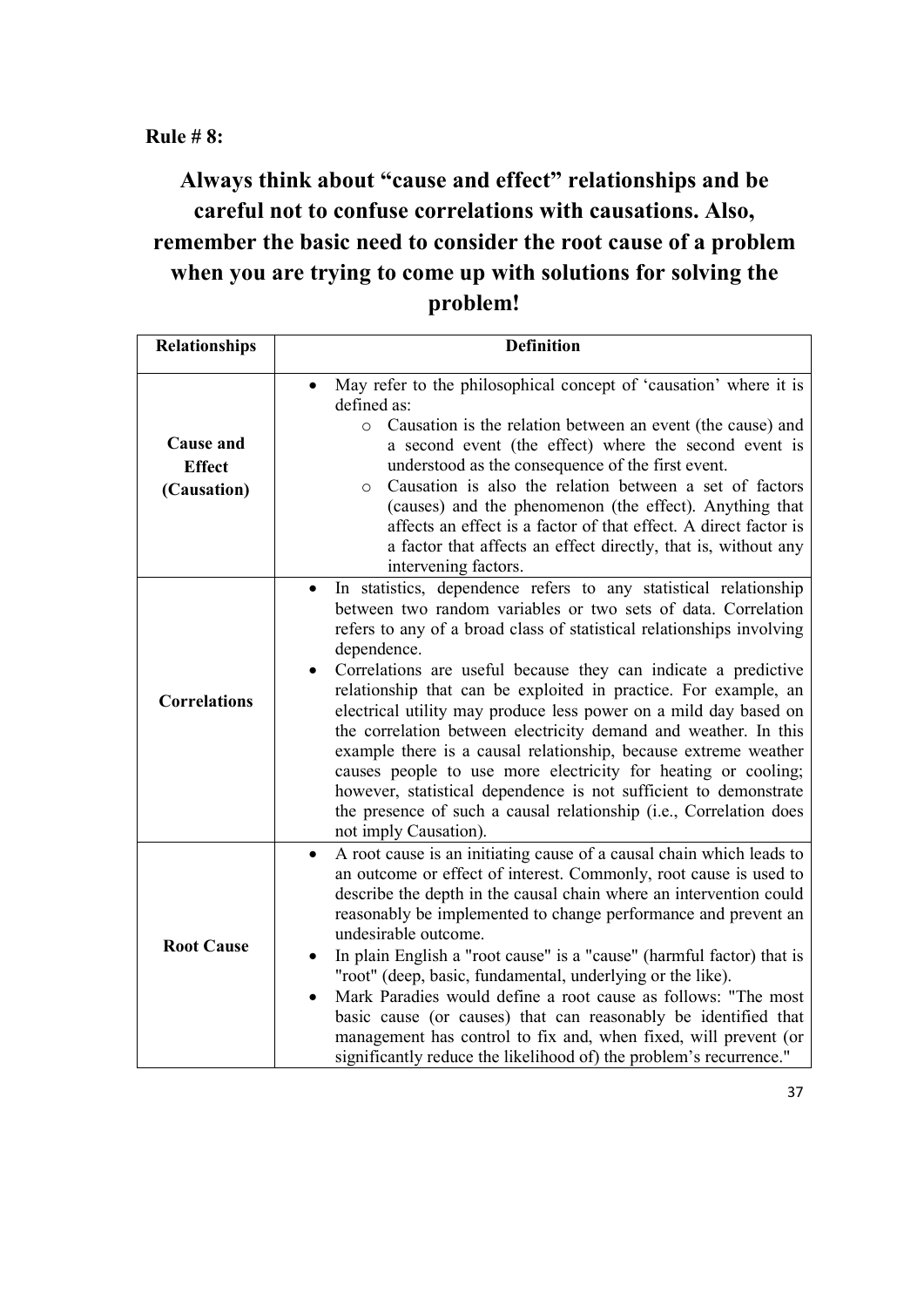#### Passage 1: The Earth in the Hands of Global Warming

The last edge of the Greenland ice sheet that had resisted global warming has now become unstable, adding billions of tons of meltwater to rising seas, scientists say.In a study published in the journal Nature Climate Change, they say a surge in temperature from 2003 has eased the brakes on a long "river" of ice that flows to the coast in northeastern Greenland.

Known as an ice stream, the "river" takes ice from a vast basin and slowly shifts it to the sea - in the same way the Amazon River drains water.In the past, the flow from this ice stream was constrained by massive buildups of ice debris choking its mouth.

But a three-year spell of exceptionally high temperatures removed this blockage and like a cork removed from a bottle helped accelerate the flow, the study said.

The ice stream, called Zachariae, is the largest drain from an ice basin that covers a whopping 16 per cent of the Greenland ice sheet.From 2003 to 2012, northeastern Greenland disgorged 10 billion tons of ice annually into the ocean, the study found.

To get a wider picture, the GPS data was then overlaid with data from three US satellites and a European one that measured ice thickness from space.

"The Greenland ice sheet has contributed more than any other ice mass to sea level rise over the last two decades and has the potential, if it were completely melted to raise global sea level by more than seven meters," said Jonathan Bamber, a professor at Britain's University of Bristol.

#### Oral Practice:

1. As a concerned individual, what can you do to solve the problem in global warming?

#### Written Practice:

1. Present an essay discussing about the cause and effect of the statement below:

In a study published in the journal Nature Climate Change, they say a surge in temperature from 2003 has eased the brakes on a long 'river of ice' that flows to the coast in northeastern Greenland.

\_\_\_\_\_\_\_\_\_\_\_\_\_\_\_\_\_\_\_\_\_\_\_\_\_\_\_\_\_\_\_\_\_\_\_\_\_\_\_\_\_\_\_\_\_\_\_\_\_\_\_\_\_\_\_\_\_\_\_\_\_\_\_\_\_\_\_\_\_\_\_\_\_\_\_ \_\_\_\_\_\_\_\_\_\_\_\_\_\_\_\_\_\_\_\_\_\_\_\_\_\_\_\_\_\_\_\_\_\_\_\_\_\_\_\_\_\_\_\_\_\_\_\_\_\_\_\_\_\_\_\_\_\_\_\_\_\_\_\_\_\_\_\_\_\_\_\_\_\_\_ \_\_\_\_\_\_\_\_\_\_\_\_\_\_\_\_\_\_\_\_\_\_\_\_\_\_\_\_\_\_\_\_\_\_\_\_\_\_\_\_\_\_\_\_\_\_\_\_\_\_\_\_\_\_\_\_\_\_\_\_\_\_\_\_\_\_\_\_\_\_\_\_\_\_\_ \_\_\_\_\_\_\_\_\_\_\_\_\_\_\_\_\_\_\_\_\_\_\_\_\_\_\_\_\_\_\_\_\_\_\_\_\_\_\_\_\_\_\_\_\_\_\_\_\_\_\_\_\_\_\_\_\_\_\_\_\_\_\_\_\_\_\_\_\_\_\_\_\_\_\_ \_\_\_\_\_\_\_\_\_\_\_\_\_\_\_\_\_\_\_\_\_\_\_\_\_\_\_\_\_\_\_\_\_\_\_\_\_\_\_\_\_\_\_\_\_\_\_\_\_\_\_\_\_\_\_\_\_\_\_\_\_\_\_\_\_\_\_\_\_\_\_\_\_\_\_ \_\_\_\_\_\_\_\_\_\_\_\_\_\_\_\_\_\_\_\_\_\_\_\_\_\_\_\_\_\_\_\_\_\_\_\_\_\_\_\_\_\_\_\_\_\_\_\_\_\_\_\_\_\_\_\_\_\_\_\_\_\_\_\_\_\_\_\_\_\_\_\_\_\_\_ \_\_\_\_\_\_\_\_\_\_\_\_\_\_\_\_\_\_\_\_\_\_\_\_\_\_\_\_\_\_\_\_\_\_\_\_\_\_\_\_\_\_\_\_\_\_\_\_\_\_\_\_\_\_\_\_\_\_\_\_\_\_\_\_\_\_\_\_\_\_\_\_\_\_\_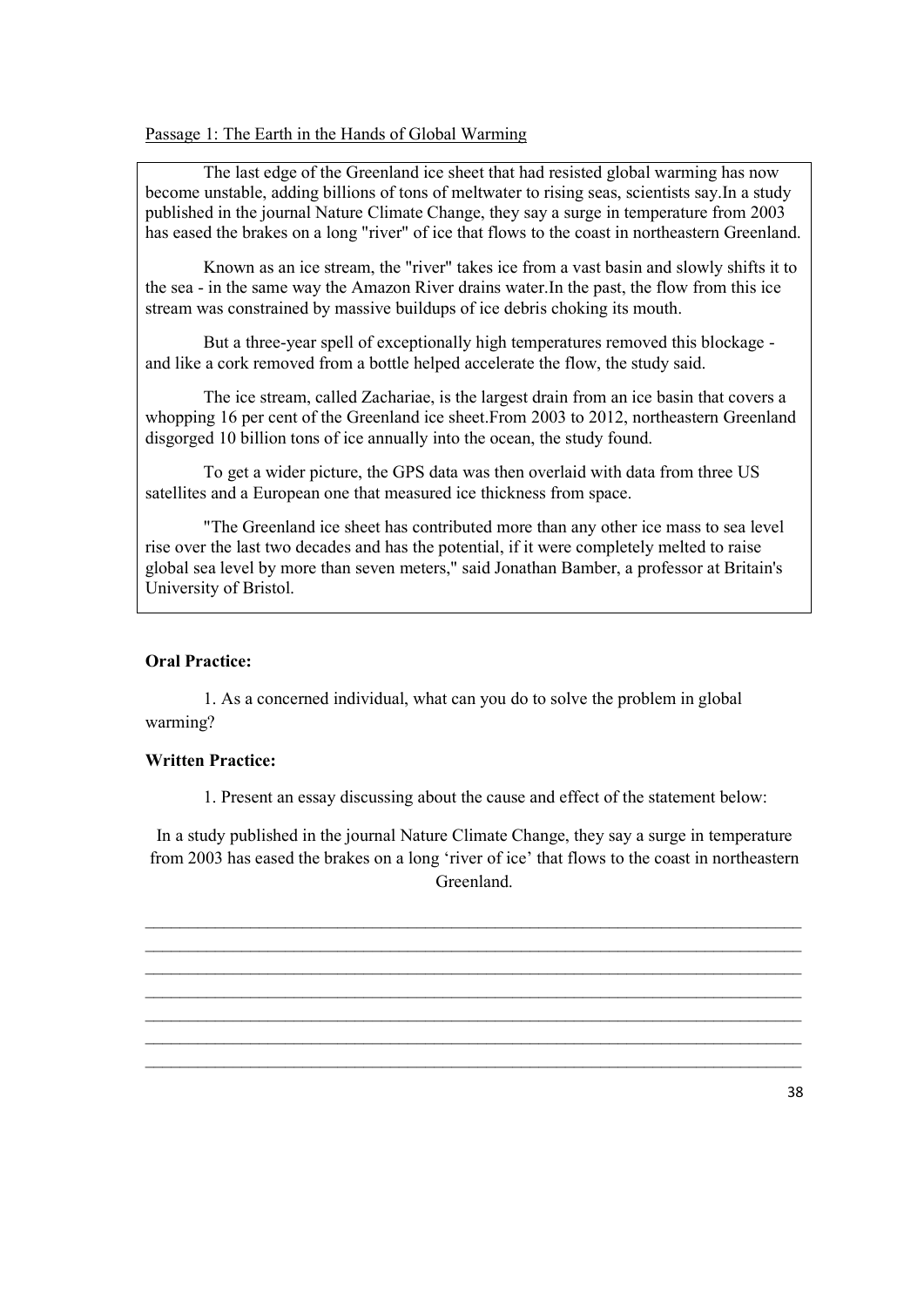#### Passage 2: The Benefits of International Students Exchange Programs

The vast majority of students who have taken part in international study abroad programsunderline the importance of this invaluable experience for their personal development as well as for their professional career.

However, to this day, there has not been much substantial and comprehensive research that provides statistical support to the subjective positive evaluation of the effects of international student exchange programs.

\_\_\_\_\_\_\_\_\_\_\_\_\_\_\_\_\_\_\_\_\_\_\_\_\_\_\_\_\_\_\_\_\_\_\_\_\_\_\_\_\_\_\_\_\_\_\_\_\_\_\_\_\_\_\_\_\_\_\_\_\_\_\_\_\_\_\_\_\_\_\_\_\_\_\_ \_\_\_\_\_\_\_\_\_\_\_\_\_\_\_\_\_\_\_\_\_\_\_\_\_\_\_\_\_\_\_\_\_\_\_\_\_\_\_\_\_\_\_\_\_\_\_\_\_\_\_\_\_\_\_\_\_\_\_\_\_\_\_\_\_\_\_\_\_\_\_\_\_\_\_ \_\_\_\_\_\_\_\_\_\_\_\_\_\_\_\_\_\_\_\_\_\_\_\_\_\_\_\_\_\_\_\_\_\_\_\_\_\_\_\_\_\_\_\_\_\_\_\_\_\_\_\_\_\_\_\_\_\_\_\_\_\_\_\_\_\_\_\_\_\_\_\_\_\_\_ \_\_\_\_\_\_\_\_\_\_\_\_\_\_\_\_\_\_\_\_\_\_\_\_\_\_\_\_\_\_\_\_\_\_\_\_\_\_\_\_\_\_\_\_\_\_\_\_\_\_\_\_\_\_\_\_\_\_\_\_\_\_\_\_\_\_\_\_\_\_\_\_\_\_\_ \_\_\_\_\_\_\_\_\_\_\_\_\_\_\_\_\_\_\_\_\_\_\_\_\_\_\_\_\_\_\_\_\_\_\_\_\_\_\_\_\_\_\_\_\_\_\_\_\_\_\_\_\_\_\_\_\_\_\_\_\_\_\_\_\_\_\_\_\_\_\_\_\_\_\_ \_\_\_\_\_\_\_\_\_\_\_\_\_\_\_\_\_\_\_\_\_\_\_\_\_\_\_\_\_\_\_\_\_\_\_\_\_\_\_\_\_\_\_\_\_\_\_\_\_\_\_\_\_\_\_\_\_\_\_\_\_\_\_\_\_\_\_\_\_\_\_\_\_\_\_ \_\_\_\_\_\_\_\_\_\_\_\_\_\_\_\_\_\_\_\_\_\_\_\_\_\_\_\_\_\_\_\_\_\_\_\_\_\_\_\_\_\_\_\_\_\_\_\_\_\_\_\_\_\_\_\_\_\_\_\_\_\_\_\_\_\_\_\_\_\_\_\_\_\_\_ \_\_\_\_\_\_\_\_\_\_\_\_\_\_\_\_\_\_\_\_\_\_\_\_\_\_\_\_\_\_\_\_\_\_\_\_\_\_\_\_\_\_\_\_\_\_\_\_\_\_\_\_\_\_\_\_\_\_\_\_\_\_\_\_\_\_\_\_\_\_\_\_\_\_\_ \_\_\_\_\_\_\_\_\_\_\_\_\_\_\_\_\_\_\_\_\_\_\_\_\_\_\_\_\_\_\_\_\_\_\_\_\_\_\_\_\_\_\_\_\_\_\_\_\_\_\_\_\_\_\_\_\_\_\_\_\_\_\_\_\_\_\_\_\_\_\_\_\_\_\_ \_\_\_\_\_\_\_\_\_\_\_\_\_\_\_\_\_\_\_\_\_\_\_\_\_\_\_\_\_\_\_\_\_\_\_\_\_\_\_\_\_\_\_\_\_\_\_\_\_\_\_\_\_\_\_\_\_\_\_\_\_\_\_\_\_\_\_\_\_\_\_\_\_\_\_ \_\_\_\_\_\_\_\_\_\_\_\_\_\_\_\_\_\_\_\_\_\_\_\_\_\_\_\_\_\_\_\_\_\_\_\_\_\_\_\_\_\_\_\_\_\_\_\_\_\_\_\_\_\_\_\_\_\_\_\_\_\_\_\_\_\_\_\_\_\_\_\_\_\_\_

A study conducted at the Johannes Kepler University Linz in Austria compared a group of 540 students who had studied abroad with a sample, of roughly the same size, of students who had not left their home university during studies.

The results of this research should come as good news to all supporters of international exchange programs.Unsurprisingly, a study period abroad hones students' foreign language skills, in particular with regard to speaking and understanding the foreign language.

Another result that speaks in favor of a study abroad experience is that it helps students develop social and intercultural competences. Apart from the degree program chosen, these extracurricular skills seem to be the decisive factor for finding first employment.

#### Oral Practice:

1. What are the two positive results of the international students exchange programs mentioned in the passage?

2. Why do you think that there are still a lot of students who prefer studying abroad? Discuss the causes and effects of such.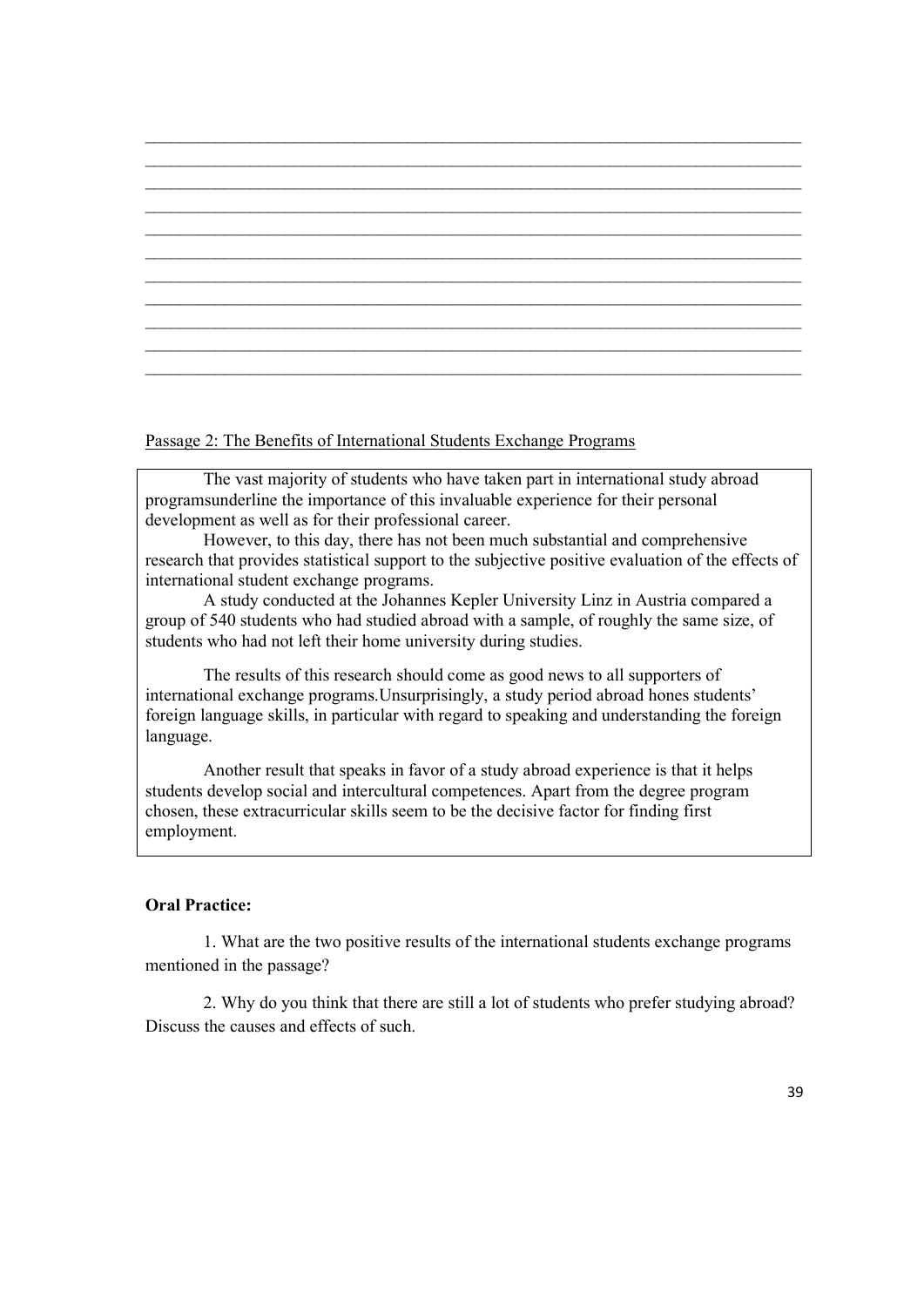#### **Written Practice:**

1. Many students choose to further their study abroad, up to what extent do you agree or disagree with this idea?

#### Essay:

1. In your opinion, how should a person solve a problem? Give reasons and examples to support your idea/s.

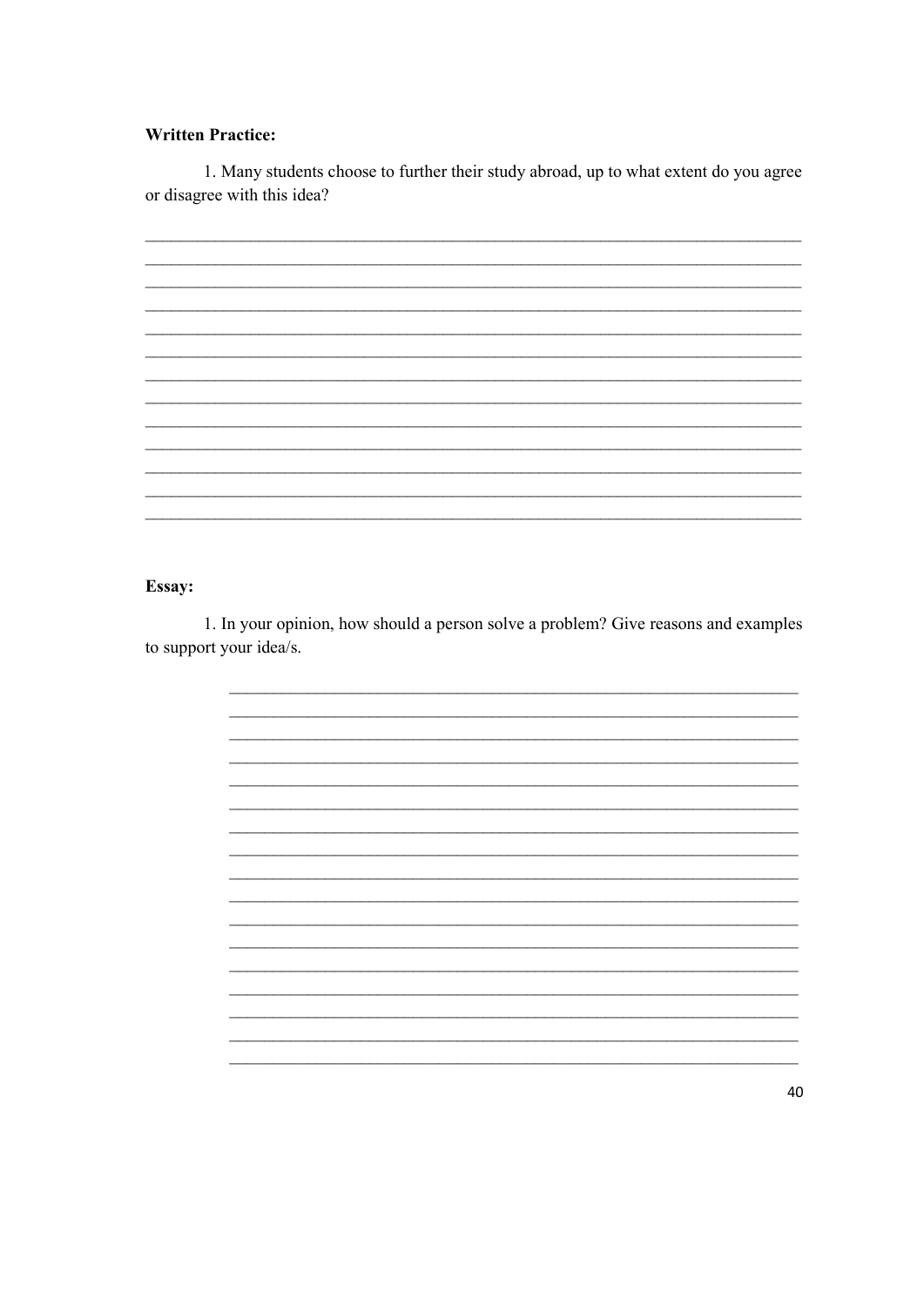Rule # 9:

# Be critical about the results of research findings reported by considering the representativeness of the samples used, and the logical quality of the thinking processes involved in drawing conclusions based on the obtained data!

| <b>Terms</b>       | <b>Definition</b>                                                                                                                                                                                                                                                                                                                                                                                                                                                                                                                                                                                                                                                                                                                                                                                                                                                                                                                                                                                                                                                                                                                                                                                                                                                                                                                                                                                                                                                                                             |
|--------------------|---------------------------------------------------------------------------------------------------------------------------------------------------------------------------------------------------------------------------------------------------------------------------------------------------------------------------------------------------------------------------------------------------------------------------------------------------------------------------------------------------------------------------------------------------------------------------------------------------------------------------------------------------------------------------------------------------------------------------------------------------------------------------------------------------------------------------------------------------------------------------------------------------------------------------------------------------------------------------------------------------------------------------------------------------------------------------------------------------------------------------------------------------------------------------------------------------------------------------------------------------------------------------------------------------------------------------------------------------------------------------------------------------------------------------------------------------------------------------------------------------------------|
| <b>Sample Size</b> | Sample size determination is the act of choosing the number of<br>observations or replicates to include in a statistical sample. The<br>sample size is an important feature of any empirical study in which<br>the goal is to make inferences about a population from a sample.<br>In practice, the sample size used in a study is determined based on<br>the expense of data collection, and the need to have sufficient<br>statistical power. In complicated studies there may be several<br>different sample sizes involved in the study: for example, in a<br>survey sampling involving stratified sampling there would be<br>different sample sizes for each population. In a census, data are<br>collected on the entire population; hence the sample size is equal<br>to the population size. In experimental design, where a study may<br>be divided into different treatment groups, there may be different<br>sample sizes for each group.<br>Sample sizes may be chosen in several different ways:<br>Expedience - For example, include those items readily<br>$\circ$<br>available or convenient to collect. A choice of small<br>sample sizes, though sometimes necessary, can result in<br>wide confidence intervals or risks of errors in statistical<br>hypothesis testing.<br>o Using a target variance for an estimate to be derived from<br>the sample eventually obtained<br>Using a target for the power of a statistical test to be<br>$\circ$<br>applied once the sample is collected. |
| <b>Sampling</b>    | In statistics, quality assurance, and survey methodology, sampling<br>$\bullet$<br>is concerned with the selection of a subset of individuals from<br>within a statistical population to estimate characteristics of the<br>whole population. Acceptance sampling is used to determine if a<br>production lot of material meets the governing specifications. Two<br>advantages of sampling are that the cost is lower and data<br>collection is faster than measuring the entire population.<br>Each observation measures one or more properties (such as<br>weight, location, color) of observable bodies distinguished as<br>independent objects or individuals. In survey sampling, weights<br>can be applied to the data to adjust for the sample design,<br>particularly<br>stratified<br>(blocking).<br>Results<br>from<br>sampling                                                                                                                                                                                                                                                                                                                                                                                                                                                                                                                                                                                                                                                                    |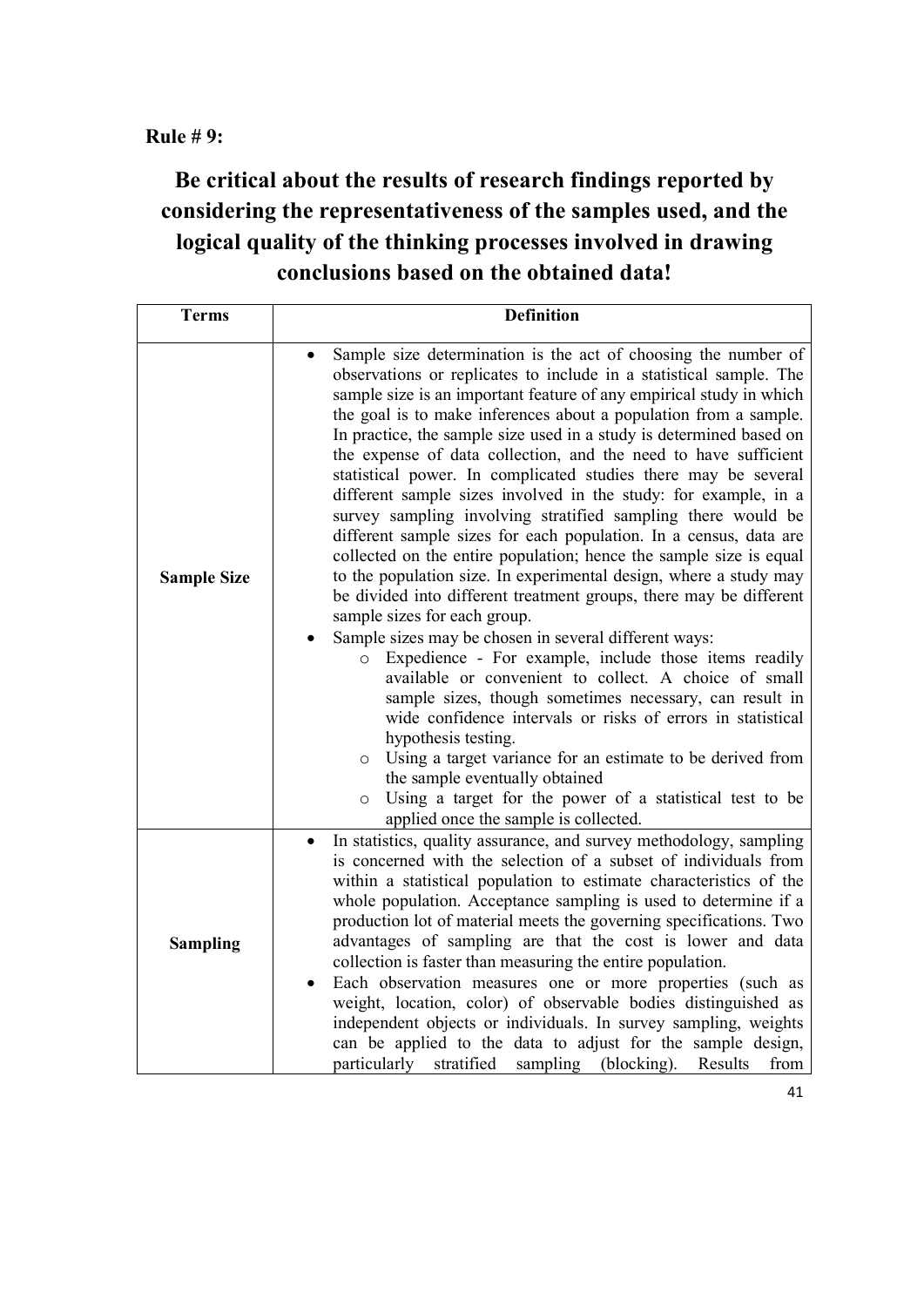| probability theory and statistical theory are employed to guide |
|-----------------------------------------------------------------|
| practice. In business and medical research, sampling is widely  |
| used for gathering information about a population.              |

#### Passage 1: Research on Human Emotions

Research psychologists have been studying emotion for a long time; in fact it is one of the oldest areas of research. Several classic theories of emotion exist:

#### James-Lange Theory

According to this theory, actions precede emotions and the brain interprets said actions as emotions. A situation occurs and the brain interprets the situation, causing a characteristic physiological response. This may include any or all of the following: perspiration, heart rate elevation, facial and gestural expression. These reflexive responses occur before the person is aware that he is experiencing an emotion; only when the brain cognitively assesses the physiology is it labeled as an "emotion".

#### Cannon-Bard Theory

Cannon and Bard opposed the James-Lange theory by stating that the emotion is felt first, and then actions follow from cognitive appraisal. In their view, the thalamus and amygdala play a central role; interpreting an emotion-provoking situation and simultaneously sending signals to the ANS (autonomic nervous system) and to the cerebral cortex which interprets the situation cognitively.

#### Schachter-Singer Theory

Schachter and Singer agreed with James and Lange -- that the experience of emotions arises from the cognitive labeling of physiological sensation. However, they also believed that this was not enough to explain the more subtle differences in emotion self-perception, i.e. the difference between anger and fear. Thus, they proposed that an individual will gain information from the immediate situation (ex: a danger is nearby) and use it to qualitatively label the sensation.

There are many more theories than these, with new ones being refined almost every day. Current thinking is that emotion involves a dynamic state that consists of both cognitive and physical events.

#### Oral Practice:

1. Using your own words, kindly define emotions.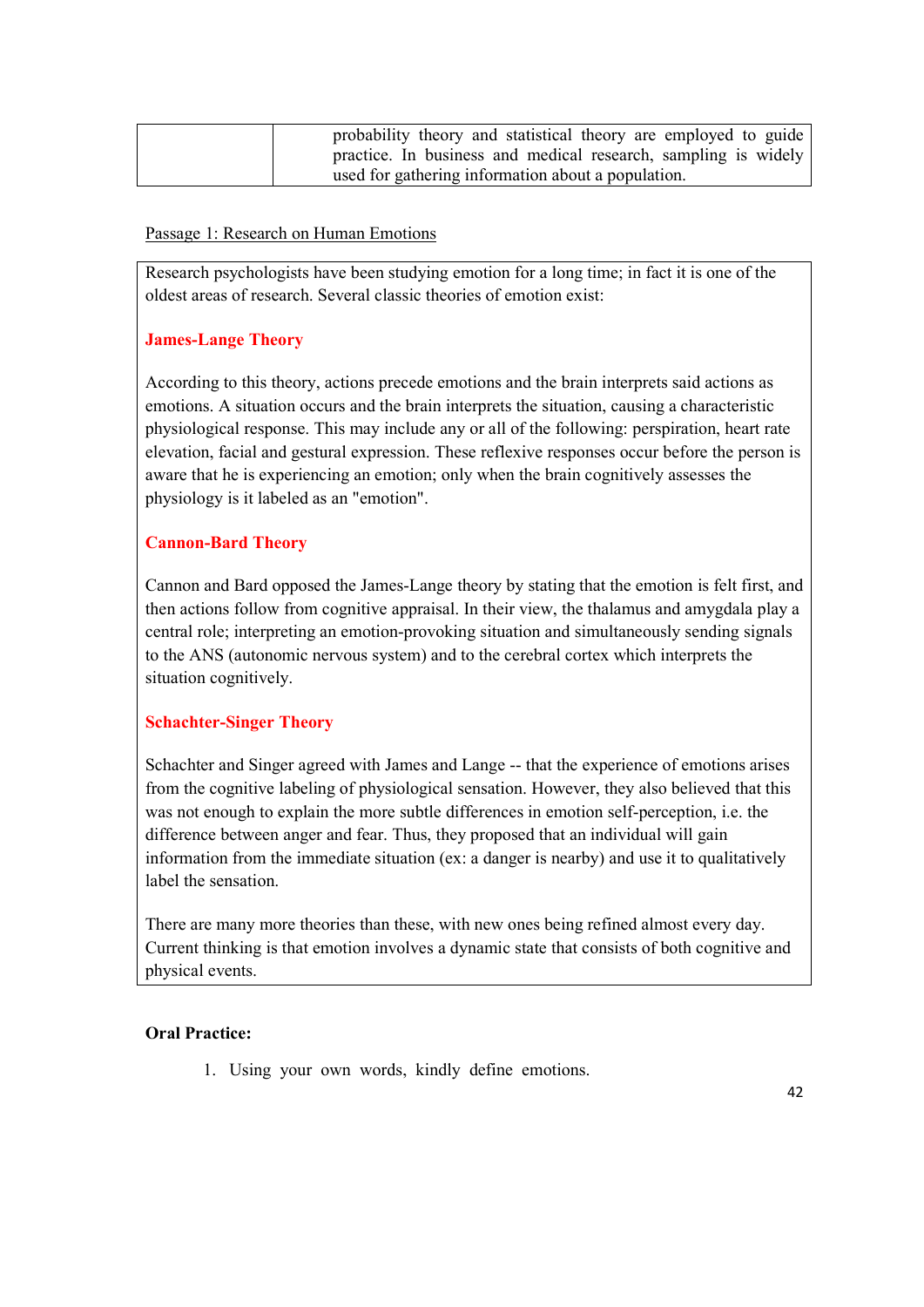2. According to the passage, what causes people's emotions?

#### **Written Practice:**

1. If you would do a research, what specific topic would you focus on? Why  $\gamma$ 

2. Write an essay about the data you read in the passage.

Passage 2: The Major Social Problems in the Philippines

As a sociology student, I can say that most of the problems we have in industrial relationship is that some people do not understand themselves individually and this makes it difficult to understand others and this brings a clampdown to the mutual relation between the individuals and their management.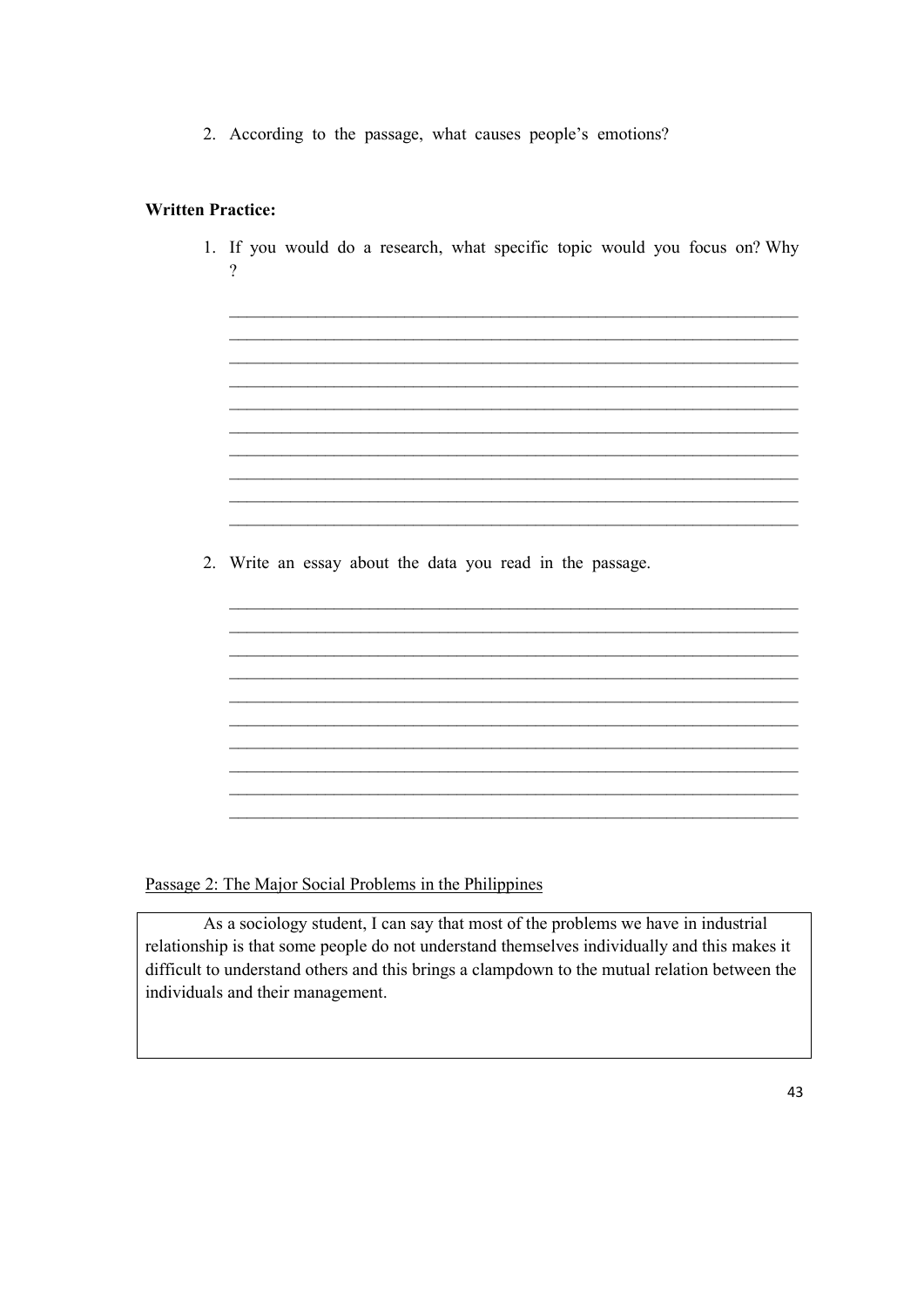The preceding paragraph focuses on the topic we had discussed in class a few days ago before my professor instructed me to conduct a research about social problems. After I had gone to the library, I decided to have the Philippines as my source of responses which I would use to complete my task. On my way home, my mind was full of questions, and the first thing that penetrated my head was the most specific concern related to my study.

What is the biggest problem in the Philippines? In line with this, what are the common social problems in the country? After I had gathered the data needed for my research, I came up with the following results:

- 1. Poverty,
- 2. Corruption,
- 3. Financial instability,
- 4. Pollution, and
- 5. Poverty-initiated diseases.

Such have gathered a lot of discussions and arguments in my class but I was fine especially when my professor told me that I had done a great job!

#### Oral Practice:

1. What is the implication of the passage to you?

#### Written Practice:

1. Do you think the problems postulated in the passage are easy to address?

 $\_$  , and the set of the set of the set of the set of the set of the set of the set of the set of the set of the set of the set of the set of the set of the set of the set of the set of the set of the set of the set of th \_\_\_\_\_\_\_\_\_\_\_\_\_\_\_\_\_\_\_\_\_\_\_\_\_\_\_\_\_\_\_\_\_\_\_\_\_\_\_\_\_\_\_\_\_\_\_\_\_\_\_\_\_\_\_\_\_\_\_\_\_\_\_\_\_  $\_$  , and the set of the set of the set of the set of the set of the set of the set of the set of the set of the set of the set of the set of the set of the set of the set of the set of the set of the set of the set of th  $\_$  , and the set of the set of the set of the set of the set of the set of the set of the set of the set of the set of the set of the set of the set of the set of the set of the set of the set of the set of the set of th  $\_$  , and the set of the set of the set of the set of the set of the set of the set of the set of the set of the set of the set of the set of the set of the set of the set of the set of the set of the set of the set of th  $\_$  , and the set of the set of the set of the set of the set of the set of the set of the set of the set of the set of the set of the set of the set of the set of the set of the set of the set of the set of the set of th \_\_\_\_\_\_\_\_\_\_\_\_\_\_\_\_\_\_\_\_\_\_\_\_\_\_\_\_\_\_\_\_\_\_\_\_\_\_\_\_\_\_\_\_\_\_\_\_\_\_\_\_\_\_\_\_\_\_\_\_\_\_\_\_\_ \_\_\_\_\_\_\_\_\_\_\_\_\_\_\_\_\_\_\_\_\_\_\_\_\_\_\_\_\_\_\_\_\_\_\_\_\_\_\_\_\_\_\_\_\_\_\_\_\_\_\_\_\_\_\_\_\_\_\_\_\_\_\_\_\_ \_\_\_\_\_\_\_\_\_\_\_\_\_\_\_\_\_\_\_\_\_\_\_\_\_\_\_\_\_\_\_\_\_\_\_\_\_\_\_\_\_\_\_\_\_\_\_\_\_\_\_\_\_\_\_\_\_\_\_\_\_\_\_\_\_  $\_$  , and the set of the set of the set of the set of the set of the set of the set of the set of the set of the set of the set of the set of the set of the set of the set of the set of the set of the set of the set of th \_\_\_\_\_\_\_\_\_\_\_\_\_\_\_\_\_\_\_\_\_\_\_\_\_\_\_\_\_\_\_\_\_\_\_\_\_\_\_\_\_\_\_\_\_\_\_\_\_\_\_\_\_\_\_\_\_\_\_\_\_\_\_\_\_  $\_$  , and the set of the set of the set of the set of the set of the set of the set of the set of the set of the set of the set of the set of the set of the set of the set of the set of the set of the set of the set of th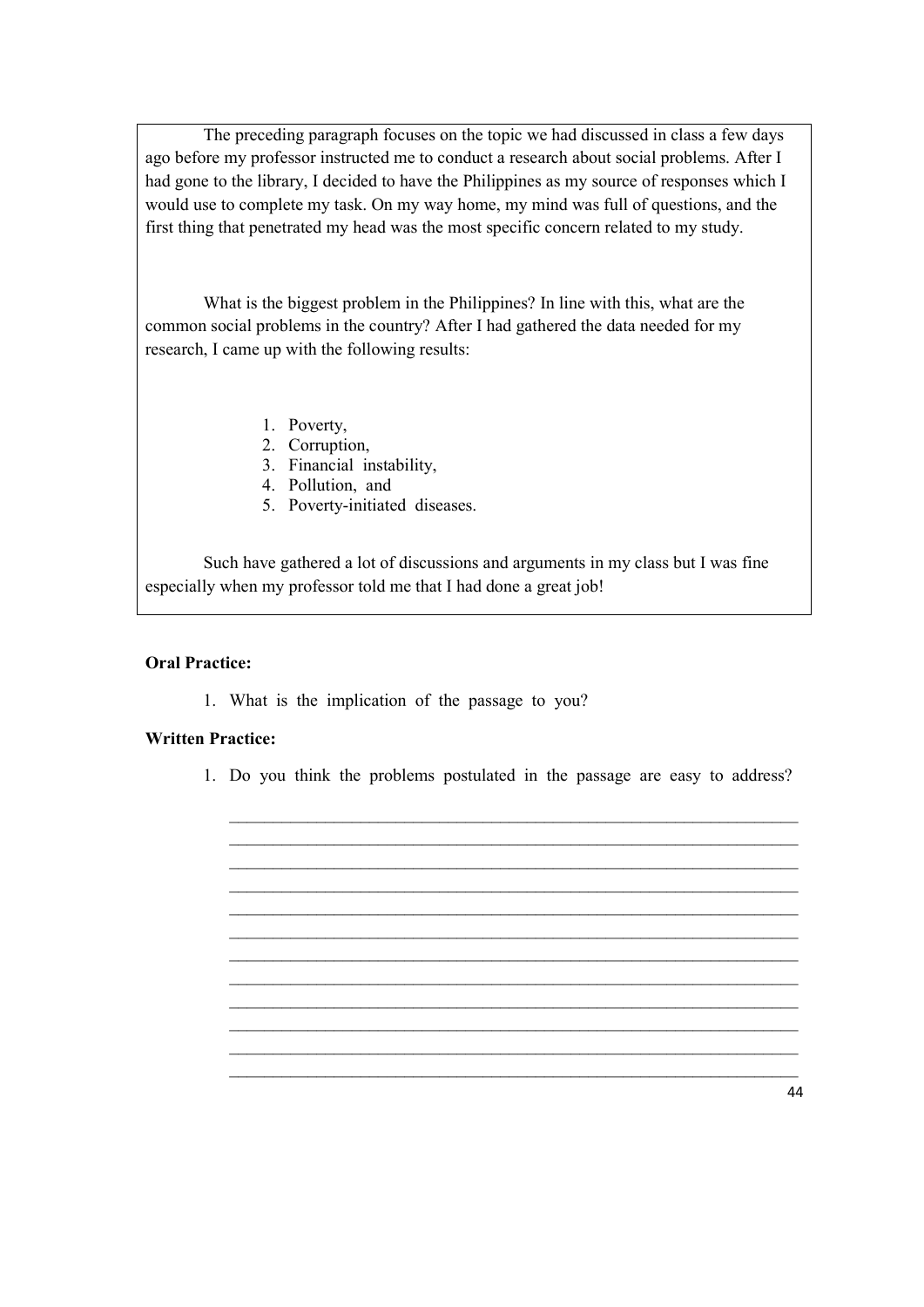

#### Essay:

1. If you are the president of the Philippines, how would you resolve the problems specified in the passage?

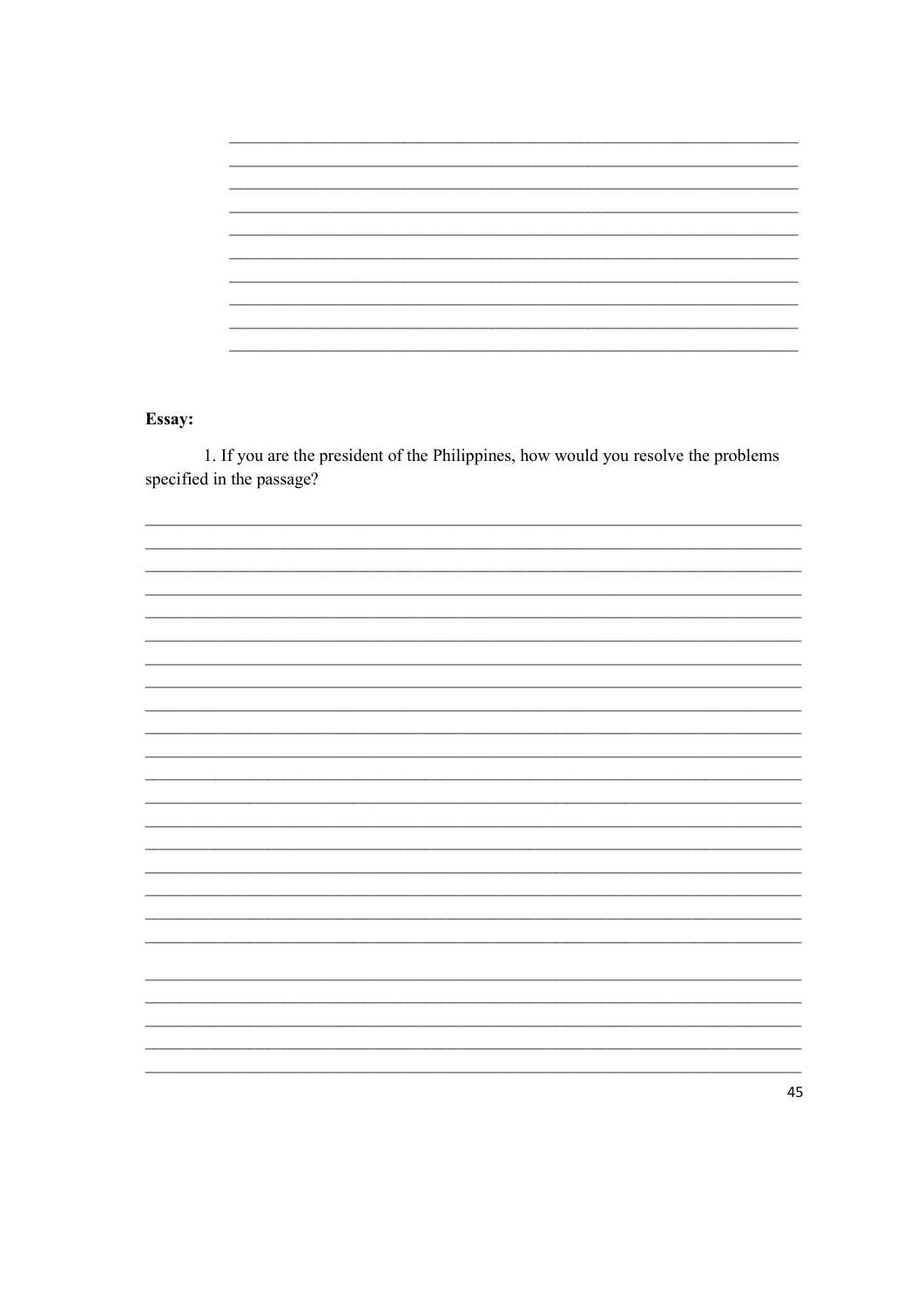Rule # 10:

# Think about the possible positive and negative consequences, and use them as points to support your arguments!

| Terms       | <b>Definition</b>                                                                                                                                                                                                                                                                                 |
|-------------|---------------------------------------------------------------------------------------------------------------------------------------------------------------------------------------------------------------------------------------------------------------------------------------------------|
| Consequence | • Something that logically or naturally follows from an action or<br>condition.<br>• The relation of a result to its cause.<br>$\bullet$ A logical conclusion.<br>• The effect, result, or outcome of something occurring earlier.<br>• The conclusion reached by a line of reasoning; inference. |

Passage 1: The Process of Debate

*The principle underlying parliamentary procedure is that the minority should have its say and the majority should have its way.*

> PHILIP LAUNDY (*Parliaments in the Modern World*, p. 95)

The process of debate begins when the Speaker, upon receipt of a motion in writing, duly seconded, submits it to the House and proposes the question to determine if the House wishes to adopt the motion. If the motion is one that is debatable, Members may then be recognized to make speeches. The process of debate ends after the motion has been considered, including amendments and sub-amendments, and the original or amended motion is reread by the Speaker and the question for its adoption is put to the House for a decision. The basic components in this process are the "motion" and the "question" — the motion being a proposal that the House do something or express an opinion with regard to some matter; the "question" being the mechanism used to ask the House if it agrees with the motion, first, when it is proposed by the Speaker and, second, when it is put to the House for a decision at the conclusion of debate.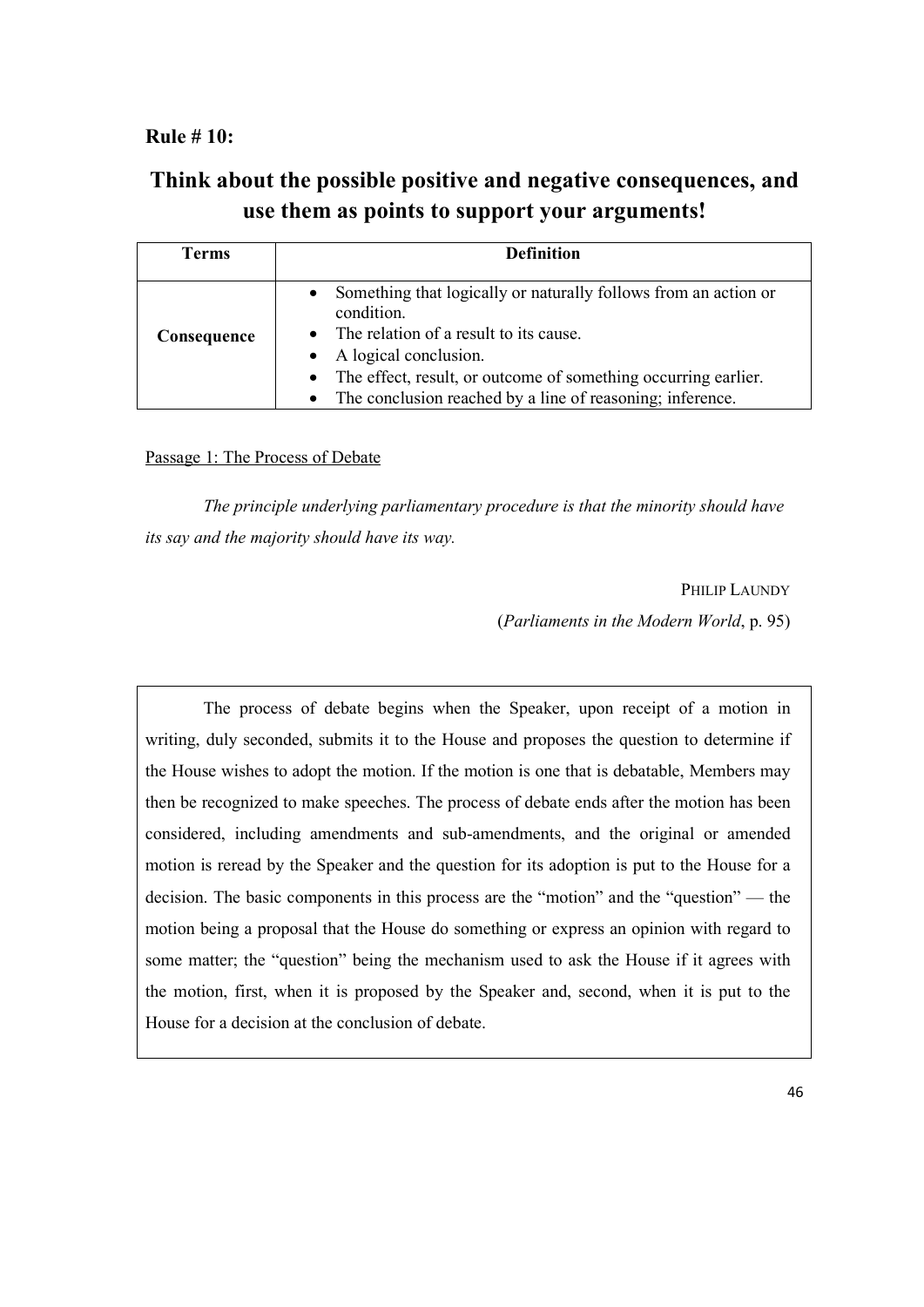As with all deliberative bodies, discussion in the House of Commons must always be relevant to some definite proposal (or motion).  $\frac{11}{11}$  The House makes up its mind on these specific proposals by deciding on questions put to it by the Speaker. Without a motion and a question, there can be no debate.  $\mathbb{E}$  Once a question has been proposed by the Speaker, debate may take place. The Speaker has extensive powers to enforce the rules of debate — which are, in general, limitations on what may be said, when and by whom, and for how long — in order to guide the flow of debate and protect it from excess.  $\frac{3}{12}$ 

During the process of debate, the House follows a basic sequence of steps: providing notice of the motion, moving and seconding the motion, proposing the question from the Chair, debating the motion, putting the question on the motion, and arriving at a decision on the motion.

In order to bring a proposal before the House and obtain a decision on it, a motion is necessary.  $[4]$  A motion is a proposal moved by one Member in accordance with wellestablished rules that the House do something, or order something done or express an opinion with regard to some matter.  $\mathbb{S}^1$  A motion initiates a discussion and gives rise to the question to be decided by the House.  $[6]$  This is the process followed by the House when transacting business.

While there may be many items on the *Order Paper* awaiting the consideration of the House, only one motion can be debated in the House at any one time.  $\boxed{7}$  After a motion has been proposed to the House by the Chair, the House is formally seized of it. A motion may be debated, amended, superseded, adopted, negatively treated or withdrawn. <sup>[8]</sup>

A motion is adopted if it receives the support of the majority of the Members present in the House at the time the decision on it is made. Every motion, once adopted, becomes either an order or a resolution of the House. Through its orders, the House regulates its proceedings or gives an instruction to its Members or officers, or one of its committees. A resolution of the House makes a declaration of opinion or purpose. <sup>[9]</sup> It does not have the effect of requiring that any action be taken — nor is it binding. The House has frequently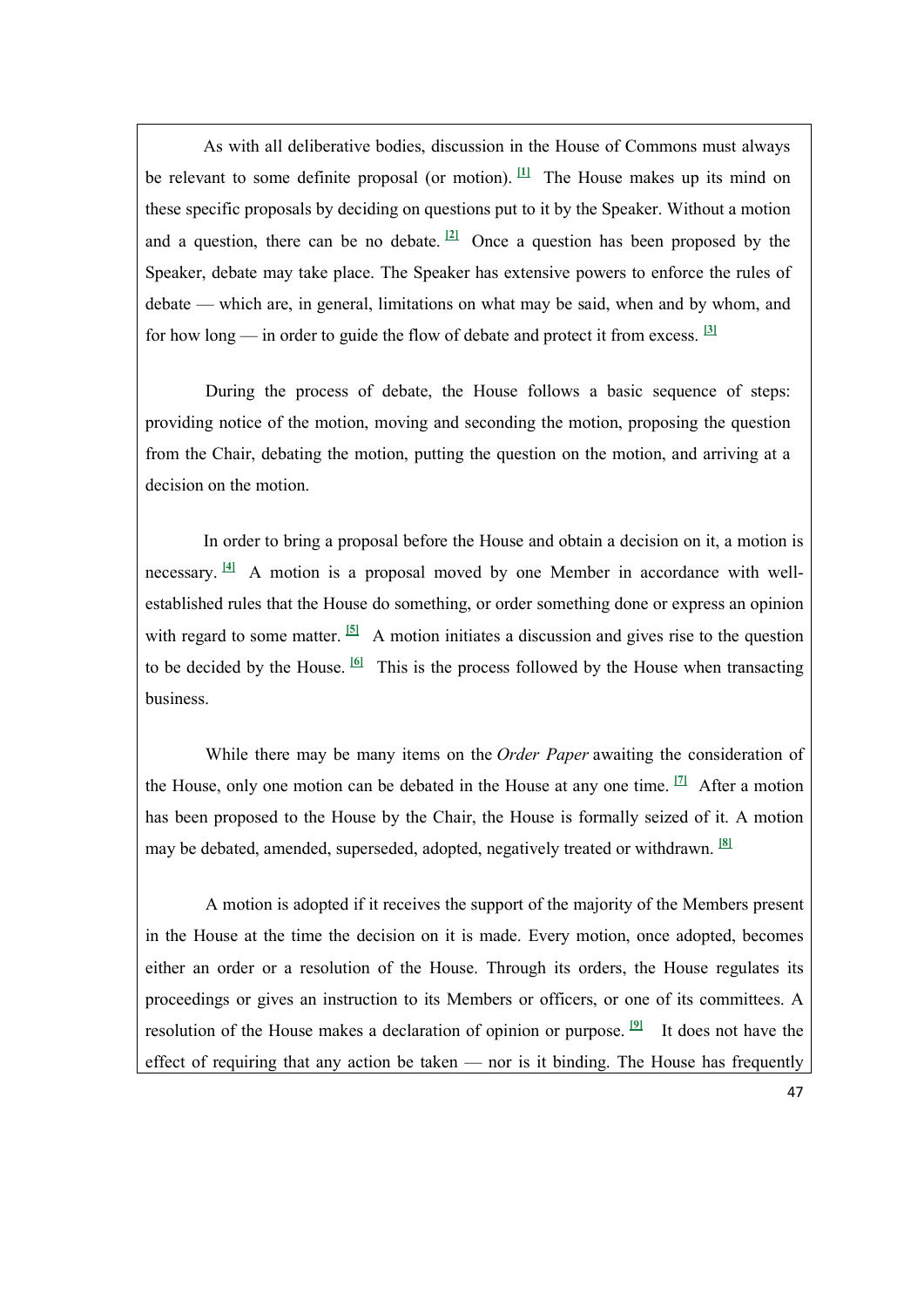brought forth resolutions in order to show support for some action.  $\frac{1101}{100}$ 

A motion must be drafted in such a way that, should it be adopted by the House, "it may at once become the resolution  $\ldots$  or order which it purports to be".  $\frac{111}{11}$  For example, it is usual for the text of a motion to begin with the word "That". Examples may be found of motions with preambles, but this is considered out of keeping with usual practice.  $\frac{12}{2}$  It is customary for motions to be expressed in the affirmative. A motion should not contain any objectionable or irregular wording. It should not be argumentative or written in the style of a speech. [13]

#### Oral Practice:

- 1. When does debate take place? When is it not necessary?
- 2. Based on the passage, briefly discuss the process of debate.

#### Written Practice:

1. Imagine you were in-charge of revising the process presented in the passage, how would you accomplish such?

 $\_$  , and the set of the set of the set of the set of the set of the set of the set of the set of the set of the set of the set of the set of the set of the set of the set of the set of the set of the set of the set of th \_\_\_\_\_\_\_\_\_\_\_\_\_\_\_\_\_\_\_\_\_\_\_\_\_\_\_\_\_\_\_\_\_\_\_\_\_\_\_\_\_\_\_\_\_\_\_\_\_\_\_\_\_\_\_\_\_\_\_\_\_\_\_\_\_  $\_$  , and the contribution of the contribution of  $\mathcal{L}_1$  , and  $\mathcal{L}_2$  , and  $\mathcal{L}_3$  , and  $\mathcal{L}_4$  , and  $\mathcal{L}_5$  $\_$  , and the contribution of the contribution of  $\mathcal{L}_1$  , and  $\mathcal{L}_2$  , and  $\mathcal{L}_3$  , and  $\mathcal{L}_4$  , and  $\mathcal{L}_5$  $\_$  , and the contribution of the contribution of  $\mathcal{L}_1$  , and  $\mathcal{L}_2$  , and  $\mathcal{L}_3$  , and  $\mathcal{L}_4$  , and  $\mathcal{L}_5$ \_\_\_\_\_\_\_\_\_\_\_\_\_\_\_\_\_\_\_\_\_\_\_\_\_\_\_\_\_\_\_\_\_\_\_\_\_\_\_\_\_\_\_\_\_\_\_\_\_\_\_\_\_\_\_\_\_\_\_\_\_\_\_\_\_ \_\_\_\_\_\_\_\_\_\_\_\_\_\_\_\_\_\_\_\_\_\_\_\_\_\_\_\_\_\_\_\_\_\_\_\_\_\_\_\_\_\_\_\_\_\_\_\_\_\_\_\_\_\_\_\_\_\_\_\_\_\_\_\_\_ \_\_\_\_\_\_\_\_\_\_\_\_\_\_\_\_\_\_\_\_\_\_\_\_\_\_\_\_\_\_\_\_\_\_\_\_\_\_\_\_\_\_\_\_\_\_\_\_\_\_\_\_\_\_\_\_\_\_\_\_\_\_\_\_\_ \_\_\_\_\_\_\_\_\_\_\_\_\_\_\_\_\_\_\_\_\_\_\_\_\_\_\_\_\_\_\_\_\_\_\_\_\_\_\_\_\_\_\_\_\_\_\_\_\_\_\_\_\_\_\_\_\_\_\_\_\_\_\_\_\_  $\_$  , and the contribution of the contribution of  $\mathcal{L}_1$  , and  $\mathcal{L}_2$  , and  $\mathcal{L}_3$  , and  $\mathcal{L}_4$  , and  $\mathcal{L}_5$  $\_$  , and the contribution of the contribution of  $\mathcal{L}_1$  , and  $\mathcal{L}_2$  , and  $\mathcal{L}_3$  , and  $\mathcal{L}_4$  , and  $\mathcal{L}_5$ \_\_\_\_\_\_\_\_\_\_\_\_\_\_\_\_\_\_\_\_\_\_\_\_\_\_\_\_\_\_\_\_\_\_\_\_\_\_\_\_\_\_\_\_\_\_\_\_\_\_\_\_\_\_\_\_\_\_\_\_\_\_\_\_\_

2. With the revised process, how would you impose it to 'prohibiting civilians on using guns' as 'your motion'?

 $\_$  , and the contribution of the contribution of  $\mathcal{L}_1$  , and  $\mathcal{L}_2$  , and  $\mathcal{L}_3$  , and  $\mathcal{L}_4$  , and  $\mathcal{L}_5$  $\_$  , and the contribution of the contribution of  $\mathcal{L}_1$  , and  $\mathcal{L}_2$  , and  $\mathcal{L}_3$  , and  $\mathcal{L}_4$  , and  $\mathcal{L}_5$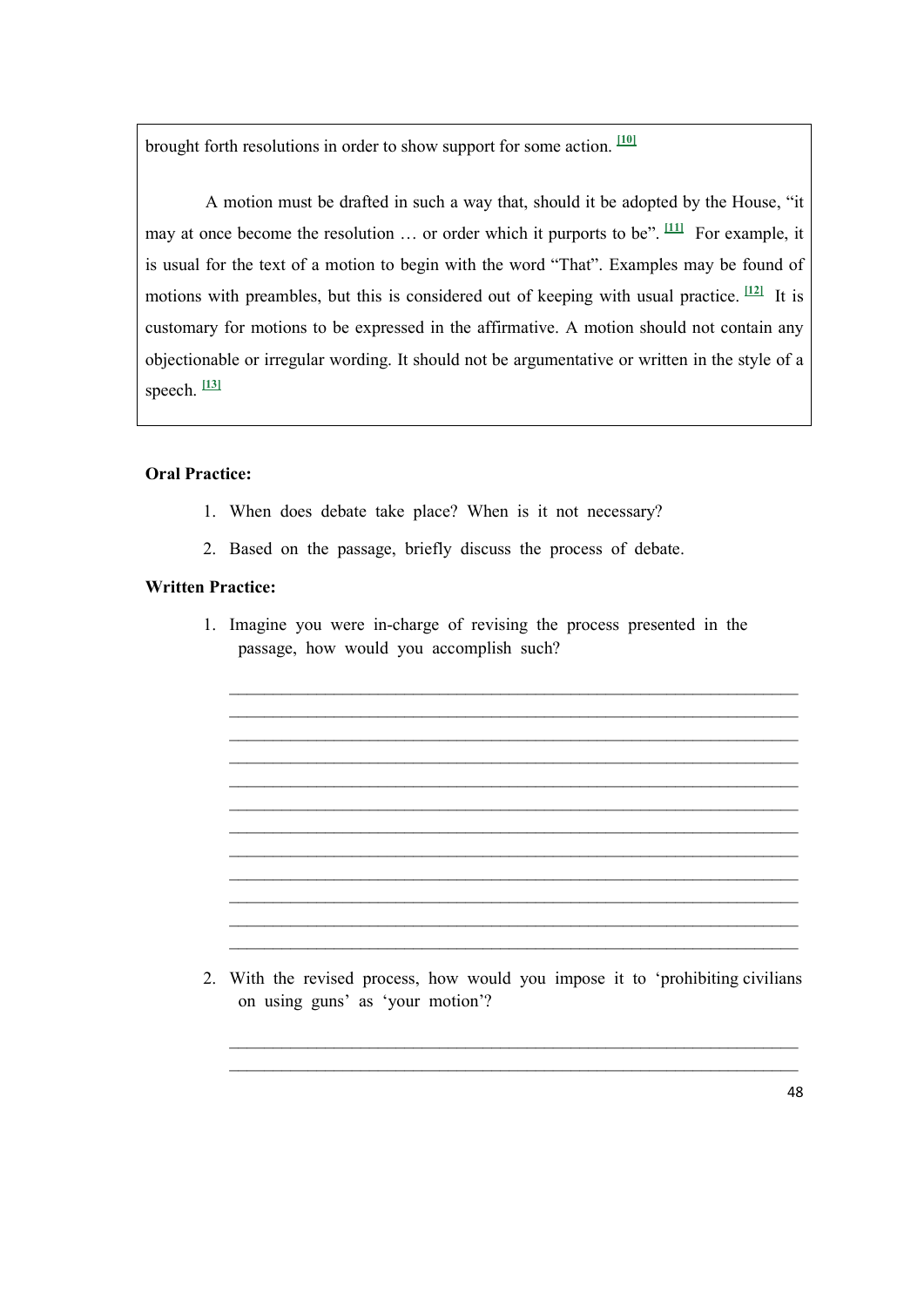## $\_$  , and the contribution of the contribution of  $\mathcal{L}_1$  , and  $\mathcal{L}_2$  , and  $\mathcal{L}_3$  , and  $\mathcal{L}_4$  , and  $\mathcal{L}_5$  $\_$  , and the contribution of the contribution of  $\mathcal{L}_1$  , and  $\mathcal{L}_2$  , and  $\mathcal{L}_3$  , and  $\mathcal{L}_4$  , and  $\mathcal{L}_5$ \_\_\_\_\_\_\_\_\_\_\_\_\_\_\_\_\_\_\_\_\_\_\_\_\_\_\_\_\_\_\_\_\_\_\_\_\_\_\_\_\_\_\_\_\_\_\_\_\_\_\_\_\_\_\_\_\_\_\_\_\_\_\_\_\_ \_\_\_\_\_\_\_\_\_\_\_\_\_\_\_\_\_\_\_\_\_\_\_\_\_\_\_\_\_\_\_\_\_\_\_\_\_\_\_\_\_\_\_\_\_\_\_\_\_\_\_\_\_\_\_\_\_\_\_\_\_\_\_\_\_  $\_$  , and the contribution of the contribution of  $\mathcal{L}_1$  , and  $\mathcal{L}_2$  , and  $\mathcal{L}_3$  , and  $\mathcal{L}_4$  , and  $\mathcal{L}_5$  $\_$  , and the contribution of the contribution of  $\mathcal{L}_1$  , and  $\mathcal{L}_2$  , and  $\mathcal{L}_3$  , and  $\mathcal{L}_4$  , and  $\mathcal{L}_5$  $\_$  , and the contribution of the contribution of  $\mathcal{L}_1$  , and  $\mathcal{L}_2$  , and  $\mathcal{L}_3$  , and  $\mathcal{L}_4$  , and  $\mathcal{L}_5$  $\_$  , and the set of the set of the set of the set of the set of the set of the set of the set of the set of the set of the set of the set of the set of the set of the set of the set of the set of the set of the set of th \_\_\_\_\_\_\_\_\_\_\_\_\_\_\_\_\_\_\_\_\_\_\_\_\_\_\_\_\_\_\_\_\_\_\_\_\_\_\_\_\_\_\_\_\_\_\_\_\_\_\_\_\_\_\_\_\_\_\_\_\_\_\_\_\_

 $\_$  , and the set of the set of the set of the set of the set of the set of the set of the set of the set of the set of the set of the set of the set of the set of the set of the set of the set of the set of the set of th

#### Passage 2: Is a Crime of Passion a Viable Legal Defense?

We hear about crimes of passion all the time. A man walks in on his wife and her lover, and shoots them both in the head for their transgressions. A crime of passion is usually a murder or an assault that is precipitated by jealousy, an act that wasn't planned (premeditated), but occurred for no other reason than pure emotional violence. In the past, many murderers have escaped murder charges or even prison because of this legal defense.

The purpose for a crime of passion defense is to rule out one very important element of murder: premeditation. In order for an individual to be convicted of first- or second-degree murder, he or she must have had intent. In other words, the perpetrator decided that he wanted to kill the victim, planned how to do it, and executed his plan. If there is no intent, or premeditation, the charges must be dropped to manslaughter or some other lesser charge.

But is a crime of passion a viable legal defense? Do juries actually buy the notion that a person committed serious assault or murder simply because he was enraged by jealousy? Absolutely! In fact, Texas is known as one of the states with the highest frequency of crimes of passion, as juries often sympathize with a defendant who claims to have committed a crime of passion. We can commiserate with someone who suddenly discovers that his or her spouse is involved with someone else, and can therefore justify giving the defendant a pass.

Sometimes, most good defense attorneys realize that claiming a crime of passion is a dangerous legal strategy, and a defense that should be used only at the absence of any viable alternatives. If the defendant says something wrong, or if the prosecution has ample evidence to the contrary, the jury might very well convict on murder charges, which could include capital punishment. Furthermore, certain elements must be proven in order to claim a crime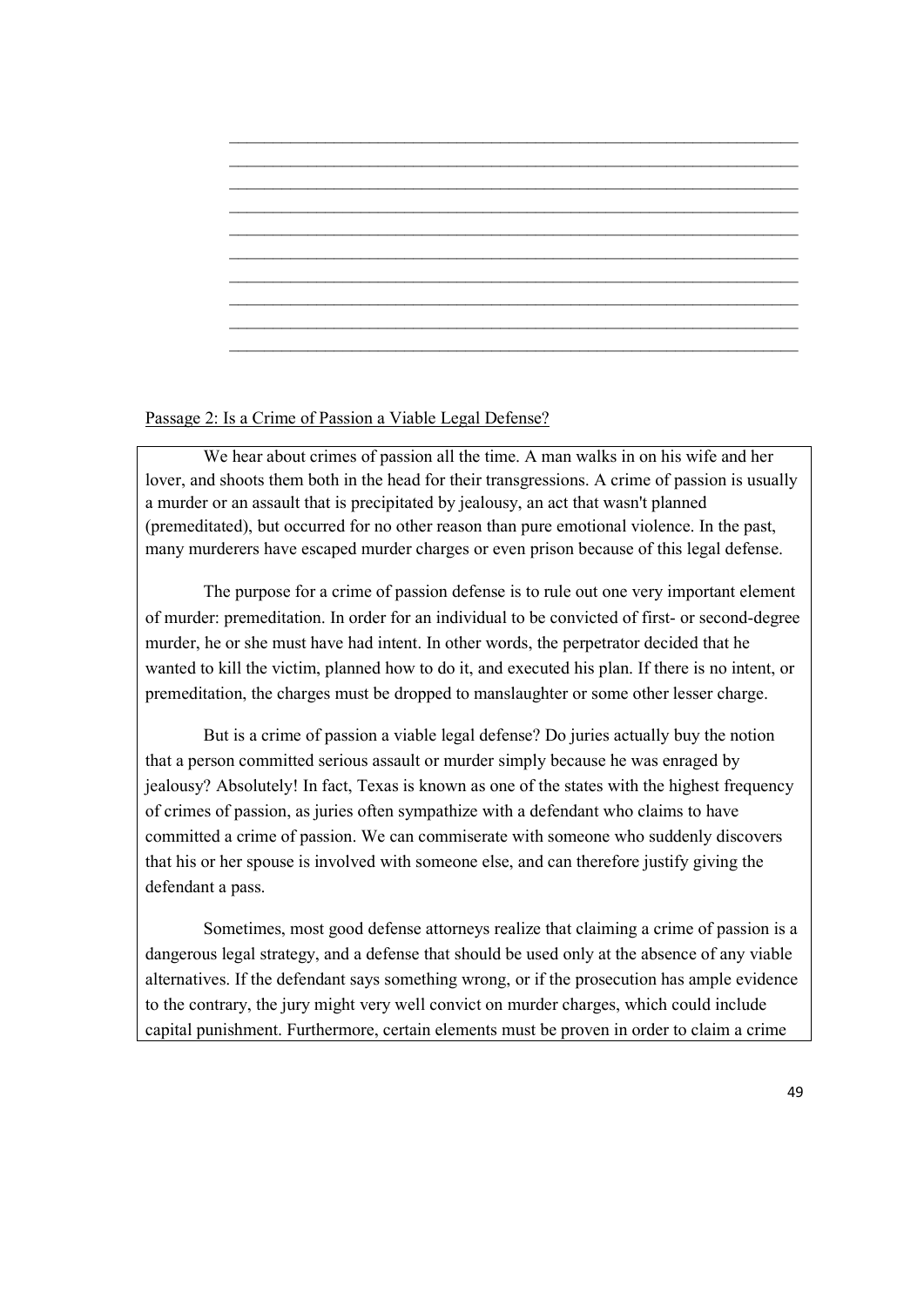#### of passion.

For one thing, murder isn't a crime of passion unless the murder was committed immediately following the discovery of whatever prompted the attack. For example, if a man walks into a bedroom and finds his wife in bed with another man, he might be able to claim a crime of passion if he shoots them right away. However, if he leaves the room in a daze, then comes back five hours later to kill his wife; this indicates intent and, therefore premeditation.

The results of a crime of passion defense vary, depending on the circumstances of the crime and the particular jury that is sitting on the case. In some instances, the defendant may be acquitted of all charges, simply because the defense has convinced the jury that he wasn't responsible for his actions. In other cases, the result will be a lesser charge, which means much less jail time. The difference could be twenty or more years in prison if the defendant is successful.

#### Oral Practice:

1. According to the passage, what is the difference between a murder intently committed and a crime of passion?

#### Written Practice:

1. What is the implication of the data you had in the passage to you?

\_\_\_\_\_\_\_\_\_\_\_\_\_\_\_\_\_\_\_\_\_\_\_\_\_\_\_\_\_\_\_\_\_\_\_\_\_\_\_\_\_\_\_\_\_\_\_\_\_\_\_\_\_\_\_\_\_\_\_\_\_\_\_\_\_

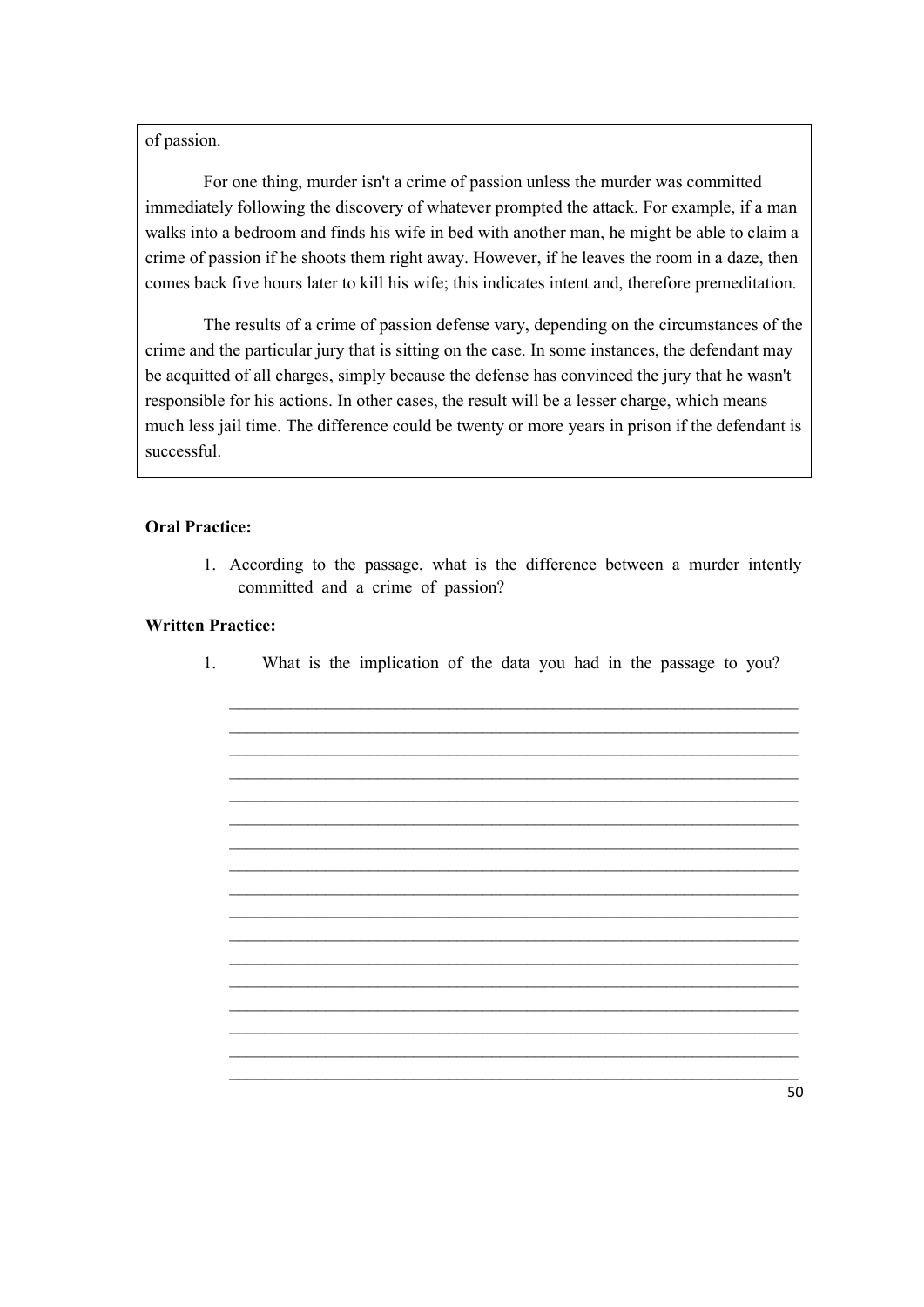## Essay:

If you were the judge in a trial and the defendant's lawyer appealed for an acquittal due to crime a passion, how would you decide on the case? Explain your reasons.

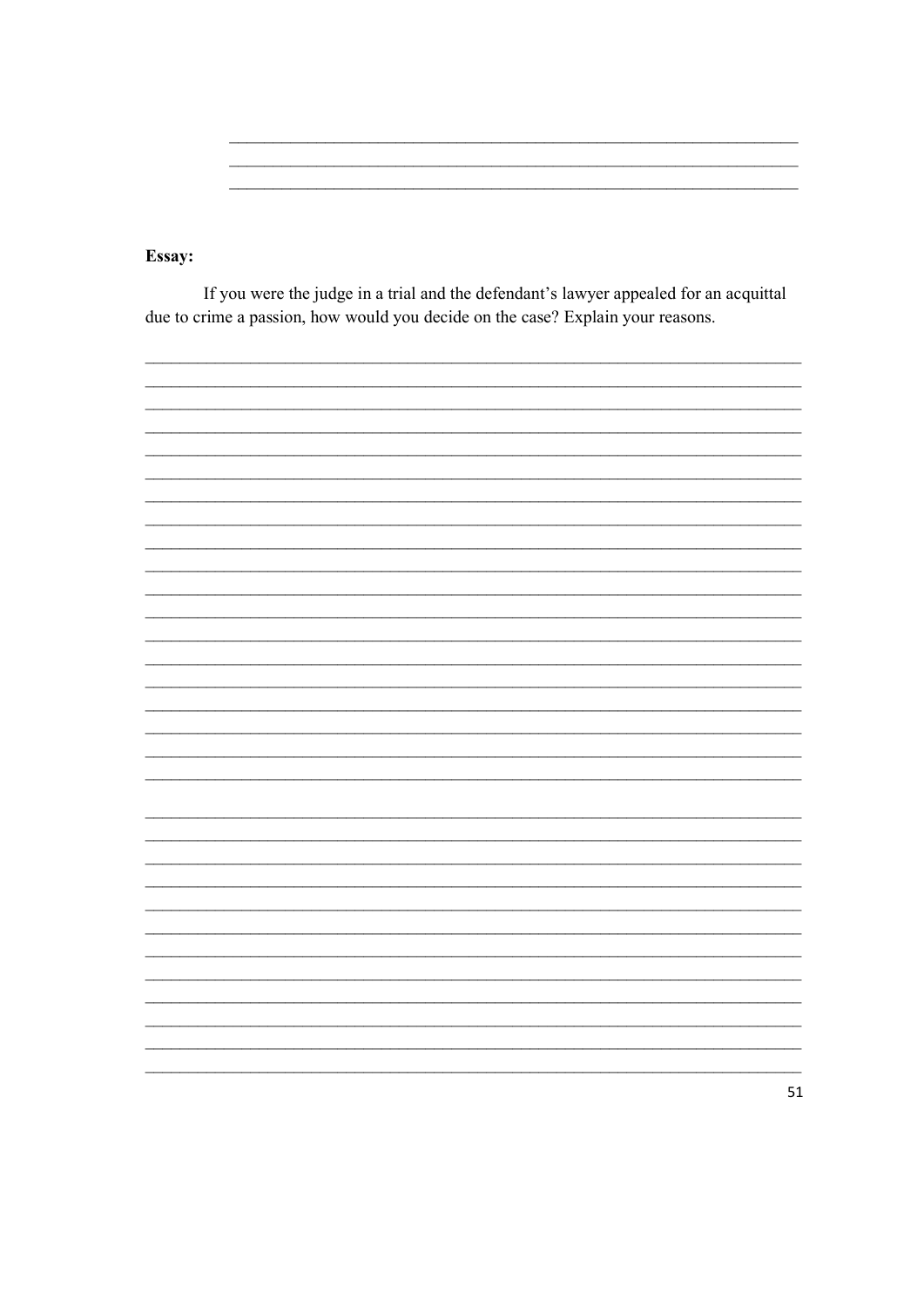## Sample Responses on Rules of Thinking

#### Respondent # 1:

Rule # 1:

Passage 1: Psychological Effects of the Internet

Oral Practice:

1. According to the passage, the internet affects an individual's psychologicalthought in many ways. They are the following: First, internet use reduces the deep thinking that leads to true creativity. Second, hyperlinks and overstimulation means that the brain must give most of its attention to short-term decisions. Third, the vast availability of information on the World Wide Web overwhelms the brain and hurts long-term memory. Last, the availability of stimuli leads to a very large cognitive load, which makes it difficult to remember anything.

2. The internet stimulates one's brain by giving most of its attention to short-term decisions that could lead to malfunctioning of the brain.

Written Practice:

1. I disagree with Carr's view on the psychological effects of the internet. This is so due to the following reasons: First, he didn't bring out any scientific proof so it's less likely for me to believe his point of view. Second, he was biased because there are also positive effects of the Internet and he didn't dwell on such. Third, if his aim was to persuade us that the use of internet is bad, he should have given better reasons that are more believable.

Passage 2: Social Effects of the Internet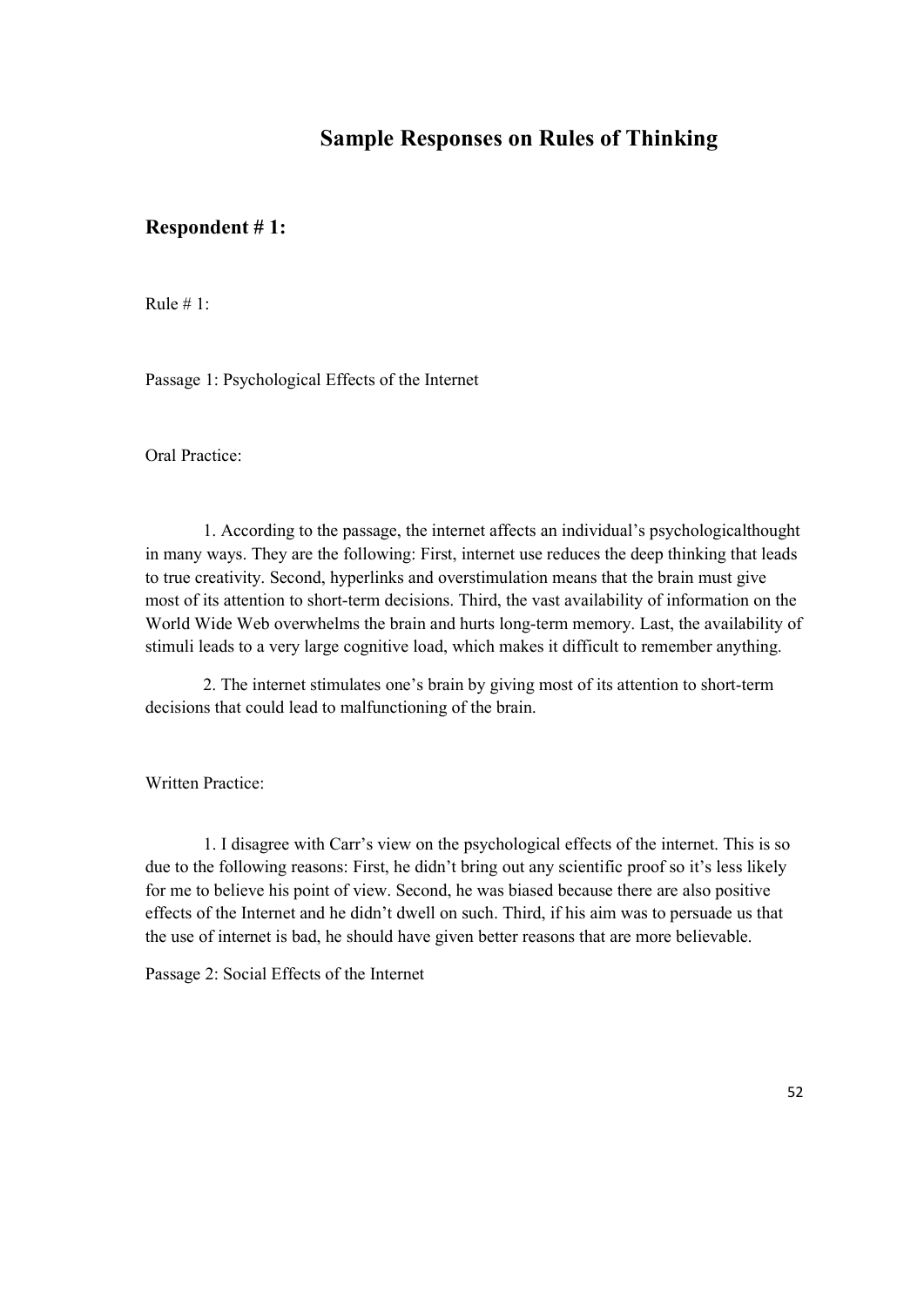- 1. Based on the above passage, online communication refers to using the inte rnet to communicate with other people unlike with face-to-face communicat ion which uses the traditional way of socializing.
- 2. Face-to-face communication contributes better on the development of an in dividual's social skills. In such, a person can fully developed socially by i nteracting with other people, expressing his/her emotions and thoughts, and adapting to an environment or to a situation in person. On the other han d, online communication is by means of the internet which could result to an individual's tendency for internet self-disclosure, online social connecti on, and online anxiety where the person could have low self-esteem, limite d social connection, and vague language.

#### Written Practice:

Everybody is aware that when a person went online, it only means one thing primarily – he or she would stay in front of the computer and would spend time in doing so. The more time an individual uses the internet, it is more probable that one would have limited or lesser time in interacting with other human beings, that is, I say in person. It is very obvious not to see that fact and such could be considered unhealthy to whoever is in this kind of situation. Besides the danger of the absorption of radiation produced by the computers, a person would not normally develop in all the aspects of his or her personality, such as in psychological, emotional, physiological, social, practical, moral, etc. Computers are machines and they are lifeless. An individual should not spend a great deal of time with such. They could not think for themselves but a person could. Moreover, they're just human creations. People should not let these machines and the internet rule over their lives.

Respondent # 2:

Rule  $# 1$ :

Passage 1: Psychological Effects of the Internet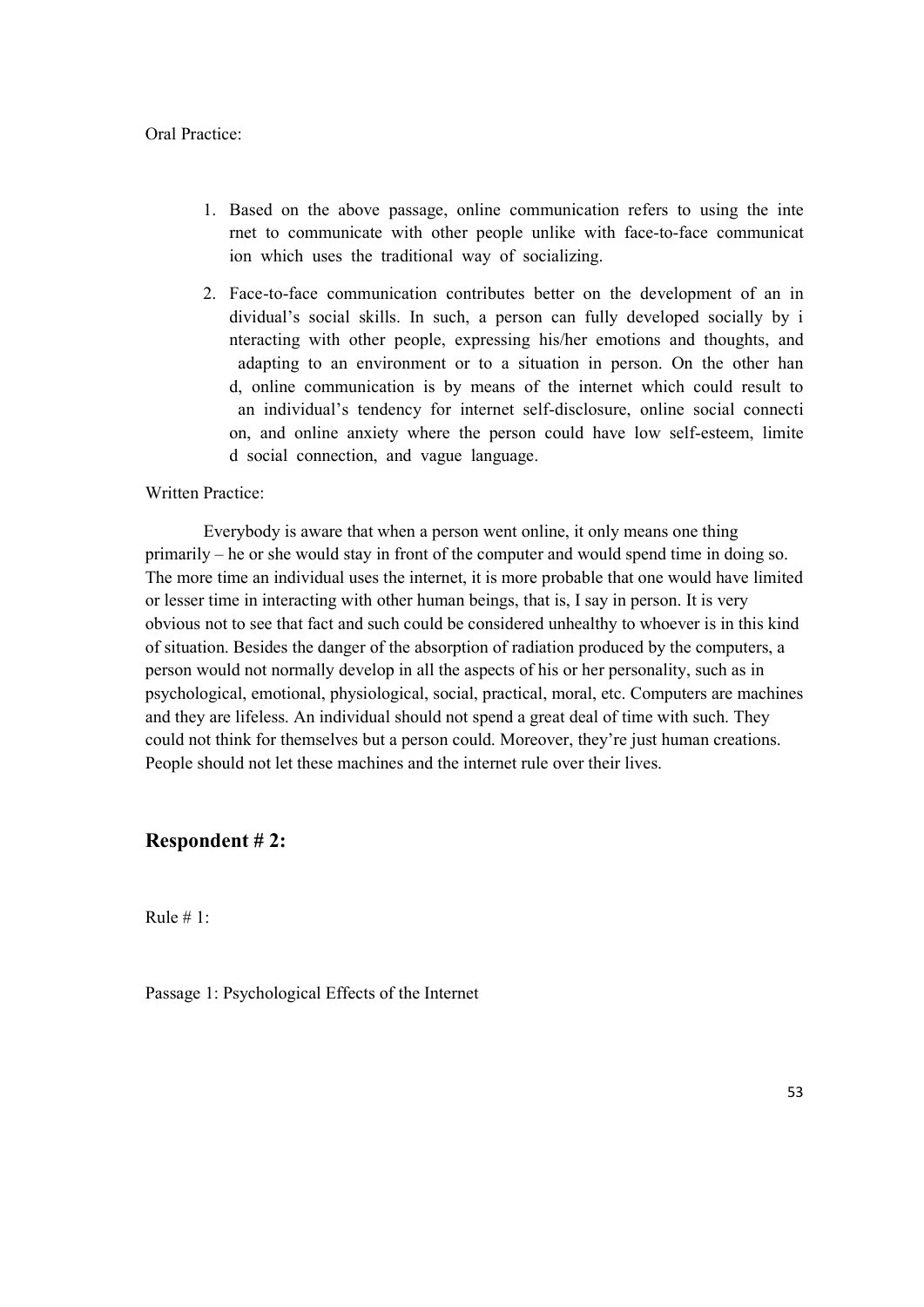1. According to the passage, the internet affects an individual's psychological thought by causing the reduction of deep thinking and overloading the brain which makes it difficult to remember anything.

2. A person's brain is stimulated by the internet through giving most of its attention to short-term decisions and not the long ones.

Written Practice:

1. I agree with Carr's view on the psychological effects of the internet due to the following reasons:

a. Everything is virtually regulated by the internet.

b. Not everyone can adapt to the fast-paced environment of the internet as compared to others. As a result, there will be misinterpretation and misrepresentation of information.

c. I also agree with what was stated in the passage about the overuse of the internet can reduce deep thinking.

d. Since everything is provided by the internet, there is no room for children to think creatively.

Passage 2: Social Effects of the Internet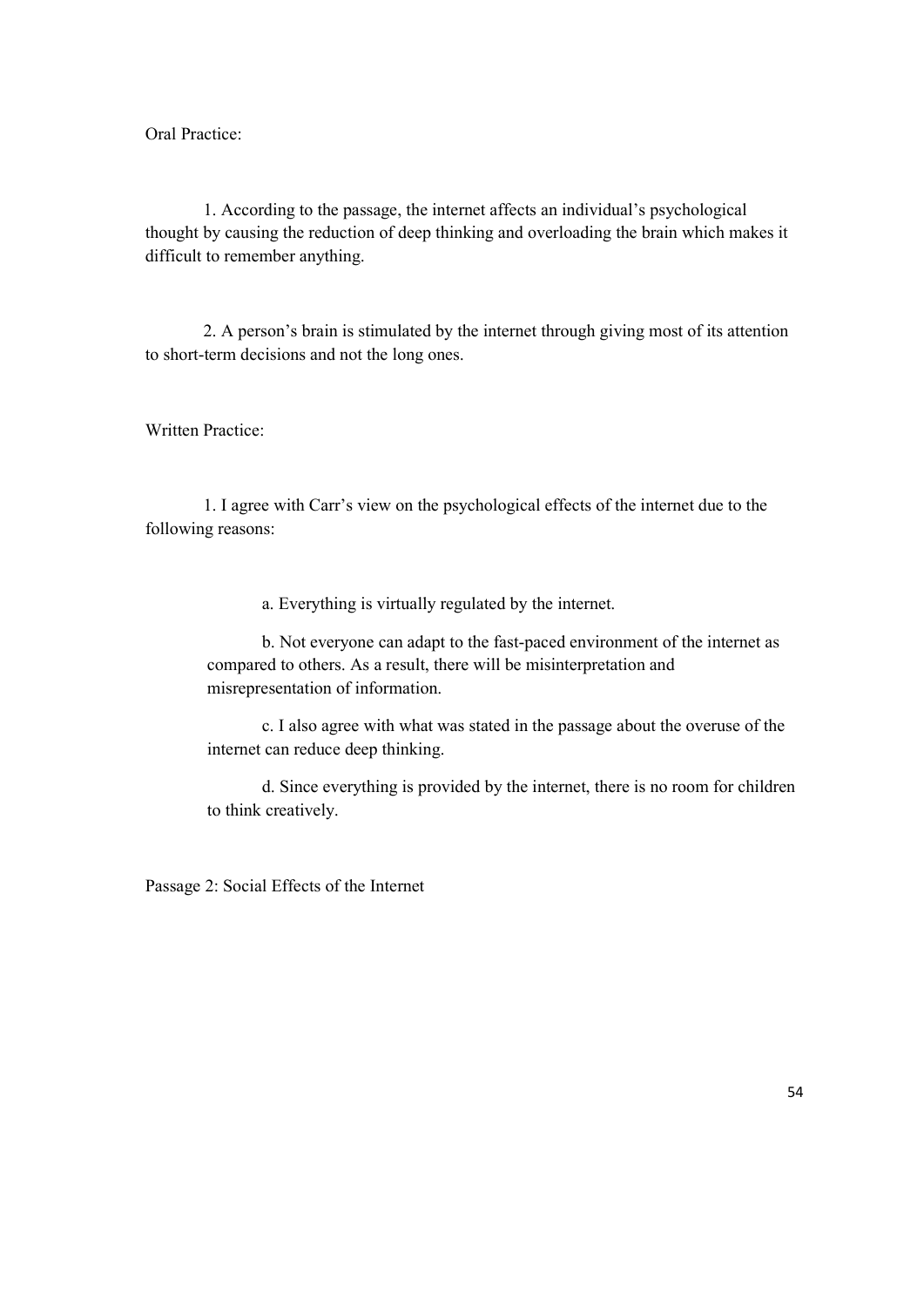1. People become more compulsive to disclose information as compared to a face-to-face communication.

2. Face-to-face communication is promptly delivered along with the right intonation, the appropriate pitch, and the attitude of the speaker, unlike in communication through the internet.

Written Practice:

1. Even if someone is exchanging information with another person over the internet, it is still a computer. The advantage may be that it makes it possible for us to communicate with people from afar, especially our loved ones. However, overusing such like on chatting with people we don't personally know might not only put us at risk but also makes us psychologically attached to the computer.

Passage 3: Practical Effects of the Internet

Oral Practice:

1. The internet is a vehicle of many risks including our health.

2. As what the passage postulated, a prescription is very important when it comes to buying medicines, which the internet lacks.

Written Practice: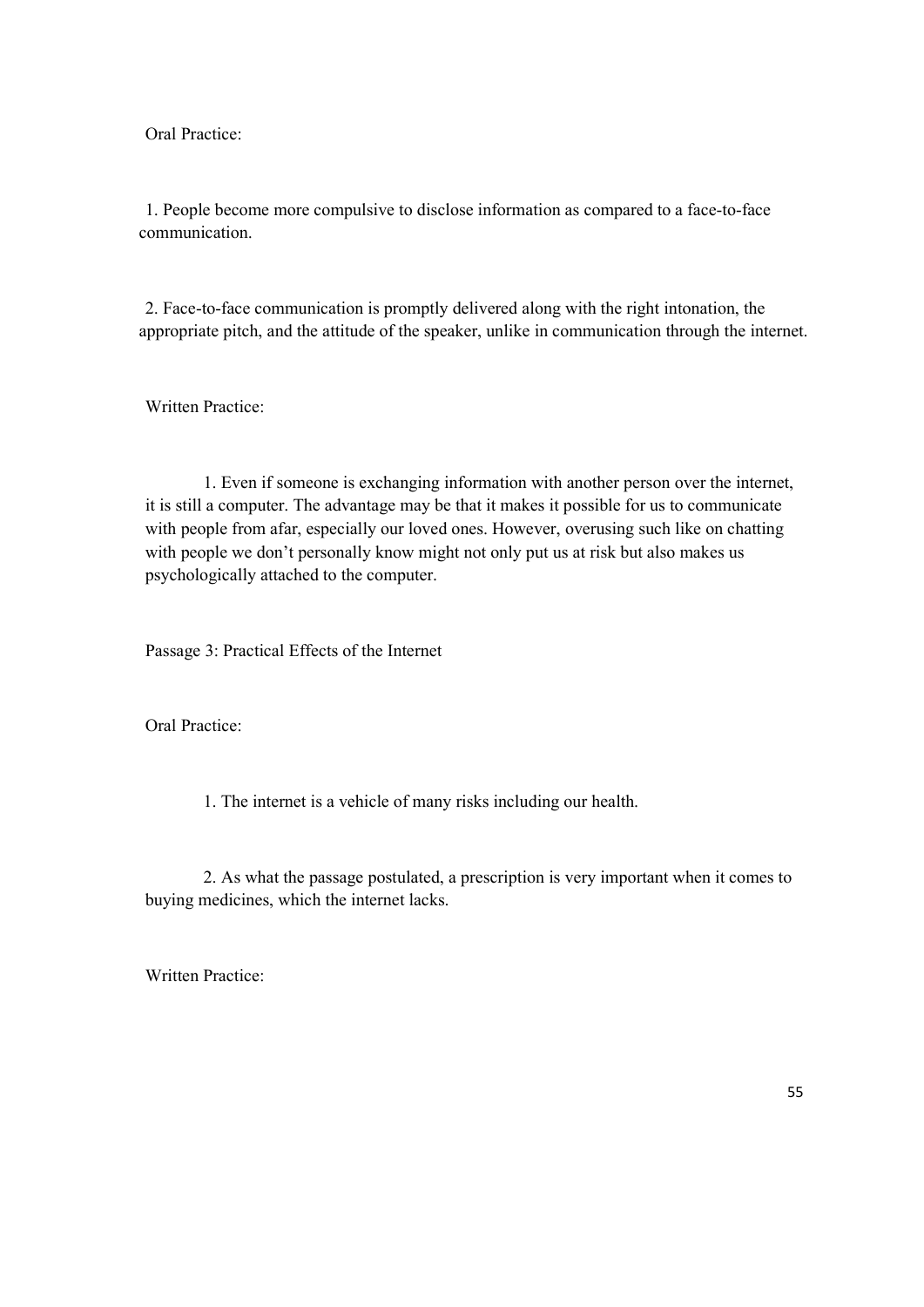1. As wise consumers, we should be the first to take actions against possible risks involving products or services offered over the internet. If we stop buying things online, then those people behind the unlawful acts will eventually stop putting their fraudulent advertisements on the internet.

Rule  $# 2$ :

Passage 1: E-books versus Textbooks

Oral Practice:

1. I think lack of focus is the factor why children who read e-books can recall only fewer details compared with the ones who read printed books.

3. Yes, I am. With such, we can have more options. In addition, e-books are more compact, which are of lessphysical substance, and handy. Students will be less attached to the materials.

Written Practice:

1. Based on my experience, reading using printed materials and with e-books are different. I was able to focus on the topic with the former. However, due to the infinitely large numbers available and by just clicking and browsing, I consumed almost 30% less of my time spent with the printed ones on the latter before I can get what I want.

Passage 2: Social Aspects Governing the Military Intervention of Countries to Other Nations/States' Disputes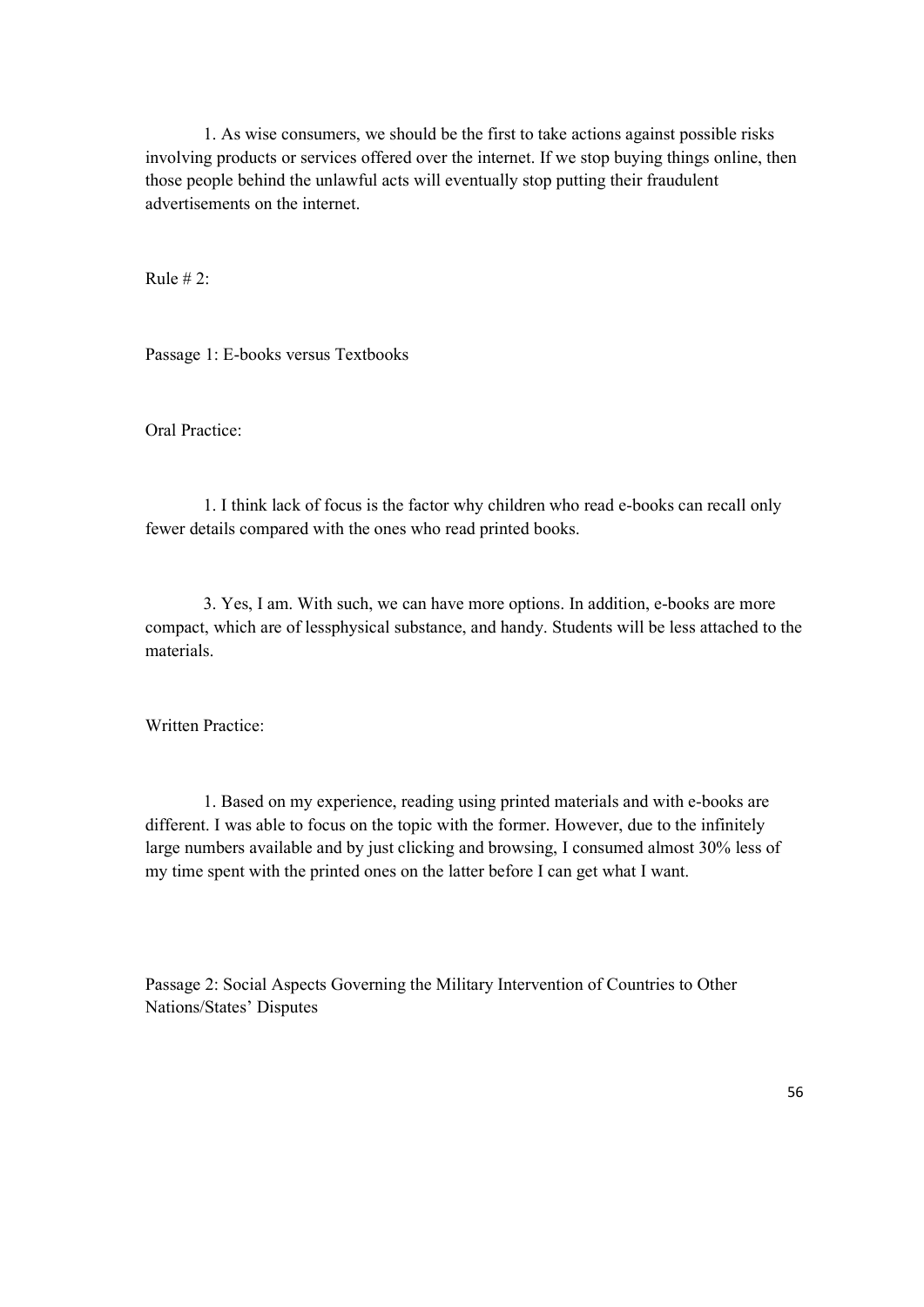1. Looking at the passage, I could say that it is not humanitarian for a nation or a state to martially intervene to others' disputes because every nation or state has its own system.

Written Practice:

1. It simply means that we should not look at the superficial features of a situation, but rather focus on the underlying causes of such.

#### Respondent # 3:

Rule  $# 3$ :

Passage 1: Traditional versus Modern Teaching Methods

Oral Practice:

1. There is a wider range of methods that can be utilized by teachers today. It is only up to us to choose which one to use depending on the need of the students.

2. Yes, it was. It clearly explained the role of the teachers in the present times, wherein the students are involved in the flow of the lessons and are no longer like robots that are only programmed to memorize.

Written Practice: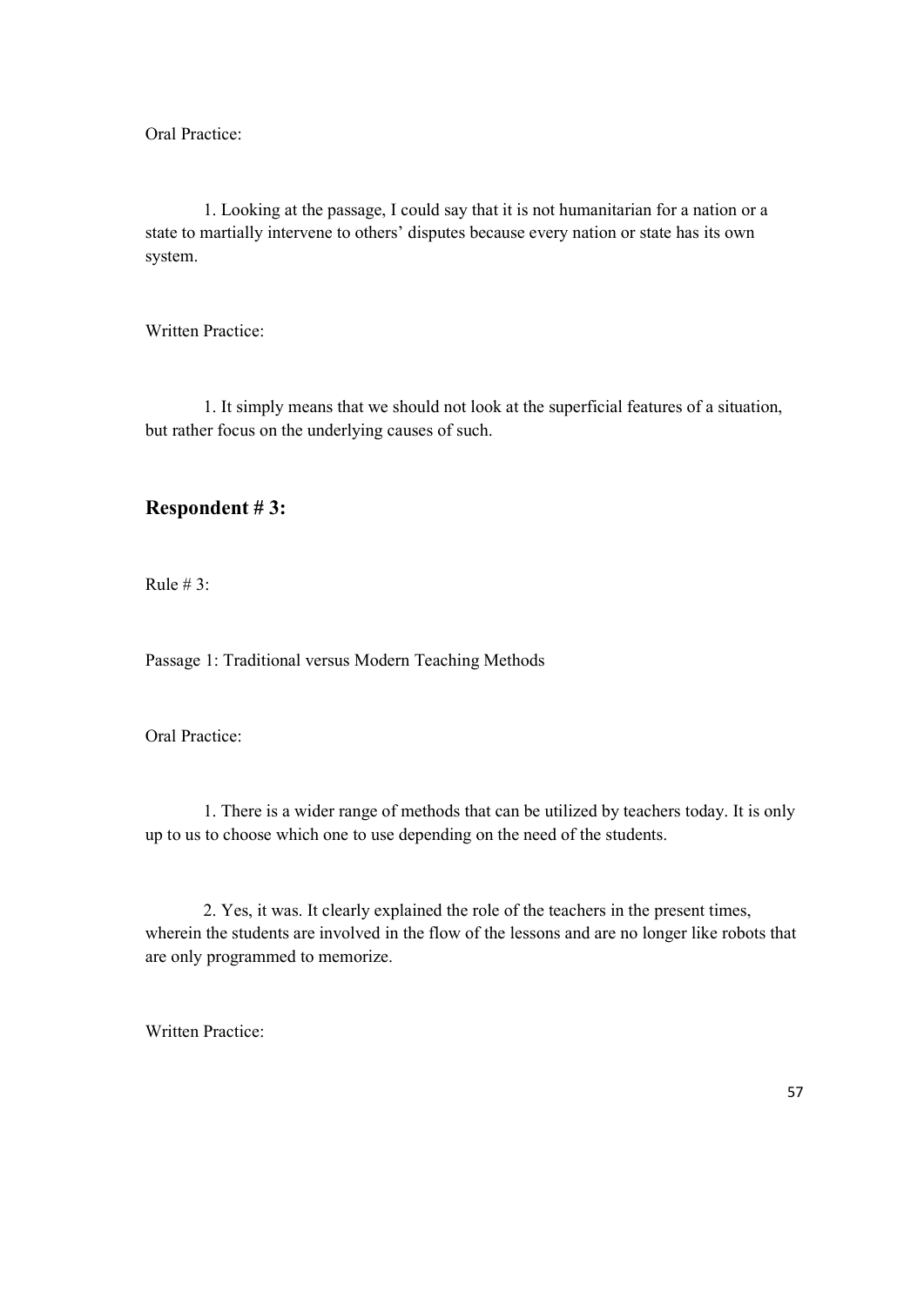1. Space practice is better than mass practice because it enables the teacher to establish a healthy teacher-student relationship. Learning is more effective since the teacher can make adjustments based on how the student learns best. Every student has his/her own learning style and pace in which transfer of knowledge is successfully done. This is difficult to consider when the latter is applied because the teacher utilizes one teaching style and pace to everyone in the class.

Passage 2: Smart Phones versus Cellular Phones

Oral Practice:

- 1. A smart phone has the same capabilities as a computer, while a cellular p hone only has basic features such as messaging and calling.
- 2. No. if the purpose of a person is just to send text messages and call, then it is not practical to own a smart phone.

Written Practice:

1. There are a lot of ways in which technological advancements can be utiliz ed. One is in accessing information. Individuals can get answers to their q uestions at the touch of a button. Medical advancements are also closely ti ed to technology. The treatments of diseases have been improving, thanks to technology. Communication has come a long way due to technological advancements. Days or weeks pass before a message is sent to another. T hat was before. But now, people can exchange messages at an instant. Tra nsportation has also improved since the advent of technology. The time it takes to get from one place to another has significantly decreased. All thes e advancements in technology are being utilized by individuals.

Rule  $#4$ :

Passage 1: Suffrage (Article V of the Philippine Constitution)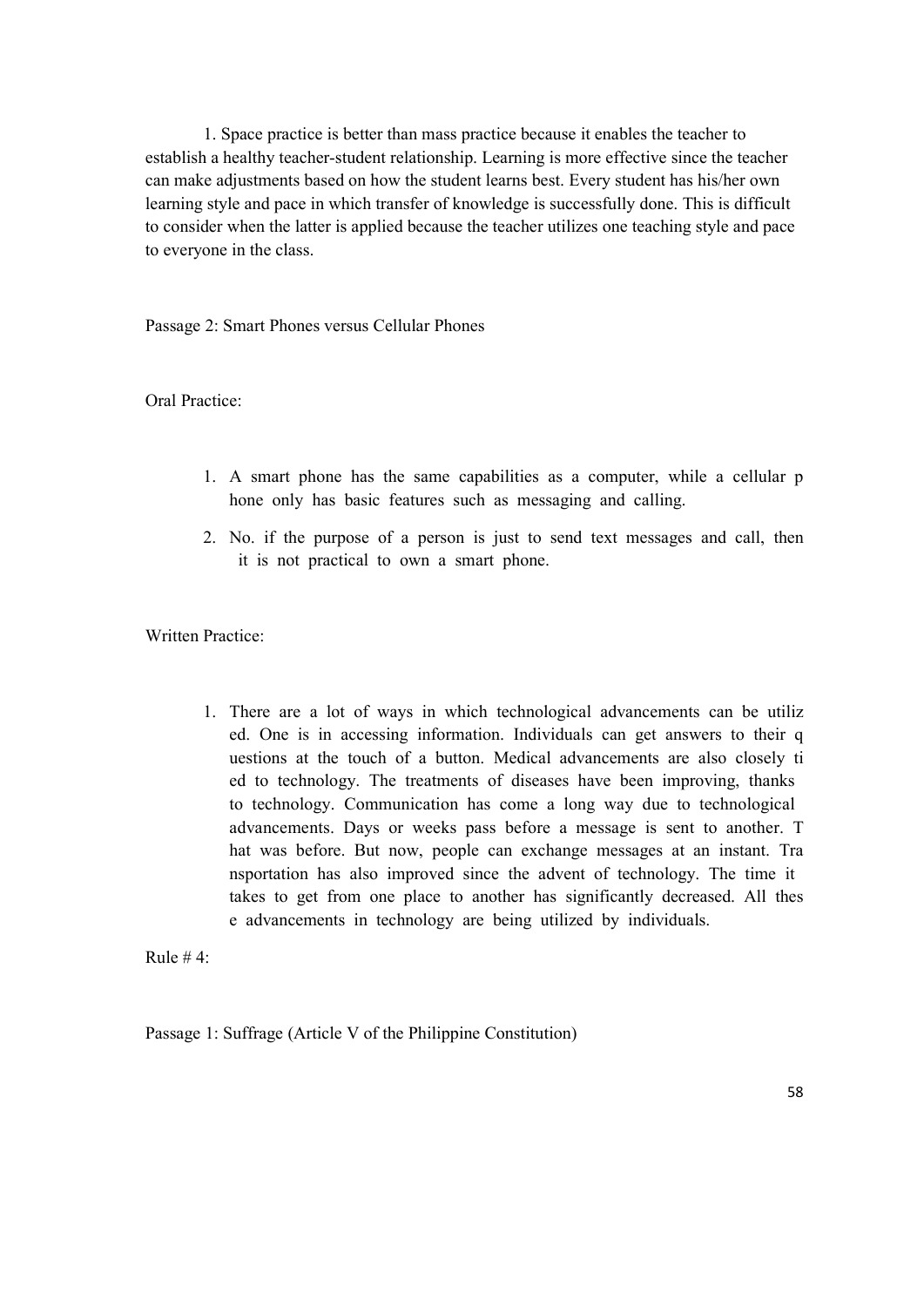Written Practice:

1. I think there is a need for the dissemination of information regarding the gravity of having the right to vote. It seems that the citizens are not awar e of the impact of each vote that they willingly cast for a candidate in ex change for a considerable amount of money. However, once each voter un derstands the long-term effects of a mere thousand pesos (only enough for a week's expenses) from a candidate, then the problem of cheating in the election will be eliminated.

Passage 2: Punishment as a Consequence for Unlawful Acts

Written Practice:

1. My view is influenced by my religion. I am a Roman Catholic and I beli eve that murder, in any way, is unacceptable. To implement death penalty is against one of the commandments of Catholicism because it involves ta king one's life. Serving such as punishment for criminals, in my opinion, i s not effective because a wrongdoing cannot be corrected by another one. I also think that by taking the life of a convict, you are taking away the person's chance to change/repent.

#### Respondent # 4:

Rule  $# 5$ :

Passage 1: What Causes Obsessive-Compulsive Behavior?

Written Practice:

1. I think there is no certain way to prevent obsessive-compulsive disorder. H owever, getting treatment as soon as possible helps hinder OCD from wors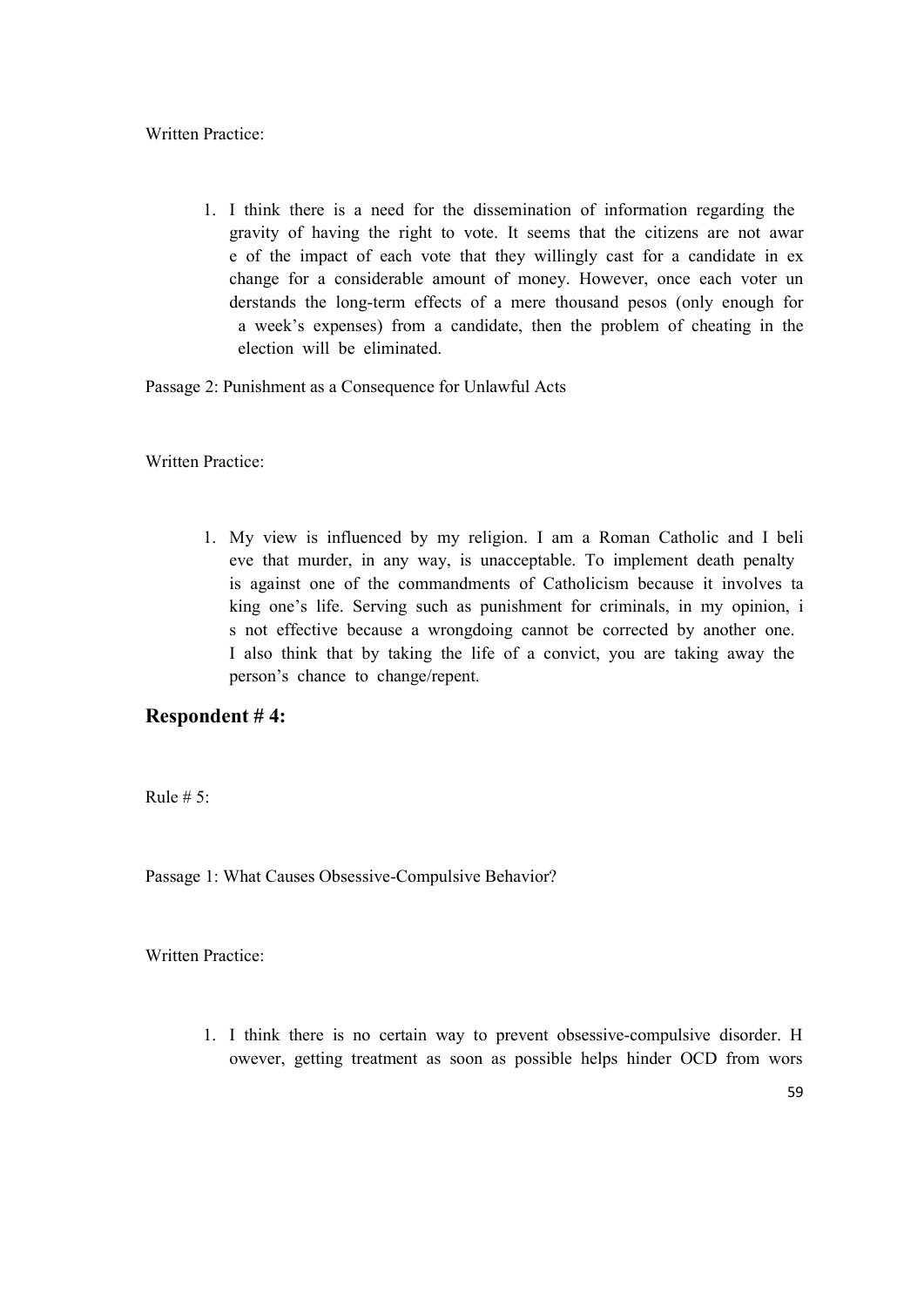ening. Obsessive-Compulsive Disorder is a chronic condition, which means it may always be part of a person's life. But, one can do some things to build a treatment plan. The following are the ones a subject needs to kee p in mind:

- a. Taking medications as prescribed.
- b. Paying attention to warning signs.
- c. Checking first before taking other medications.
- d. Joining a support group.
- e. Staying focused on one's goal.
- 2. It can be difficult to know the right thing to do, to say, and how to cope , for the family a person suffering from OCD belongs to. I think the first thing that the family members should do is to get informed. It is essentia l to learn as much as they can about the condition so that they are better able to understand the symptoms and suffering and how to deal with suc h. The second one is they should try to get involved. Although most of th e family members have the best intentions, it is common for them to get affected by the compulsions. And, lastly is to get support or help. They s hould not do it by themselves. OCD can be a frustrating illness, and it is significant for a patient to be surrounded by people who understand what the subject is going through.

Passage 2: Summary of Aristotle's Nicomachean Ethics

Written Practice:

1. I agree with Aristotle's theory. I believe that the development of a person' s character is through habits. One becomes generous by performing genero us acts, courageous by courageous ones, rash by rash actions, and so on f or all the virtues and vices. Aristotle tells us that the development of the moral virtues is like learning a craft through practice and repetition (condit ioning).

Rule  $# 6$ :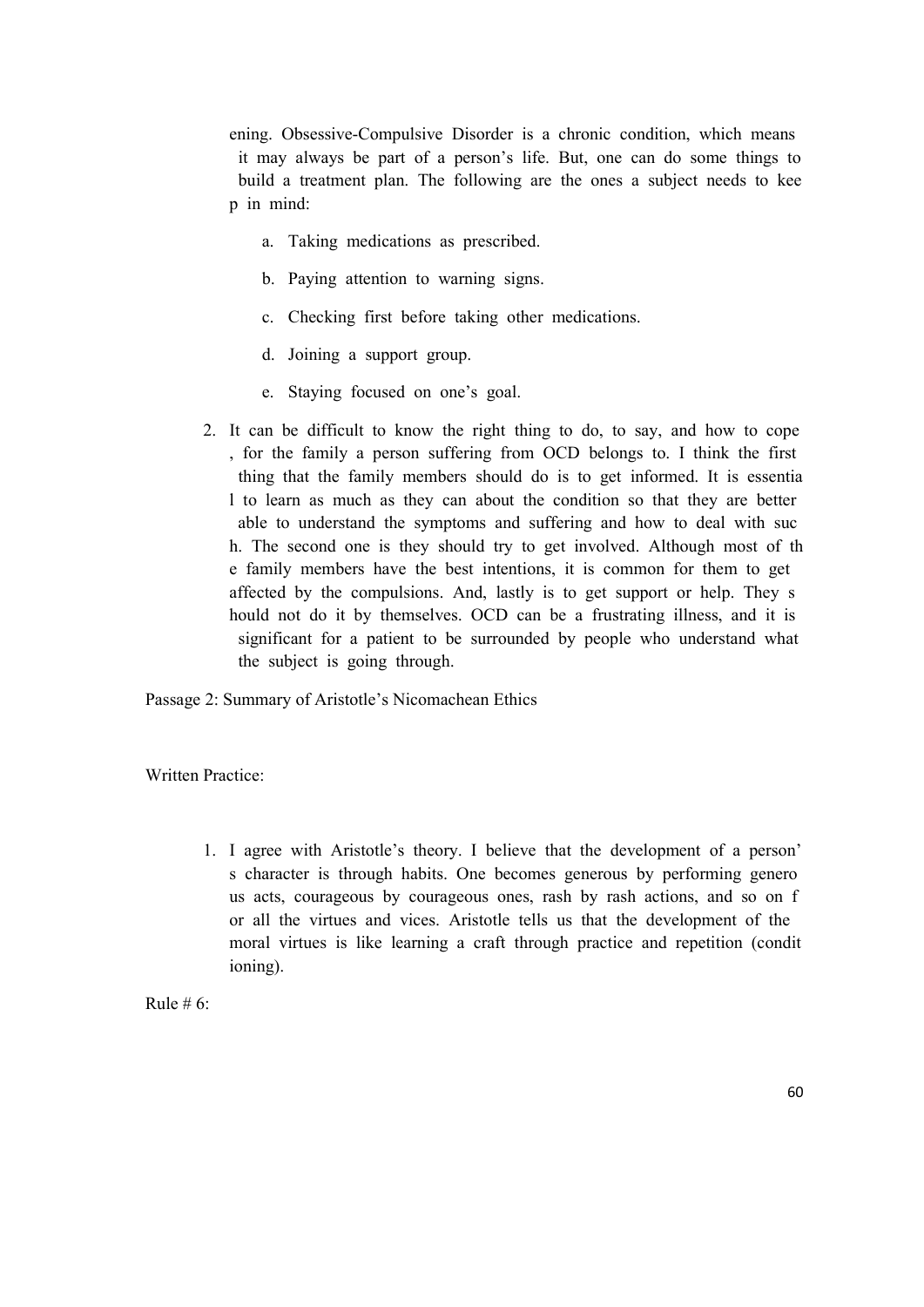Passage 1: Principles of Democracy

Written Practice:

- 1. Without democracy, society might suffer. A country cannot flourish if its p eople's opinions are not appreciated. The idea of democracy is that of equ ality, freedom, and welfare for all. It implies political liberty, the right to vote, to be heard and to get involved in changing what is not right in the society.
- 2. It influences and affects me in a way that given favorable conditions, dem ocracy I believe is the best form of government known so far. Based fro m the passage, it reconciles liberty and authority. It gives the citizens with a sense of patriotism. It treats all individuals equally. It aims at giving th e greatest happiness to the majority of people in a country.

Passage 2: Principles of Capitalism

Written Practice:

- 1. According to the article, when individual rights are respected, unregulated competition will naturally tend to reduce costs and increase the abundance of products in demand. Therefore, we can say that the supply depends on the demand. The latter is about how wanted a product is while the former stands for the quantity of the products available. It really depends on the demand because if a product is not getting enough demand, the supply w ill come to a stop or will become low.
- 2. Nowadays, our economy is also facing corporate corruption due to free ma rket system. When a government does not regulate some corporations invol ved, greedy CEOs and corporate members who take advantage of such sys tem will emerge. Capitalism is a fairly easy system to exploit. Therefore, government intervention and restrictions can only stop corrupt capitalism.

Respondent # 5: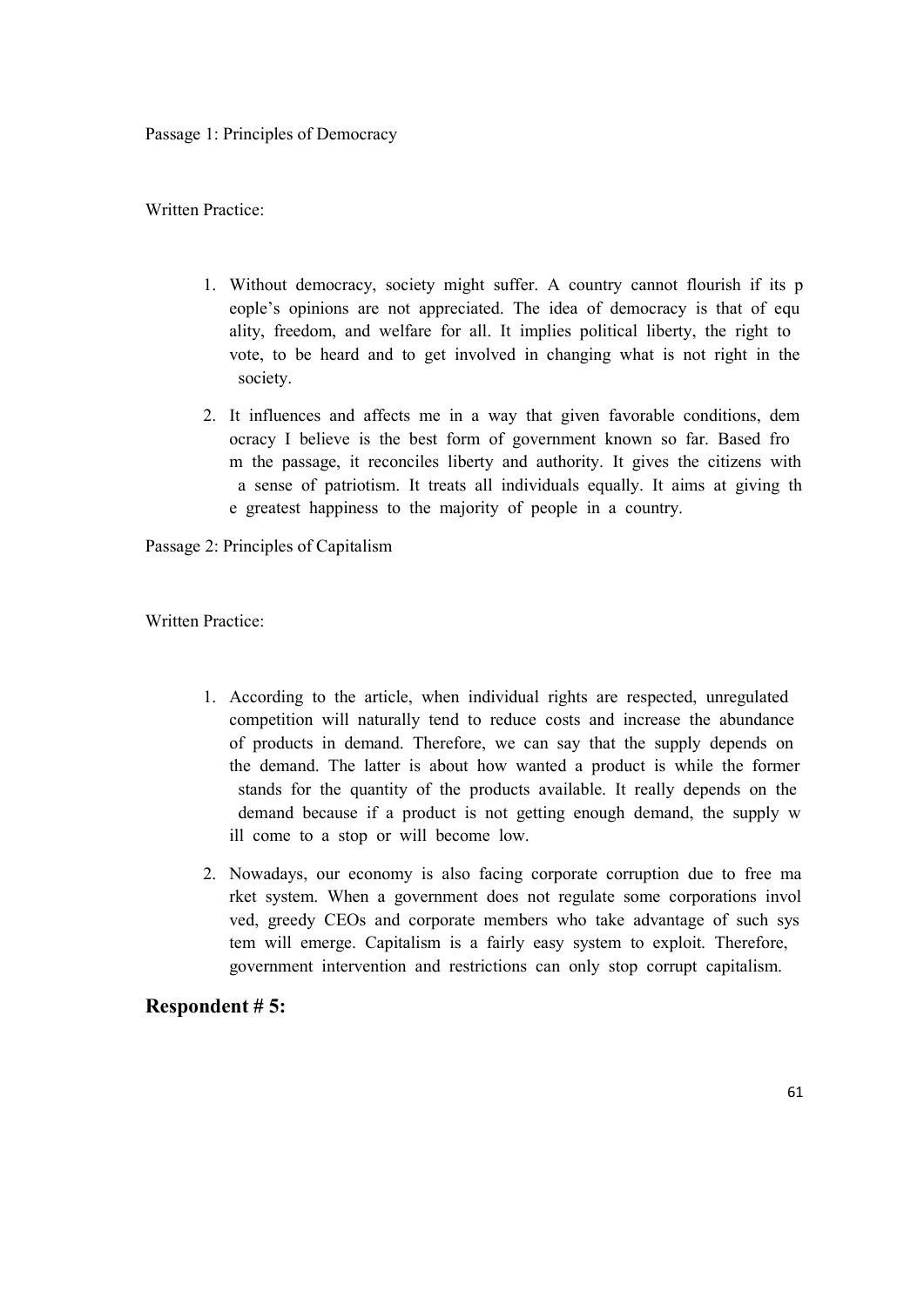Rule  $# 7$ :

Passage 1: Structure of the Mind: Freud's Id, Ego, and Superego

Written Practice:

- 1. Yes, we all have different personalities and ways of thinking. These all de pend on how strongly an aspect controls our minds. If one factor is too st rong or too weak, it puts the person into imbalance. One can be too nice or too selfish depending on which aspect of the subject's personality is str onger.
- 2. Depending on which aspect manifests more in a person whether it's the Id , Ego, or Superego, we can predict how a person will behave in a certain situation. The Id creates selfishness, Ego dullness, and Superego a saintly persona.

Passage 2: The Superego versus Ethical Consciousness

Written Practice:

1. Yes, it is hard to balance the behavior in which we are born or accustom ed with and that of which the society accepts or judges as the right thing to do. when we were younger, we always follow our parents and believe that everything they did/said was right. It is difficult to change the minds et that we have with that of the rules that society has created. Parents wa nt their children to finish school or get high grades but when the need ari ses, the latter will do everything to please the former even if it means che ating which is breaking the law the school has imposed. The instincts set in and abandon the rules.

Rule  $# 8$ 

Passage 1: The Earth in the Hands of Global Warming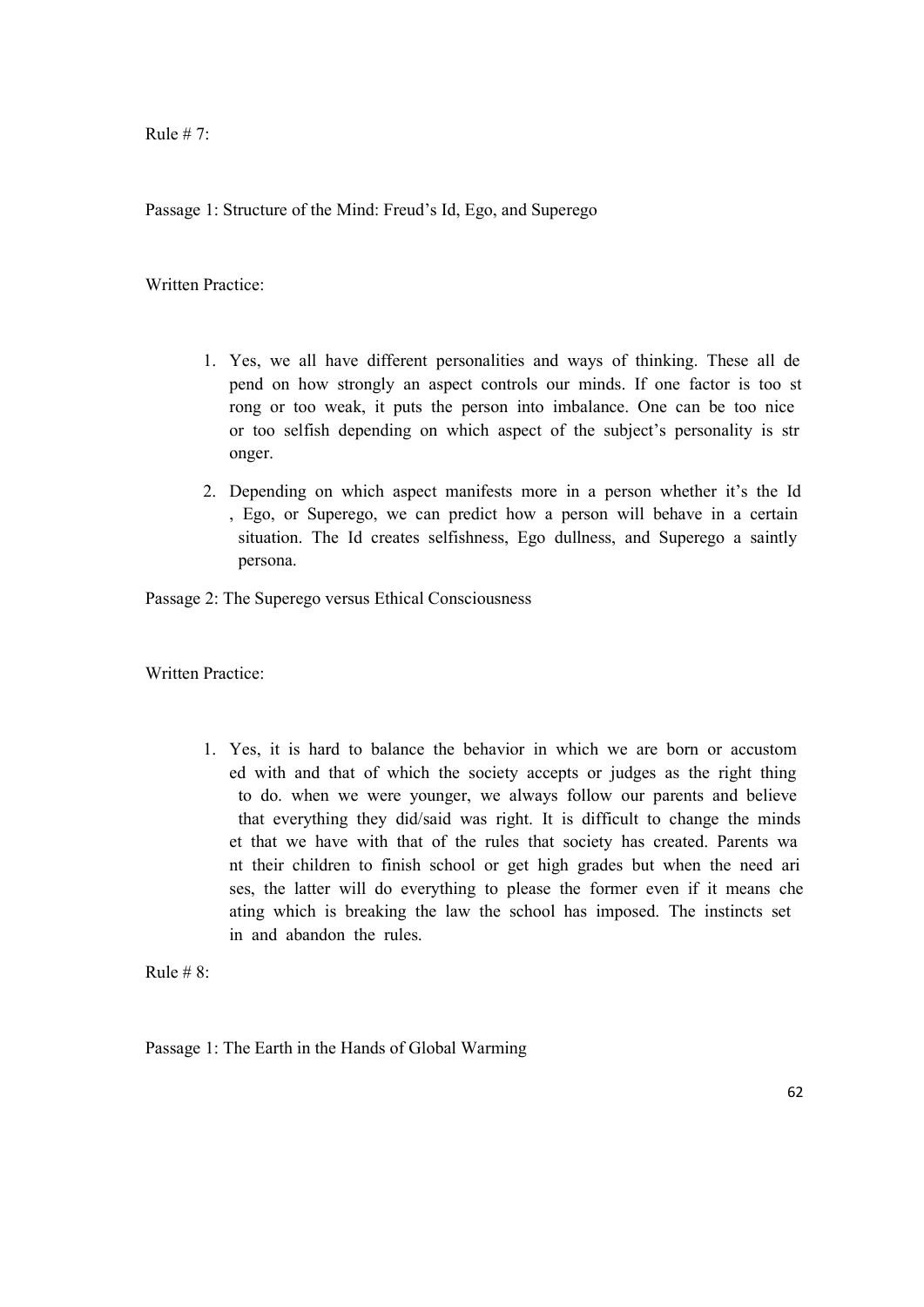Written Practice:

1. The brakes have been eased on a long "river" of ice that flows to the coa st in the Northeastern Greenland. A study published in the journal Nature Climate said that the cause was a surge in temperature in 2003.

The "river" takes ice from a basin and slowly shifts it to the sea. Although the continuous rise in temperature for three years melted the blockage and accelerated the flow of water and ice.

This ice sheet has contributed to the rise of sea level over the last two decades and this phenomenon, if it completely melts the ice, will result to a radical rise in sea level.

Passage 2: The Benefits of International Students Exchange Programs

Written Practice:

1. I totally agree with this idea as long as they can support the expenses of studying abroad and also if it is more practical to study abroad considerin g the cost and efficiency of the school. Moreover, the availability of the i nstitution in their country is also a factor to consider. For example, in the Middle East, there aren't any (or only a few) schools that offer Dentistry courses and the quality is not as good as the ones we have here and so, they opt to study here to improve the quality of Dental Medicine in their country.

#### Respondent # 6:

Rule  $# 9$ 

Passage 1: Research on Human Emotions

Written Practice: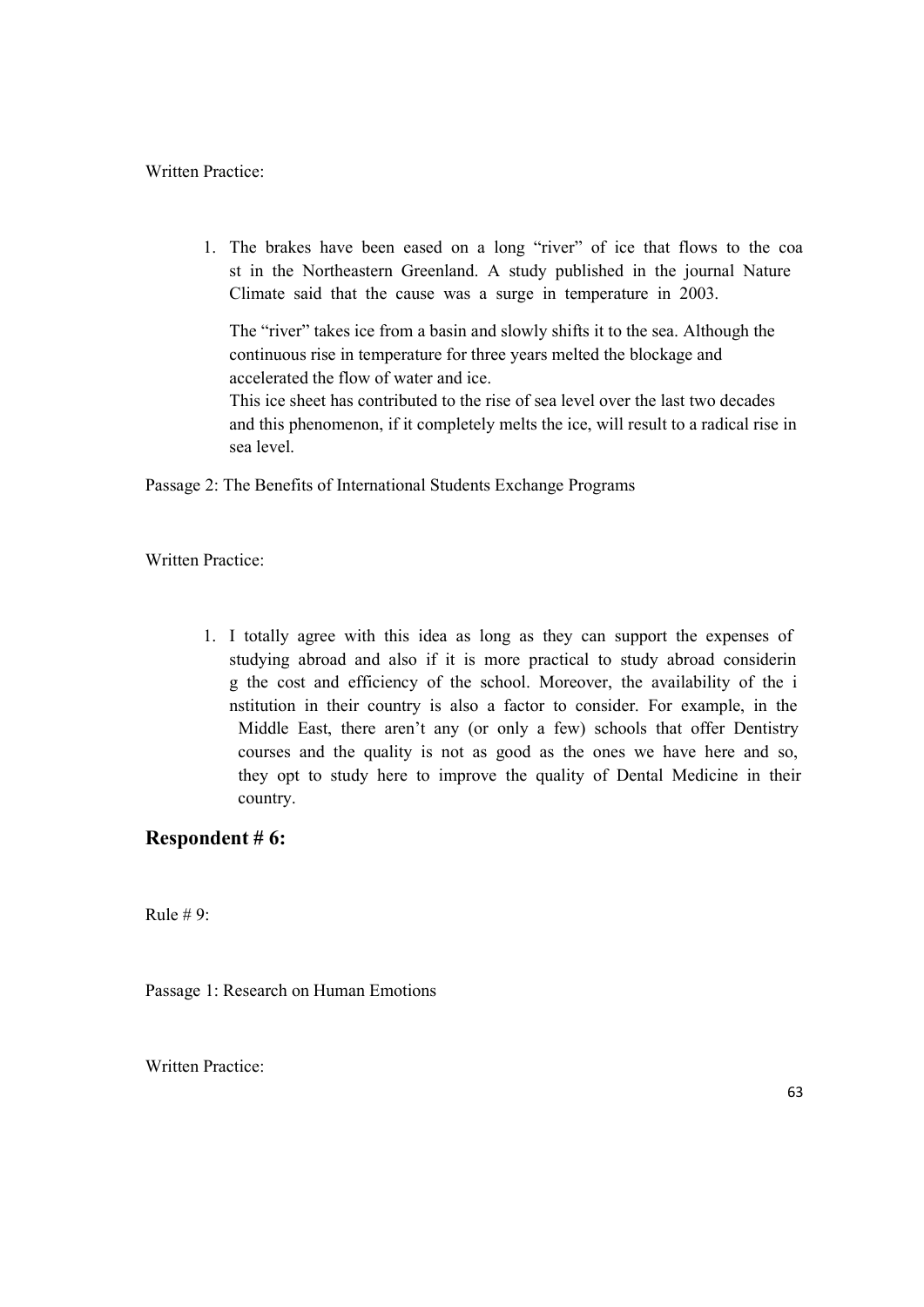- 1. If I would do a research, I would focus on altering human emotions.
- 2. The passage tells about emotions and their production. The article states di fferent theories showcasing the ideas on how and what causes for an emot ion to be produced. It discusses the two opposing views as to what trigger s emotions. James and Lange explain that human experiences register in o ur brains and interpret such as emotions. However, Schachter and Singer p artially support the theory but need further studies. Cannon and Bard disag ree stating that emotions are quietly felt before they trigger actions.

Passage 2: The Major Social Problems in the Philippines

Essay:

1. If I am the president of the Philippines, I would impose a stricter policy i n handling government funds to be allocated in different branches of the g overnment. Such policy includes severe punishment for violators like imme diate termination from any government positions, monetary penalty, and lif e imprisonment. If we just have a stronger policy, the government will be able to solve four out of five problems right away.

Rule  $# 10$ 

Passage 1: The Process of Debate

Written Practice:

- 1. If I were in-charge of revising the process presented in the passage, I'll in clude a committee that votes after hearing the speeches and rebuttals of th e negative and the affirmative groups. It will be the one to decide based f rom the facts presented by the two opposing teams.
- 2. Once the committee reached a unanimous decision based from the facts pr esented by the two opposing teams, the motion must be executory. For the civilians to be aware and to comply, information dissimilation campaign

64